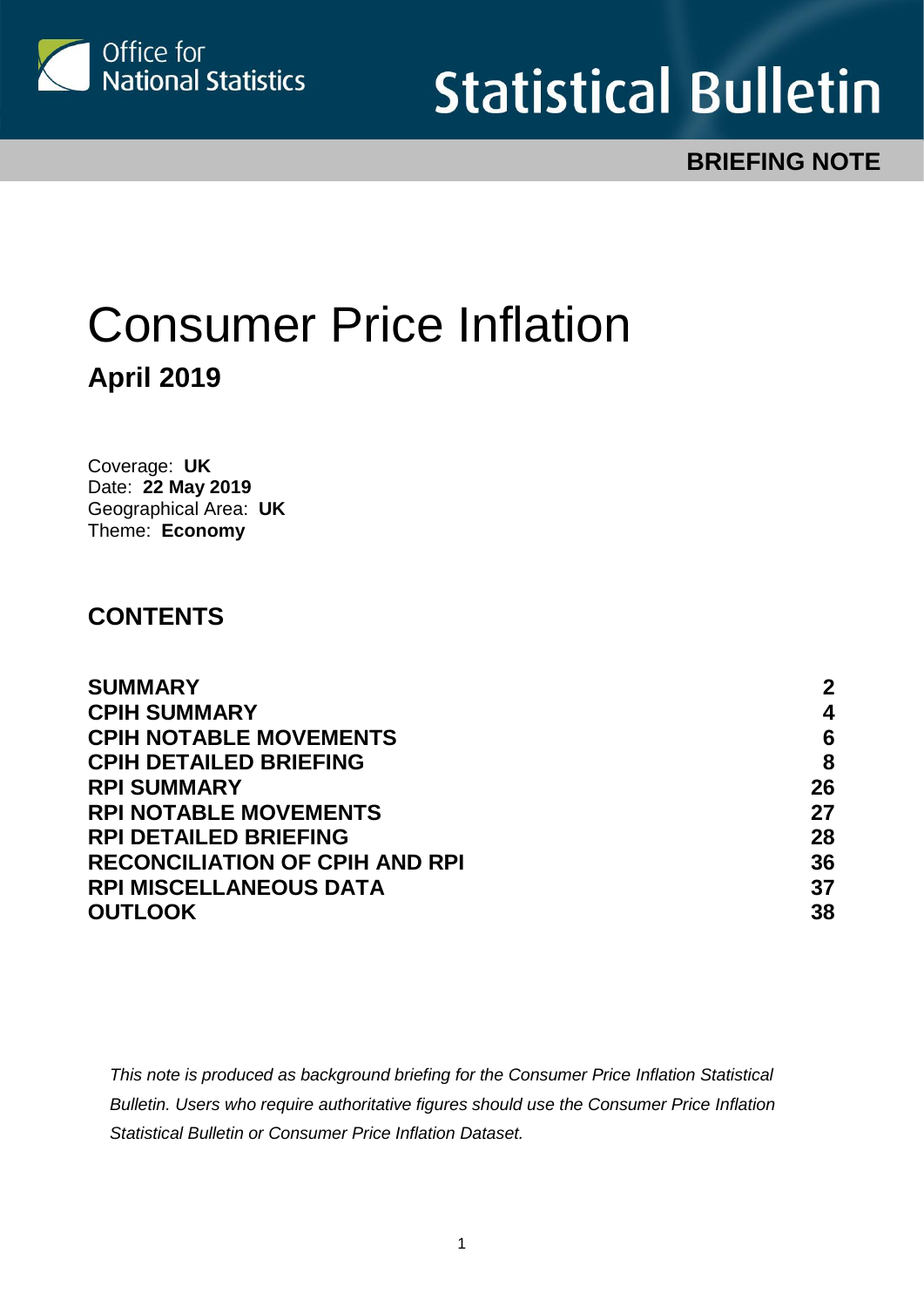

#### <span id="page-1-0"></span>**SUMMARY**

#### **CPIH**

The Consumer Prices Index including owner occupiers' housing costs (CPIH) is the most comprehensive measure of inflation. It extends the Consumer Prices Index (CPI) to include a measure of the costs associated with owning, maintaining and living in one's own home, known as owner occupiers' housing costs (OOH), along with Council Tax. Both of these are significant expenses for many households and are not included in the CPI.

Aside from including owner occupiers' housing costs (OOH) and Council Tax, CPIH is otherwise identical to CPI. This means that, aside from these two components, the factors contributing to the CPI rate are the same as those contributing to the CPIH. For example, if food is reported as increasing the CPIH rate, it is also acting to increase the CPI rate. The size of the contributions for components other than OOH and Council Tax are exaggerated in the CPI compared with the CPIH because they account for a larger proportion of the overall index.

The [National Statistics](https://www.statisticsauthority.gov.uk/national-statistician/types-of-official-statistics/) status of the Consumer Prices Index including owner occupiers' housing costs (CPIH) was reinstated on 31 July 2017. [A letter](https://www.statisticsauthority.gov.uk/wp-content/uploads/2017/07/CPIH-letter-from-Ed-Humpherson-to-John-Pullinger-final.pdf) from the Director General for Regulation to the National Statistician detailed the actions that were taken to meet the requirements as set out in the [CPIH assessment report.](https://www.statisticsauthority.gov.uk/publication/statistics-on-consumer-price-inflation-including-owner-occupiers-housing-costs/)

The main movements for CPIH in April 2019 are:

- The all items CPIH is 107.6, up from 107.0 in March.
- The all items CPIH annual rate is 2.0%, up from 1.8% in March.
- The annual rate for CPIH excluding indirect taxes, CPIHY, is 1.9%, up from 1.7% last month.
- The OOH component of CPIH is 106.5, up from 106.4 in March.
- The OOH component annual rate is 1.2%, up from 1.1% last month.
- The CPIH all goods index is 105.2, up from 105.1 in March.
- The CPIH all goods index annual rate is 1.4%, up from 1.3% last month.
- The CPIH all services index is 109.4, up from 108.4 in March.
- The CPIH all services index annual rate is 2.5%, up from 2.2% last month.

#### **Consumer Prices Index (CPI)**

The CPI continues to be a National Statistic and is a measure of consumer price inflation produced to international standards and in line with European regulations. First published in 1997 as the Harmonised Index of Consumer Prices (HICP), the CPI is the inflation measure used in the Government's target for inflation.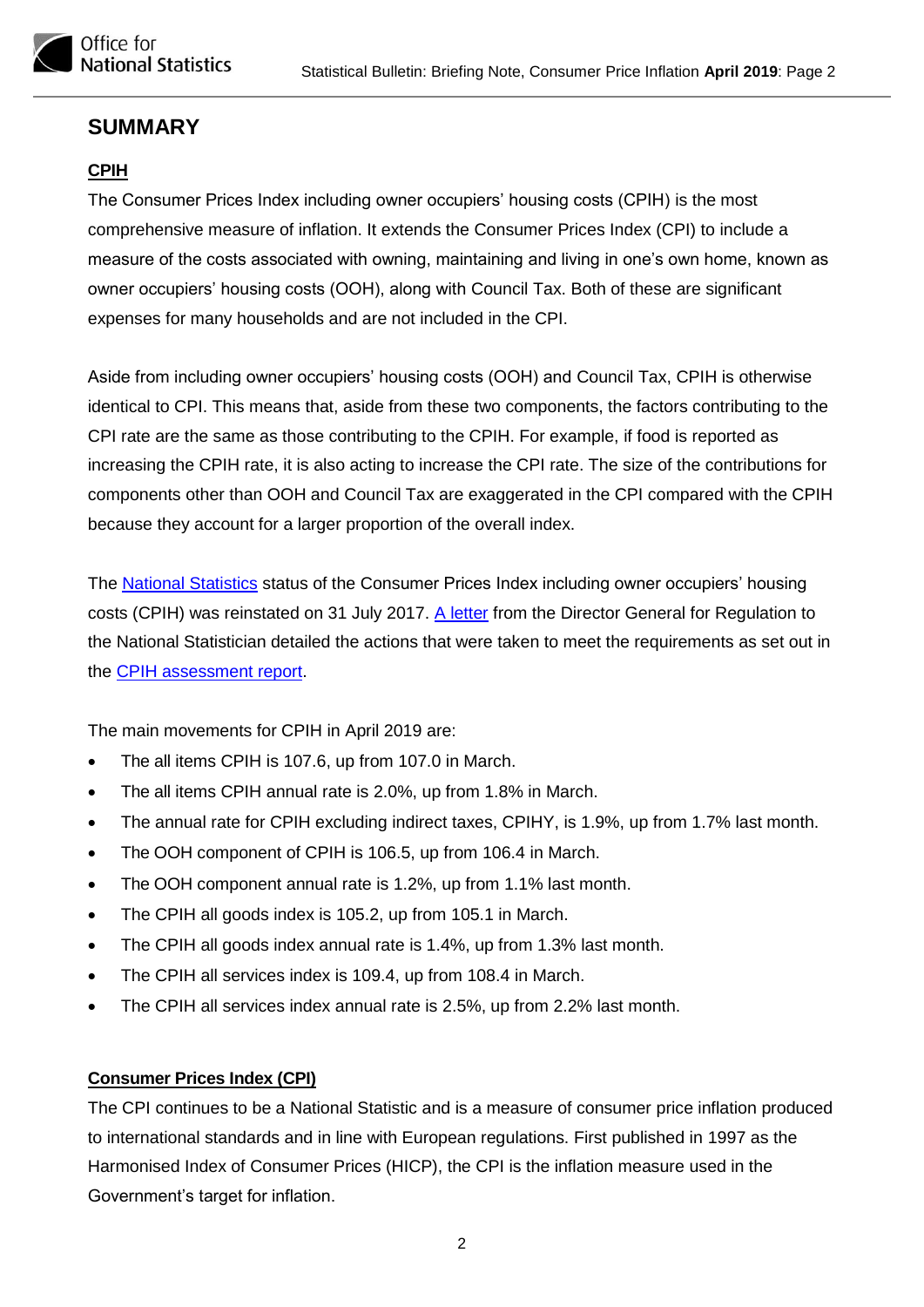

The CPI is also used for purposes such as uprating pensions, wages and benefits and can aid in the understanding of inflation on family budgets. For more information see [Users and uses of](https://www.ons.gov.uk/economy/inflationandpriceindices/methodologies/usersandusesofconsumerpriceinflationstatisticsjuly2018update)  [consumer price inflation statistics.](https://www.ons.gov.uk/economy/inflationandpriceindices/methodologies/usersandusesofconsumerpriceinflationstatisticsjuly2018update)

The main movements for CPI in April 2019 are:

- The all items CPI is 107.6, up from 107.0 in March.
- The all items CPI annual rate is 2.1%, up from 1.9% in March.
- The annual rate for CPI excluding indirect taxes, CPIY, is 2.2%, up from 1.8% last month.
- The annual rate for CPI at constant tax rates, CPI-CT, is 2.0%, up from 1.8% last month.
- The CPI all goods index is 105.2, up from 105.1 in March.
- The CPI all goods index annual rate is 1.4%, up from 1.3% last month.
- The CPI all services index is 110.3, up from 109.1 in March.
- The CPI all services index annual rate is 2.9%, up from 2.5% last month.

#### **Retail Prices Index (RPI)**

**In accordance with the Statistics and Registration Service Act 2007, the Retail Prices Index and its derivatives have been assessed against the Code of Practice for Official Statistics and found not to meet the required standard for designation as National Statistics. The [full](https://www.statisticsauthority.gov.uk/publication/the-retail-prices-index/)  [assessment report](https://www.statisticsauthority.gov.uk/publication/the-retail-prices-index/) can be found on the UK Statistics Authority website.**

The RPI is a legacy measure of UK inflation that continues to be published because of its use in long-term contracts and index-linked gilts. For further information see [Users and uses of consumer](https://www.ons.gov.uk/economy/inflationandpriceindices/methodologies/usersandusesofconsumerpriceinflationstatisticsjuly2018update)  [price inflation statistics.](https://www.ons.gov.uk/economy/inflationandpriceindices/methodologies/usersandusesofconsumerpriceinflationstatisticsjuly2018update)

The main movements for RPI in April 2019 are:

- The all items RPI is 288.2, up from 285.1 in March.
- The all items RPI annual rate is 3.0%, up from 2.4% last month.
- The annual rate for RPIX, the all items RPI excluding mortgage interest payments (MIPs), is 3.0%, up from 2.4% last month.
- The all goods RPI is 216.9, down from 217.3 in March.
- The all goods RPI annual rate is 1.9%, down from 2.3% last month.
- The all services RPI is 397.4, up from 388.3 in March.
- The all services RPI annual rate is 4.5%, up from 2.7% last month.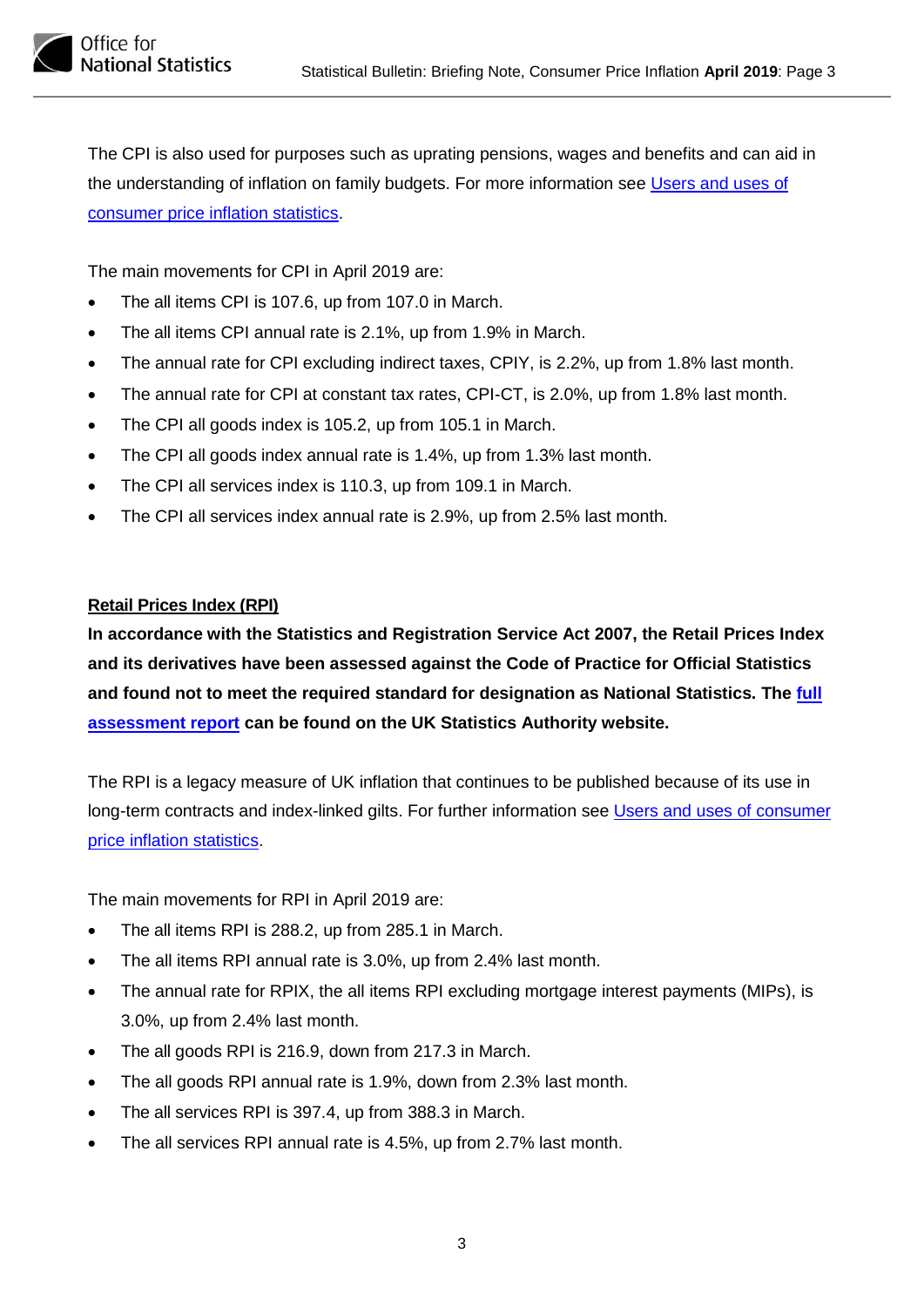#### <span id="page-3-0"></span>**CPIH SUMMARY**

#### **CONTRIBUTIONS TO CHANGE IN THE CPIH ANNUAL RATE**

| <b>CPIH COICOP DIVISIONS</b>                            | Weight  | Weight  | 1 month  | 1 month  | Contribution   |
|---------------------------------------------------------|---------|---------|----------|----------|----------------|
|                                                         | 2018    | 2019    | % change | % change | to CPIH annual |
|                                                         | Feb-Dec | Feb-Dec | Apr 2018 | Apr 2019 | rate change    |
| 01: Food and non-alcoholic beverages                    | 83      | 82      | $-0.1$   | $-0.3$   | $-0.01$        |
| 02: Alcoholic beverages and tobacco                     | 34      | 32      | 0.8      | $-0.4$   | $-0.04$        |
| 03: Clothing and footwear                               | 57      | 54      | 0.4      | 0.2      | $-0.01$        |
| 04: Housing, water, electricity, gas and<br>other fuels | 301     | 298     | 0.6      | 1.4      | 0.25           |
| 05: Furniture, household equipment and<br>maintenance   | 48      | 53      | $-0.8$   | $-1.2$   | $-0.03$        |
| 06: Health                                              | 21      | 22      | 1.0      | 0.8      |                |
| 07: Transport                                           | 124     | 123     | 1.0      | 2.3      | 0.16           |
| 08: Communication                                       | 20      | 20      | 0.5      | 1.3      | 0.02           |
| 09: Recreation and culture                              | 120     | 127     | 0.4      | $-0.8$   | $-0.15$        |
| 10: Education                                           | 18      | 18      |          |          |                |
| 11: Restaurants and hotels                              | 97      | 97      | 0.8      | 0.4      | $-0.03$        |
| 12: Miscellaneous goods and services                    | 77      | 74      |          | 0.3      | 0.02           |

#### **Large upward effects came from:**

- **Housing and household services**, (which overall contributed 0.25 percentage points), where electricity and gas prices rose, between March and April 2019, by 10.9% and 9.3%, respectively. The upward movement partially reflected the response from energy providers to Ofgem's six-month energy price cap, which came into effect from 1 April 2019. On 1 January 2019, the introduction of price cap tariffs saw prices for electricity and gas fall by 4.9% and 8.5%, respectively, which resulted in a downward contribution to the change in the January CPIH 12-month rate of 0.17 percentage points; and
- **Transport**, principally air fares. The timing of Easter, falling towards the end of April 2019, contributed to air fares rising by 26.4% on the month, with prices for some outgoing and return flights being collected within the school holiday period. There were also small upward contributions from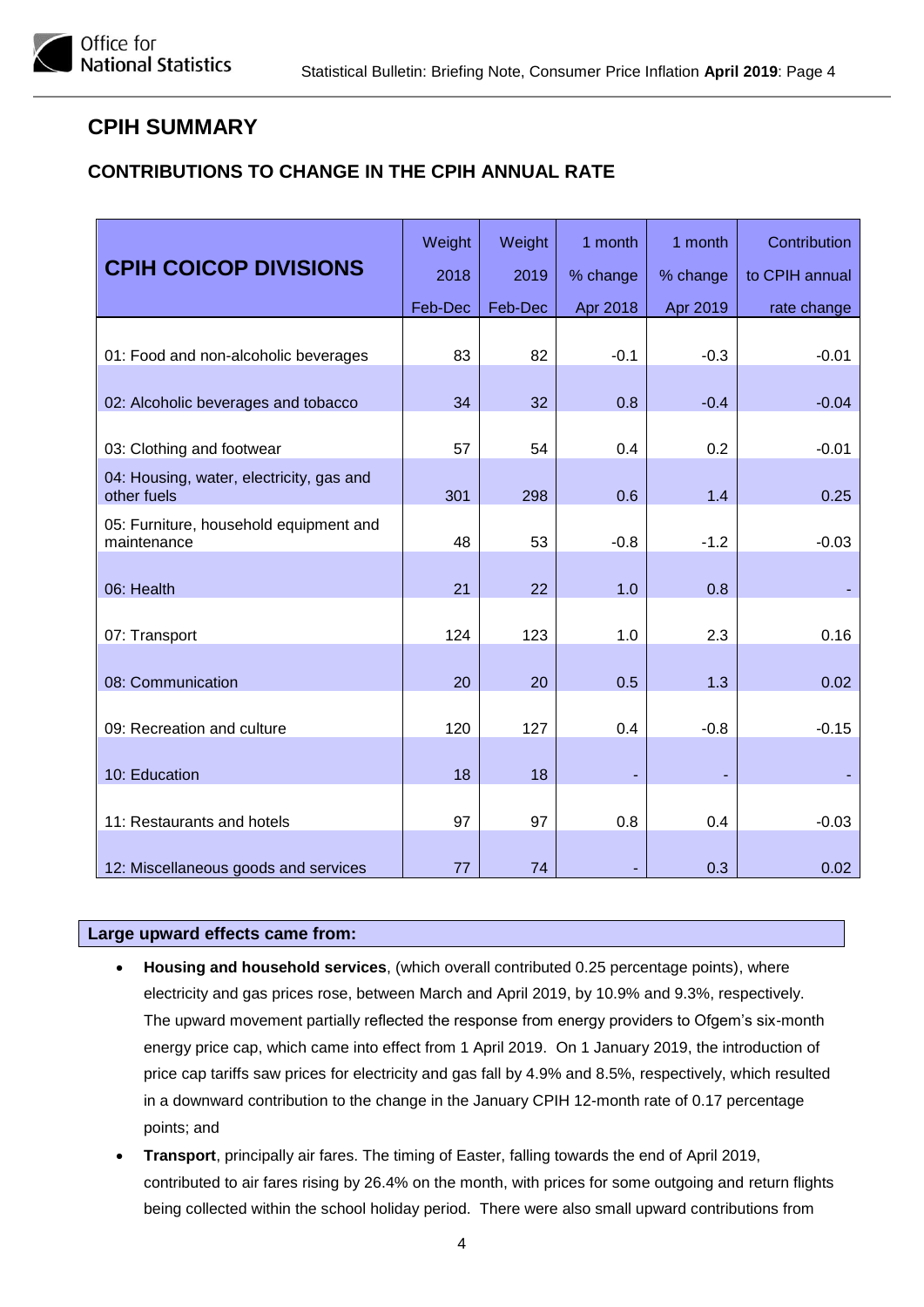

international rail, coach and sea fares. Last year, Easter fell at the beginning of April, before the price collection period, meaning air fares fell slightly, by 0.2%, between March and April 2018.

Within the transport category, there was a small upward movement for motor fuels. Petrol prices rose by 3.8 pence per litre between March and April 2019 to stand at 124.1 pence per litre. This compares with a 1.5 pence per litre rise between the same two months a year ago. Similarly, diesel prices rose by 2.3 pence per litre between March and April this year compared with a rise of 1.6 pence per litre a year ago. There were small, offsetting downward contributions from second hand cars, where prices fell by more than a year ago, and from Vehicle Excise Duty (or vehicle tax). The rate of vehicle tax increased this year but by less than a year ago when the new VED bands were introduced for cars in their second tax year.

#### **Small upward effects came from:**

- **Miscellaneous goods and services**, where prices for car insurance and other personal effects rose this year but fell a year ago and;
- **Communication,** where mobile phone charges and the cost of bundled telecommunications services rose by more than a year ago.

#### **Large downward effects came from:**

- **Recreation and culture**, where prices fell by 0.8% between March and April 2019, compared with a rise of 0.4% between the same two months of 2018. Within this group, the largest downward effect came from games, toys and hobbies, particularly computer games. Price movements for these items can often be relatively large depending on the composition of bestseller charts. There was also a large downward movement from audio-visual equipment and related products, where overall prices fell by 2.8% this year compared with a fall of 0.2% a year ago; and
- **Alcoholic beverages and tobacco**, where prices overall for cigarettes fell by 0.6% between March and April 2019 compared to a rise of 1.4% between the same two months year ago. Prices for beer, particularly larger packs of canned lager, also had a small downward contribution, although this was partially offset by spirits, which rose in price, between March and April 2019 by more than a year ago.

#### **Small downward effects came from:**

- **Restaurants and hotels**, where the timing of Easter contributed to the downward effect from accommodation services. The price of overnight hotel stays rose by less than a year ago; and
- **Furniture, household equipment and maintenance,** where prices overall fell by 1.2% between March and April 2019 compared with a fall of 0.8% between the same two months a year ago.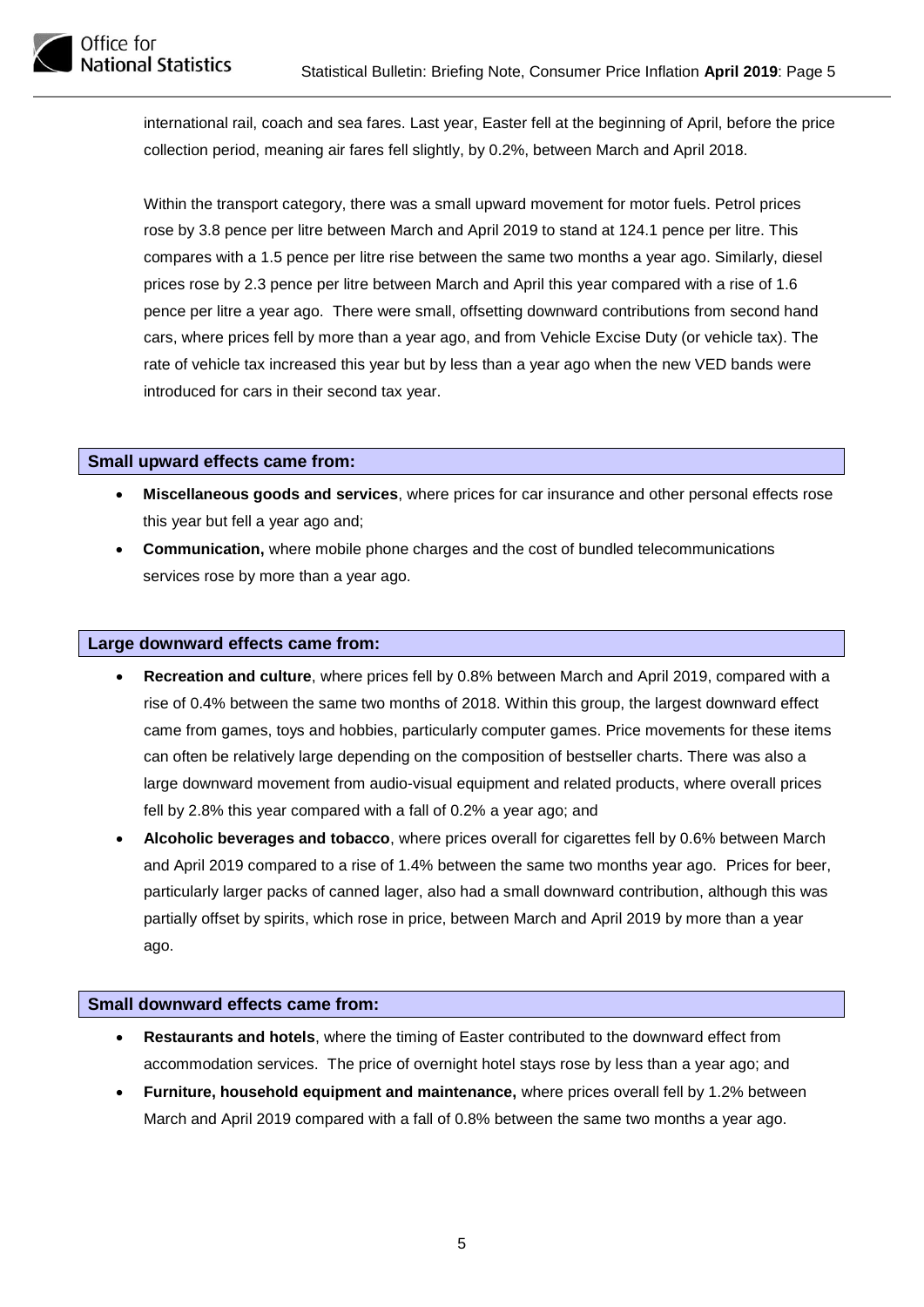# <span id="page-5-0"></span>**CPIH NOTABLE MOVEMENTS**

| All items CPIH                                          | Annual rate +2.0, up from +1.8% last month<br>Also +2.0% in December 2018<br>Last higher in November 2018 (+2.2%)                  |
|---------------------------------------------------------|------------------------------------------------------------------------------------------------------------------------------------|
| All items CPIH exc energy, food,<br>alcohol and tobacco | Annual rate $+1.7\%$ , down from $+1.8\%$ last month<br>Also +1.7% in November 2016<br>Last lower in October 2016 (+1.6%)          |
| Housing, water, electricity, gas and<br>other fuels     | Annual rate +2.3%, up from +1.4% last month<br>Also +2.3% in October 2013 and September 2013<br>Last higher in August 2013 (+2.4%) |
| Furniture, household equipment<br>and maintenance       | Annual rate +0.1%, down from +0.6% last month<br>Also +0.1% in October 2016<br>Last lower in September 2016 (-1.4%)                |
| Communication                                           | Annual rate +4.6%, up from +3.7% last month<br>Also +4.6% in August 2012 and July 2012<br>Last higher in June $2012 (+5.2%)$       |
| Recreation and culture                                  | Annual rate +1.5%, down from +2.7% last month<br>Also +1.5% in July 2017<br>Last lower in April 2017 (+1.0%)                       |
| <b>Restaurants and hotels</b>                           | Annual rate +2.4%, down from +2.8% last month<br>Also +2.4% in October 2018 and February 2018<br>Last lower in August 2016 (+2.3%) |
| Miscellaneous goods and services                        | Annual rate +0.9%, up from +0.6% last month<br>Also +0.9% in October 2017<br>Last higher in September 2017 (+1.5%)                 |
| All goods                                               | Annual rate +1.4%, up from +1.3% last month<br>Highest since December 2018 (+1.8%)                                                 |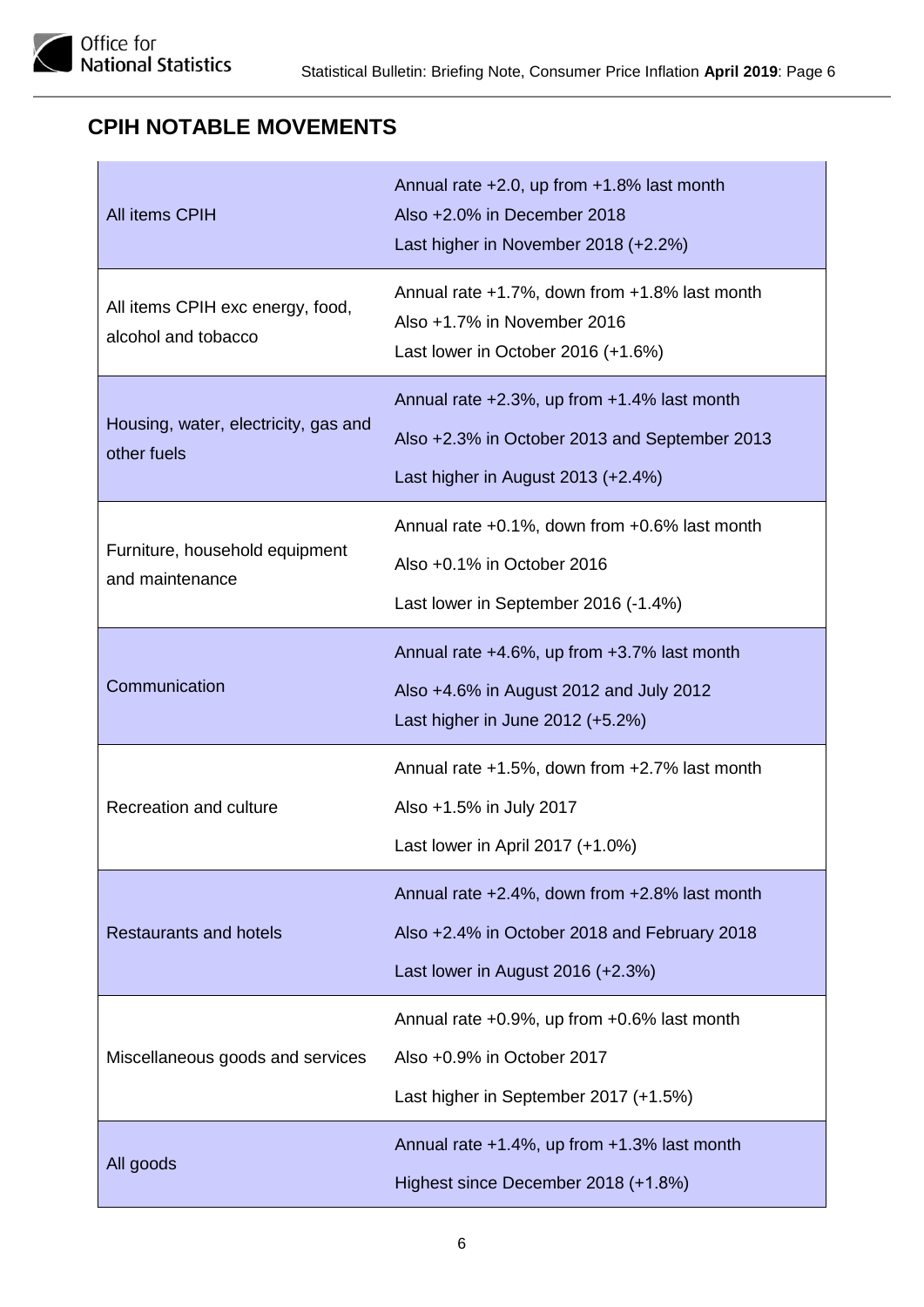

| All services                     | Annual rate +2.5%, up from +2.2% last month<br>Also +2.5% in September 2017, August 2017 and June<br>2017<br>Last higher in May 2017 (+2.6%) |
|----------------------------------|----------------------------------------------------------------------------------------------------------------------------------------------|
| Electricity, gas and other fuels | Annual rate +10.2%, up from 1.4% last month<br>Also +10.2 in August 2012<br>Last higher in July 2012 (+11.0%)                                |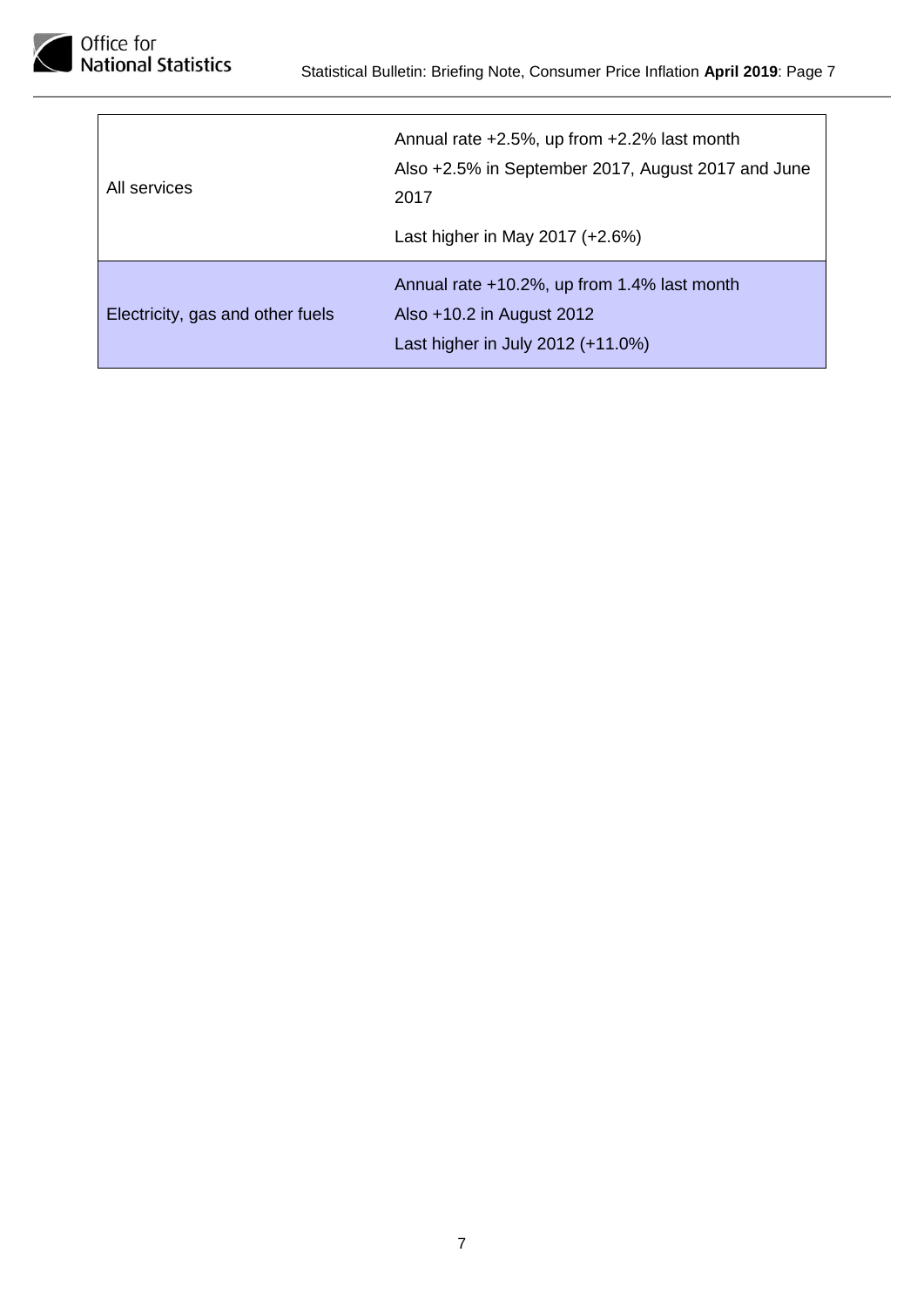# <span id="page-7-0"></span>**CPIH DETAILED BRIEFING**

Office for

**National Statistics** 

The [National Statistics](https://www.statisticsauthority.gov.uk/national-statistician/types-of-official-statistics/) status of the Consumer Prices Index including owner occupiers' housing costs (CPIH) was reinstated on 31 July 2017. [A letter](https://www.statisticsauthority.gov.uk/wp-content/uploads/2017/07/CPIH-letter-from-Ed-Humpherson-to-John-Pullinger-final.pdf) from the Director General for Regulation to the National Statistician detailed the actions that were taken to meet the requirements as set out in the [CPIH assessment report.](https://www.statisticsauthority.gov.uk/publication/statistics-on-consumer-price-inflation-including-owner-occupiers-housing-costs/)

• Weights are specified as parts per 1000 in the CPIH.

| <b>FOOD AND NON-</b><br>$\mathbf{0}$ 1<br><b>ALCOHOLIC BEVERAGES</b> | Weight<br>2018 | Weight<br>2019 | 1 month<br>% change | 1 month<br>% change | Contribution<br>to CPIH annual |
|----------------------------------------------------------------------|----------------|----------------|---------------------|---------------------|--------------------------------|
|                                                                      | Feb-Dec        | Feb-Dec        | Apr 2018            | Apr 2019            | rate change                    |
| 01 Food & non-alcoholic beverages                                    | 83             | 82             | $-0.1$              | $-0.3$              | $-0.01$                        |

- Small downward effect on the all items 12-month rate change.
- Due to **non-alcoholic beverages**.
- Partially offset by **food**.

|                                                           | Weight         | Weight         | 1 month  | 1 month  | Contribution   |
|-----------------------------------------------------------|----------------|----------------|----------|----------|----------------|
| 01.1 Food                                                 | 2018           | 2019           | % change | % change | to CPIH annual |
|                                                           | Feb-Dec        | Feb-Dec        | Apr 2018 | Apr 2019 | rate change    |
| 01.1 Food                                                 | 73             | 72             | $-0.4$   | $-0.3$   | 0.01           |
| 01.1.1 Bread and cereals                                  | 12             | 12             | $-0.1$   | $-0.1$   |                |
| 01.1.2 Meat                                               | 16             | 15             | $-0.3$   | $-0.3$   |                |
| 01.1.3 Fish                                               | 3              | 3              | 0.5      | $-0.9$   |                |
| 01.1.4 Milk, cheese and eggs                              | 9              | 9              | $-1.6$   | $-0.6$   | 0.01           |
| 01.1.5 Oils and fats                                      | $\overline{2}$ | $\overline{2}$ | $-2.1$   | 4.5      | 0.01           |
| 01.1.6 Fruit                                              | 8              | 8              | $-1.4$   | $-0.5$   | 0.01           |
| 01.1.7 Vegetables including potatoes                      | 10             | 11             | $-0.8$   | $-1.0$   |                |
| 01.1.8 Sugar, jam, syrups, chocolate and<br>confectionery | 11             | 10             | 1.0      | 0.3      | $-0.01$        |
| 01.1.9 Food products not elsewhere<br>covered             | $\overline{2}$ | $\overline{2}$ | 0.3      | $-1.7$   |                |

- Small upward effect on the all items 12-month rate change.
- Due to **milk, cheese and eggs**; **oils and fats**; and **fruit**.
- Partially offset by **sugar, jam, syrups, chocolate and confectionery**.

#### **Milk, cheese and eggs**

- Small upward effect.
- Prices overall fell this year by less than a year ago, with the main upward contribution coming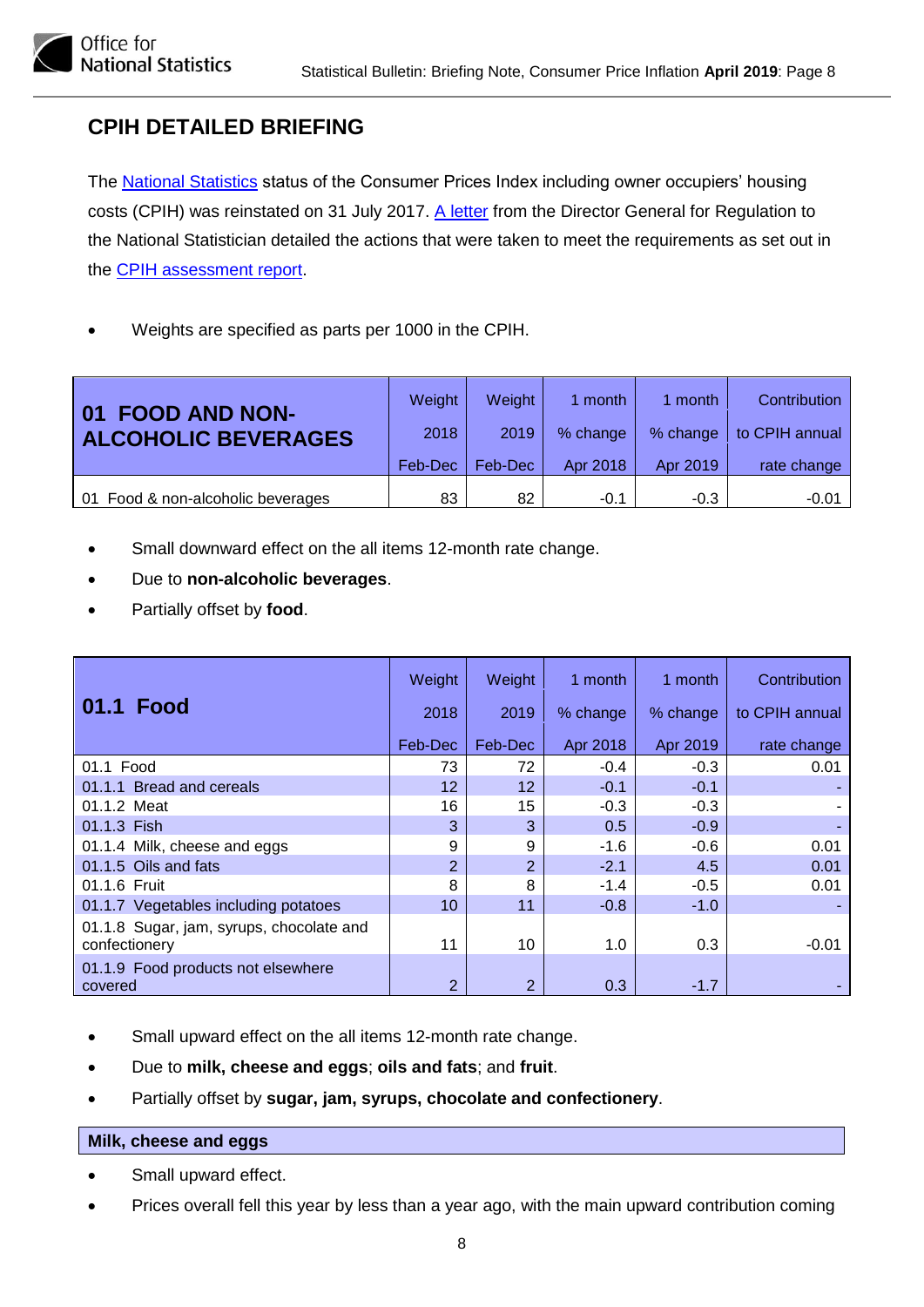from tubs of cheese spread.

#### **Oils and fats**

- Small upward effect.
- Prices overall rose this year but fell a year ago, particularly for margarine/low fat spread.

#### **Fruit**

- Small upward effect.
- Prices overall fell this year by less than a year ago, particularly for strawberries.

#### **Sugar, jam, syrups, chocolate and confectionery**

- Small downward effect.
- Prices overall rose this year by less than a year ago, particularly for cartons/boxes of chocolates.

| 01.2 Non-alcoholic<br>beverages                  | Weight<br>2018<br>Feb-Dec | Weight<br>2019<br>Feb-Dec | 1 month<br>% change<br>Apr 2018 | 1 month<br>% change<br>Apr 2019 | Contribution<br>to CPIH annual<br>rate change |
|--------------------------------------------------|---------------------------|---------------------------|---------------------------------|---------------------------------|-----------------------------------------------|
| 01.2 Non-alcoholic beverages                     | 10                        | 10                        | 2.1                             | $-0.1$                          | $-0.02$                                       |
| 01.2.1 Coffee, tea and cocoa                     | 3                         | 3                         | 0.6                             | $-2.0$                          | $-0.01$                                       |
| 01.2.2 Mineral waters, soft drinks and<br>juices | 7                         | 7                         | 2.8                             | 0.7                             | $-0.01$                                       |

- Small downward effect on the all items 12-month rate change.
- Due to **coffee, tea and cocoa**; and **mineral waters, soft drinks and juices**.

#### **Coffee, tea and cocoa**

- Small downward effect.
- Prices overall fell this year but rose a year ago.

#### **Mineral waters, soft drinks and juices**

- Small downward effect.
- Prices overall rose this year by less than a year ago, with the main downward contribution coming from bottles of cola flavoured drinks.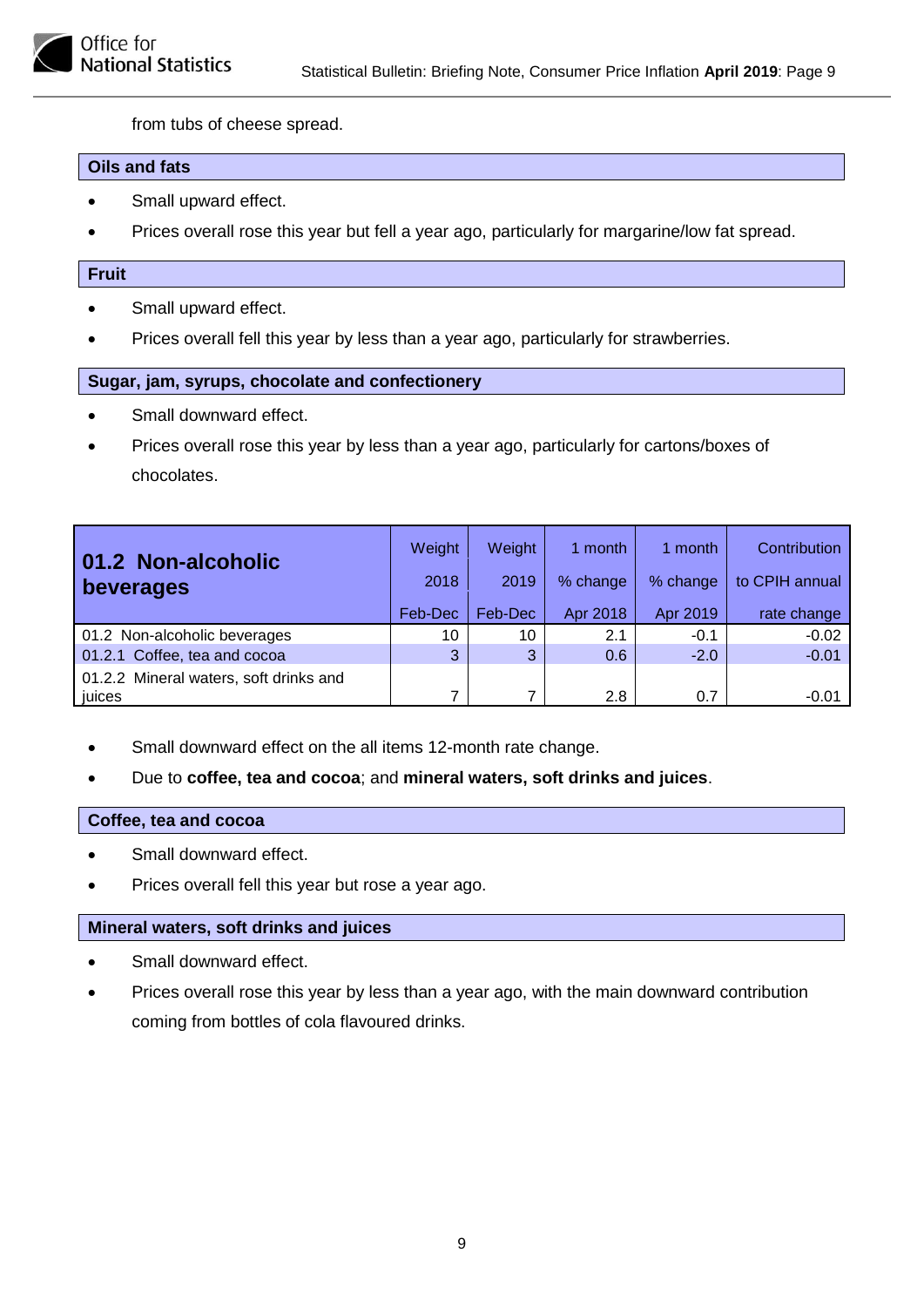| 02 ALCOHOLIC                           | Weight  | Weight  | 1 month  | 1 month  | Contribution   |
|----------------------------------------|---------|---------|----------|----------|----------------|
| <b>BEVERAGES AND</b><br><b>TOBACCO</b> | 2018    | 2019    | % change | % change | to CPIH annual |
|                                        | Feb-Dec | Feb-Dec | Apr 2018 | Apr 2019 | rate change    |
| 02 Alcoholic beverages and tobacco     | 34      | 32      | 0.8      | $-0.4$   | $-0.04$        |

- Large downward effect on the all items 12-month rate change.
- Due to **tobacco** and **alcoholic beverages**.

|                          | Weight  | Weight         | 1 month  | 1 month  | Contribution   |
|--------------------------|---------|----------------|----------|----------|----------------|
| 02.1 Alcoholic Beverages | 2018    | 2019           | % change | % change | to CPIH annual |
|                          | Feb-Dec | Feb-Dec        | Apr 2018 | Apr 2019 | rate change    |
| 02.1 Alcoholic beverages | 16      | 15             | 0.2      | $-0.4$   | $-0.01$        |
| 02.1.1 Spirits           | 5       | $\overline{4}$ | 0.6      | 2.1      | 0.01           |
| 02.1.2 Wine              | 7       |                | ۰        |          |                |
| 02.1.3 Beer              | 4       | 4              | 0.2      | $-3.5$   | $-0.02$        |

- Small downward effect on the all items 12-month rate change.
- Due to **beer.**
- Partially offset by **spirits**.

#### **Spirits**

- Small upward effect.
- Prices overall rose this year by more than a year ago.

#### **Beer**

- Small downward effect.
- Prices overall fell this year but rose a year ago, with the main downward contribution coming from larger packs of canned lager.

| 02.2 Tobacco | Weight  | <b>Weight</b> | 1 month  | 1 month  | Contribution   |
|--------------|---------|---------------|----------|----------|----------------|
|              | 2018    | 2019          | % change | % change | to CPIH annual |
|              | Feb-Dec | Feb-Dec       | Apr 2018 | Apr 2019 | rate change    |
| 02.2 Tobacco | 18      | 17            | 1.3      | $-0.5$   | $-0.03$        |

- Small downward effect on the all items 12-month rate change.
- Prices overall fell this year but rose a year ago, with the main downward contribution coming from cigarettes.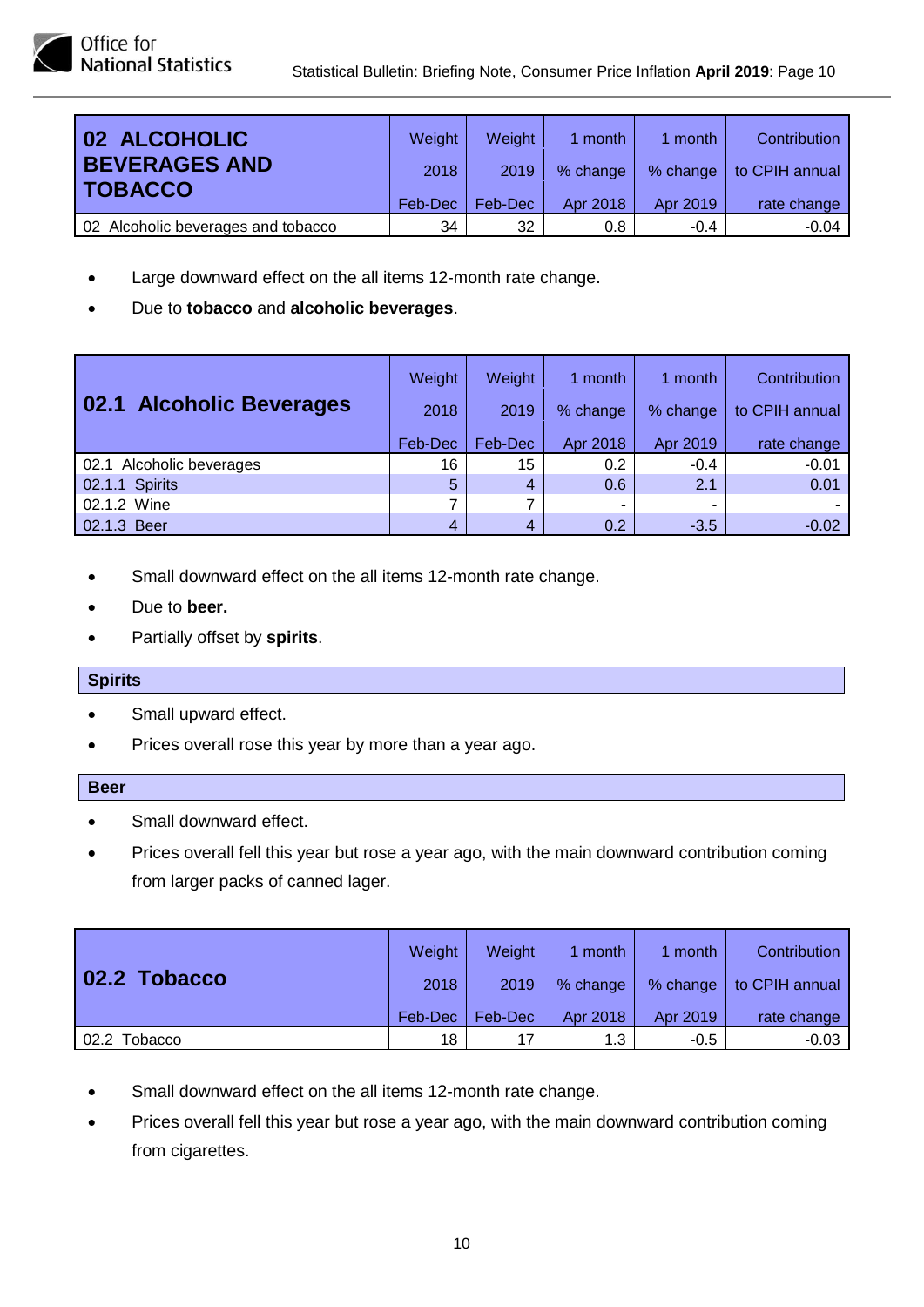| 03 CLOTHING AND          | Weight  | Weight  | 1 month  | 1 month       | <b>Contribution</b> |
|--------------------------|---------|---------|----------|---------------|---------------------|
| <b>FOOTWEAR</b>          | 2018    | 2019    | % change | % change      | to CPIH annual      |
|                          | Feb-Dec | Feb-Dec | Apr 2018 | Apr 2019      | rate change         |
| 03 Clothing and footwear | 57      | 54      | 0.4      | $0.2^{\circ}$ | $-0.01$             |

- Small downward effect on the all items 12-month rate change.
- Due to **footwear including repairs**.

|                                                   | Weight  | Weight  | 1 month  | 1 month  | Contribution   |
|---------------------------------------------------|---------|---------|----------|----------|----------------|
| 03.1 Clothing                                     | 2018    | 2019    | % change | % change | to CPIH annual |
|                                                   | Feb-Dec | Feb-Dec | Apr 2018 | Apr 2019 | rate change    |
| 03.1 Clothing                                     | 47      | 45      | 0.2      | 0.3      |                |
| 03.1.2 Garments                                   | 42      | 41      | 0.2      | 0.4      | 0.01           |
| 03.1.3 Other clothing and clothing<br>accessories | 4       | 3       | 0.2      | $-1.8$   | $-0.01$        |
| 03.1.4 Cleaning, repair and hire of clothing      |         |         | 0.2      | 0.2      |                |

- Negligible overall effect on the all items 12-month rate change.
- There is a small upward contribution coming from **garments**, where prices overall rose this year by more than a year ago, with the main upward contributions coming from women's casual jackets and jumpers.
- Offset by a small downward contribution coming from **other clothing and clothing accessories**, where prices overall fell this year but rose a year ago.

| 03.2 Footwear including         | Weight  | Weight  | 1 month  | month    | Contribution   |
|---------------------------------|---------|---------|----------|----------|----------------|
| repairs                         | 2018    | 2019    | % change | % change | to CPIH annual |
|                                 | Feb-Dec | Feb-Dec | Apr 2018 | Apr 2019 | rate change    |
| 03.2 Footwear including repairs | 10      | 9       | 1.1      | $-0.4$   | $-0.02$        |

- Small downward effect on the all items 12-month rate change.
- Prices overall fell this year but rose a year ago, with the main downward contribution coming from women's branded trainers.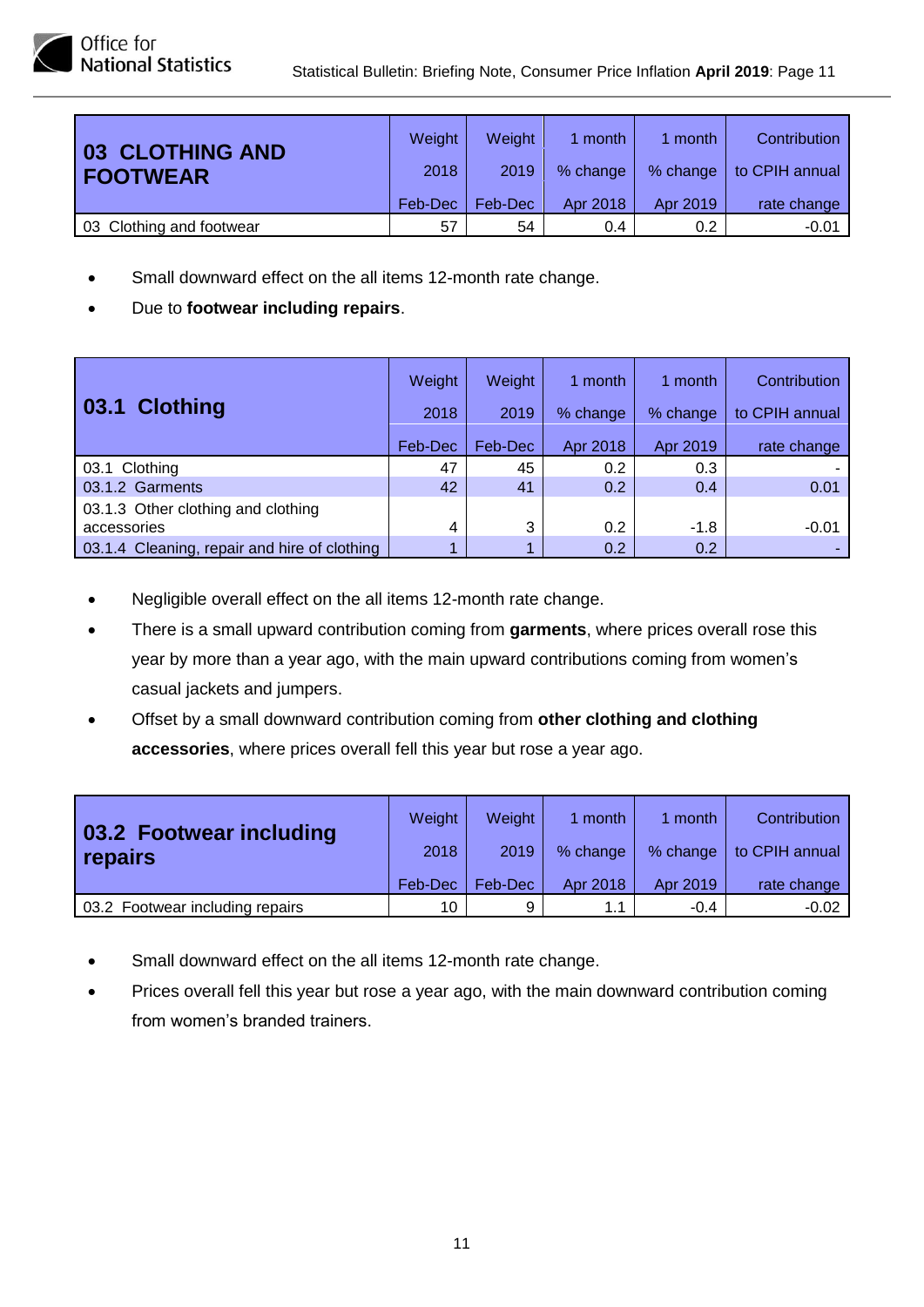| 04 HOUSING, WATER,                      | Weight  | Weight  | 1 month  | 1 month  | Contribution   |
|-----------------------------------------|---------|---------|----------|----------|----------------|
| <b>ELECTRICITY, GAS AND</b>             | 2018    | 2019    | % change | % change | to CPIH annual |
| <b>OTHER FUELS</b>                      | Feb-Dec | Feb-Dec | Apr 2018 | Apr 2019 | rate change    |
| 04 Housing, water, electricity, gas and |         |         |          |          |                |
| other fuels                             | 301     | 298     | 0.6      | 1.4      | 0.25           |

- Largest upward effect on the all items 12-month rate change.
- Due to **electricity, gas and other fuels** and, to a lesser extent, **owner occupiers' housing costs**.

| 04.1 Actual rentals for<br>housing | Weight<br>2018 | Weight<br>2019 | 1 month<br>% change | month<br>% change | Contribution<br>to CPIH annual |
|------------------------------------|----------------|----------------|---------------------|-------------------|--------------------------------|
|                                    | Feb-Dec        | Feb-Dec        | Apr 2018            | Apr 2019          | rate change                    |
| 04.1 Actual rentals for housing    | 69             | 69             | $-0.1$              | $-0.1$            |                                |

| 04.2 Owner occupiers'               | Weight  | <b>Weight</b> | 1 month  | 1 month  | Contribution   |
|-------------------------------------|---------|---------------|----------|----------|----------------|
| housing costs                       | 2018    | 2019          | % change | % change | to CPIH annual |
|                                     | Feb-Dec | Feb-Dec       | Apr 2018 | Apr 2019 | rate change    |
| 04.2 Owner occupiers' housing costs | 169     | 165           | 0.1      | 0.1      | 0.01           |

- Small upward effect on the all items 12-month rate change.
- Charges overall rose this year by more than a year ago, particularly for England.

| 04.3 Regular maintenance<br>and repair of the dwelling | Weight<br>2018<br>Feb-Dec | Weight<br>2019<br>Feb-Dec | 1 month<br>% change<br>Apr 2018 | 1 month<br>% change<br>Apr 2019 | <b>Contribution</b><br>to CPIH annual<br>rate change |
|--------------------------------------------------------|---------------------------|---------------------------|---------------------------------|---------------------------------|------------------------------------------------------|
| 04.3 Regular maintenance and repair of<br>the dwelling | 2                         | 3                         | 0.7                             | 0.2                             |                                                      |
| 04.3.1 Materials for maintenance and<br>repair         |                           | 1                         | 1.3                             | 0.5                             |                                                      |
| 04.3.2 Services for maintenance and<br>repair          |                           | 2                         | 0.1                             | 0.1                             |                                                      |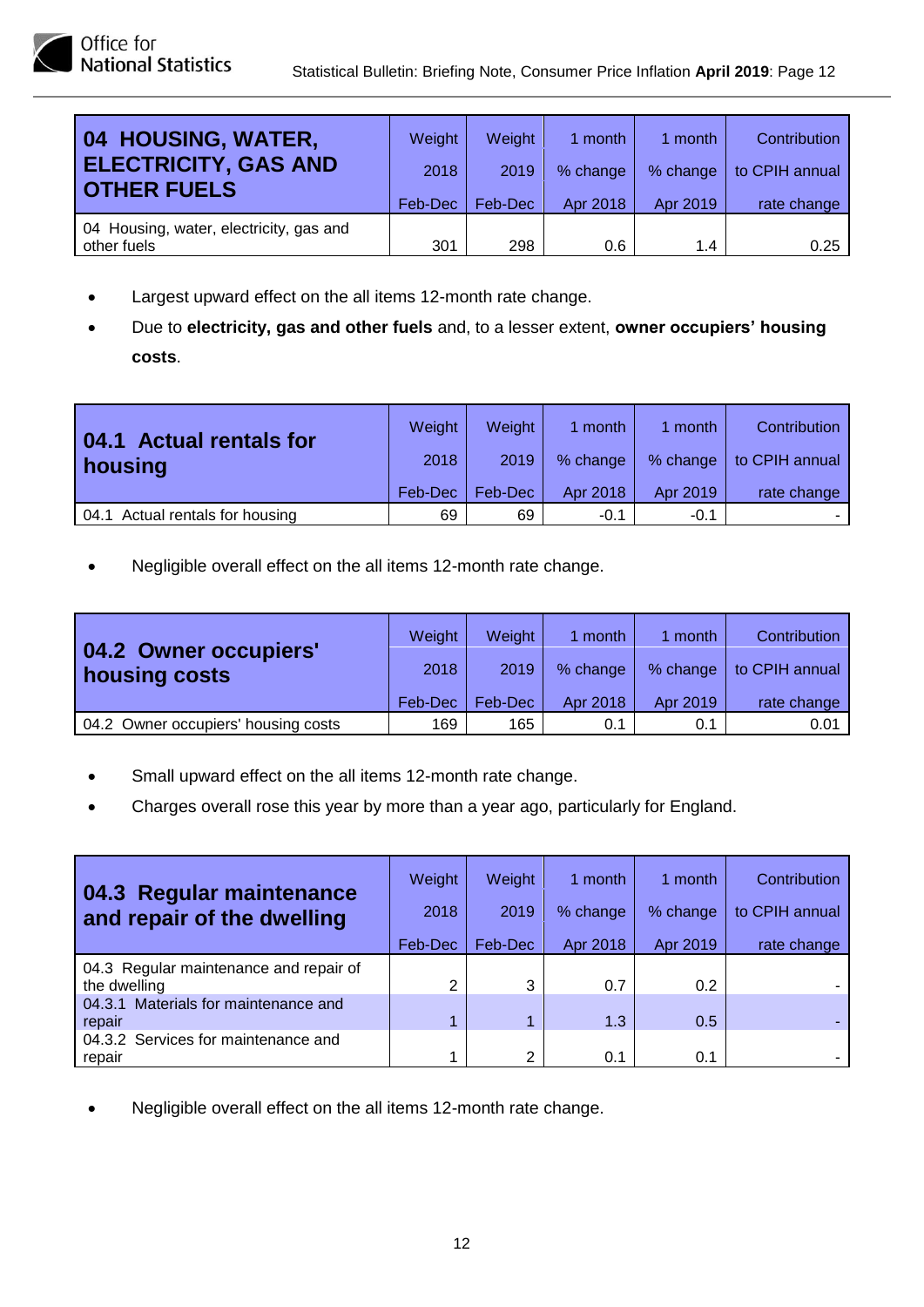| 04.4 Other services related<br>to the dwelling | Weight<br>2018 | Weight<br>2019 | 1 month<br>% change | 1 month<br>% change | Contribution<br>to CPIH annual |
|------------------------------------------------|----------------|----------------|---------------------|---------------------|--------------------------------|
|                                                | Feb-Dec        | Feb-Dec        | Apr 2018            | Apr 2019            | rate change                    |
| 04.4 Other services related to the dwelling    | 9              | 9              | 2.7                 | 3.1                 |                                |
| 04.4.1 Water supply                            | 4              | 4              | 2.2                 | 2.8                 |                                |
| 04.4.3 Sewerage collection                     | 5              | 5              | 3.1                 | 3.4                 |                                |

| 04.5 Electricity, gas and<br>other fuels | Weight<br>2018<br>Feb-Dec | Weight<br>2019<br>Feb-Dec | 1 month<br>% change<br>Apr 2018 | 1 month<br>% change<br>Apr 2019 | Contribution<br>to CPIH annual<br>rate change |
|------------------------------------------|---------------------------|---------------------------|---------------------------------|---------------------------------|-----------------------------------------------|
| 04.5 Electricity, gas and other fuels    | 27                        | 26                        | 0.6                             | 9.3                             | 0.23                                          |
| 04.5.1 Electricity                       | 13                        | 14                        | 0.9                             | 10.9                            | 0.14                                          |
| 04.5.2 Gas                               | 12                        | 10                        | 0.4                             | 9.3                             | 0.09                                          |
| 04.5.3 Liquid fuels                      |                           |                           | 0.4                             | 0.4                             |                                               |
| 04.5.4 Solid fuels                       |                           |                           | $-0.1$                          | $-1.6$                          |                                               |

- Large upward effect on the all items 12-month rate change.
- Due to **electricity** and **gas**, were charges overall rose this year by more than a year ago. The upward movement partially reflected the response from energy providers to Ofgem's sixmonth energy price cap which came into effect from 1 April 2019.

|                                      | Weight  | Weight  | 1 month  | 1 month  | Contribution   |
|--------------------------------------|---------|---------|----------|----------|----------------|
| <b>Council Tax and rates</b><br>04.9 | 2018    | 2019    | % change | % change | to CPIH annual |
|                                      | Feb-Dec | Feb-Dec | Apr 2018 | Apr 2019 | rate change    |
| 04.9 Council Tax and rates           | 25      | 26      | 4.9      | 4.7      |                |

| <b>05 FURNITURE,</b>                  | Weight  | Weight  | 1 month  | 1 month  | Contribution   |
|---------------------------------------|---------|---------|----------|----------|----------------|
| <b>HOUSEHOLD EQUIPMENT</b>            | 2018    | 2019    | % change | % change | to CPIH annual |
| <b>AND MAINTENANCE</b>                | Feb-Dec | Feb-Dec | Apr 2018 | Apr 2019 | rate change    |
| 05 Furniture, household equipment and |         |         |          |          |                |
| maintenance                           | 48      | 53      | $-0.8$   | $-1.2$   | $-0.03$        |

- Small downward effect on the all items 12-month rate change.
- Due to **furniture, furnishings and carpets**; **household textiles**; **glassware, tableware and**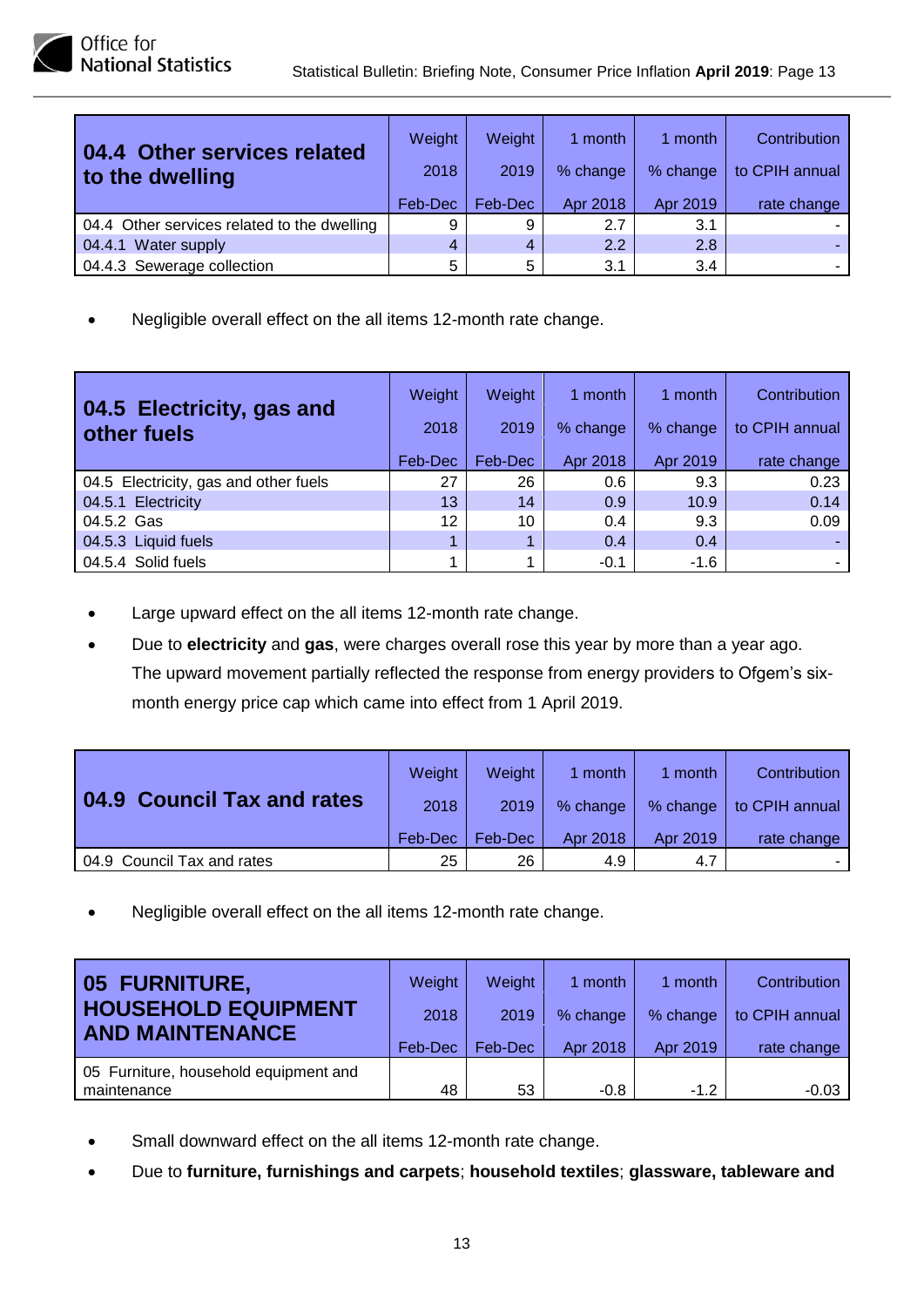**household utensils**; and **tools and equipment for house and garden**.

• Partially offset by **household appliances, fitting and repairs**; and **goods and services for routine maintenance**.

| 05.1 Furniture, furnishings<br>and carpets | Weight<br>2018 | Weight<br>2019 | 1 month<br>% change | 1 month<br>% change | <b>Contribution</b><br>to CPIH annual |
|--------------------------------------------|----------------|----------------|---------------------|---------------------|---------------------------------------|
|                                            | Feb-Dec        | Feb-Dec        | Apr 2018            | Apr 2019            | rate change                           |
| 05.1 Furniture, furnishings and carpets    | 18             | 22             | $-1.1$              | $-1.5$              | $-0.02$                               |
| 05.1.1 Furniture and furnishings           | 14             | 15             | $-1.1$              | $-2.2$              | $-0.02$                               |
| 05.1.2 Carpets and other floor coverings   | 4              |                | $-1.1$              |                     |                                       |

- Small downward effect on the all items 12-month rate change.
- Due to **furniture and furnishings**, where prices overall fell this year by more than a year ago, particularly for leather settees.

|                         | Weight  | <b>Weight</b> | 1 month  | 1 month  | Contribution   |
|-------------------------|---------|---------------|----------|----------|----------------|
| 05.2 Household textiles | 2018    | 2019          | % change | % change | to CPIH annual |
|                         | Feb-Dec | Feb-Dec       | Apr 2018 | Apr 2019 | rate change    |
| 05.2 Household textiles | 5       | 5             | $-0.4$   | $-2.9$   | $-0.01$        |

- Small downward effect on the all items 12-month rate change.
- Prices overall fell this year by more than a year ago.

| 05.3 Household appliances,<br>fitting and repairs     | Weight<br>2018 | Weight<br>2019 | 1 month<br>% change | 1 month<br>% change | Contribution<br>to CPIH annual |
|-------------------------------------------------------|----------------|----------------|---------------------|---------------------|--------------------------------|
|                                                       | Feb-Dec        | Feb-Dec        | Apr 2018            | Apr 2019            | rate change                    |
| 05.3 Household appliances, fitting and<br>repairs     | 7              | 8              | $-2.5$              | $-1.1$              | 0.01                           |
| 05.3.1/2 Major appliances and small<br>electric goods | 6              |                | $-2.9$              | $-1.2$              | 0.01                           |
| 05.3.3 Repair of household appliances                 |                |                | 0.1                 | 0.2                 |                                |

- Small upward effect on the all items 12-month rate change.
- Due to **major appliances and small electric goods**, where prices overall fell this year by less than a year ago, particularly for vacuum cleaners.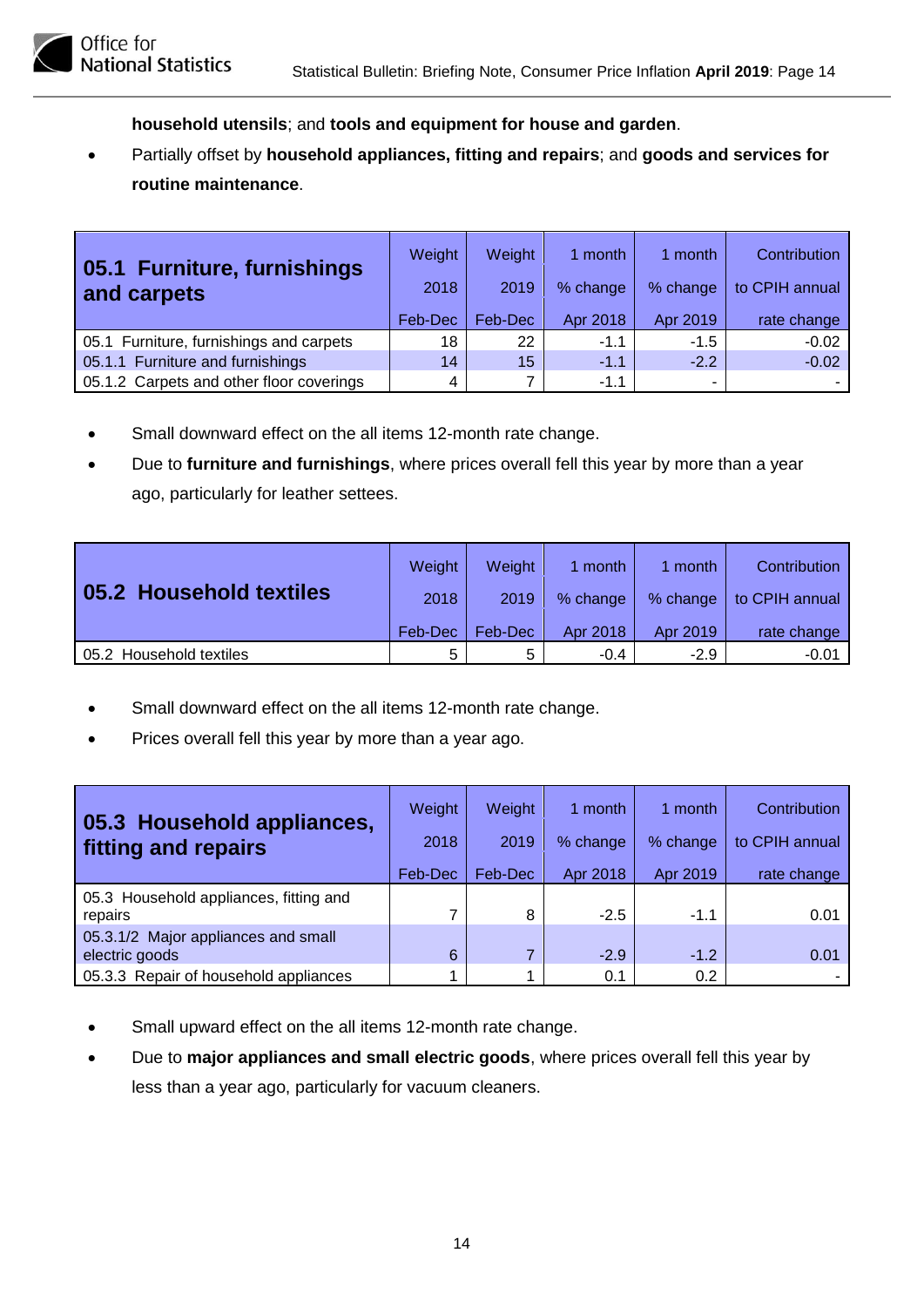| 05.4 Glassware, tableware               | Weight  | <b>Weight</b> | 1 month  | 1 month  | Contribution   |
|-----------------------------------------|---------|---------------|----------|----------|----------------|
| and household utensils                  | 2018    | 2019          | % change | % change | to CPIH annual |
|                                         | Feb-Dec | Feb-Dec       | Apr 2018 | Apr 2019 | rate change    |
| 05.4 Glassware, tableware and household |         |               |          |          |                |
| utensils                                | 4       | 4             | 0.8      | $-1.4$   | $-0.01$        |

- Small downward effect on the all items 12-month rate change.
- Prices overall fell this year but rose a year ago.

| 05.5 Tools and equipment               | Weight  | <b>Weight</b> | 1 month       | 1 month  | Contribution   |
|----------------------------------------|---------|---------------|---------------|----------|----------------|
| for house and garden                   | 2018    | 2019          | % change      | % change | to CPIH annual |
|                                        | Feb-Dec | Feb-Dec       | Apr 2018      | Apr 2019 | rate change    |
| 05.5 Tools and equipment for house and |         |               |               |          |                |
| garden                                 | 4       | 5             | $1.5^{\circ}$ | $-0.3$   | $-0.01$        |

- Small downward effect on the all items 12-month rate change.
- Prices overall fell this year but rose a year ago.

| 05.6 Goods and services for            | Weight  | Weight  | 1 month  | 1 month  | Contribution   |
|----------------------------------------|---------|---------|----------|----------|----------------|
| routine maintenance                    | 2018    | 2019    | % change | % change | to CPIH annual |
|                                        | Feb-Dec | Feb-Dec | Apr 2018 | Apr 2019 | rate change    |
| 05.6 Goods and services for routine    |         |         |          |          |                |
| maintenance                            | 10      | 9       | $-1.0$   | $-0.1$   | 0.01           |
| 05.6.1 Non-durable household goods     | 4       | 3       | $-2.5$   | $-0.4$   | 0.01           |
| 05.6.2 Domestic services and household |         |         |          |          |                |
| services                               | 6       | 6       | 0.1      | 0.1      |                |

- Small upward effect on the all items 12-month rate change.
- Due to **non-durable household goods**, where prices overall fell this year by less than a year ago.

|           | Weight  | Weight  | 1 month  | 1 month              | Contribution   |
|-----------|---------|---------|----------|----------------------|----------------|
| 06 HEALTH | 2018    | 2019    | % change | % change<br>Apr 2019 | to CPIH annual |
|           | Feb-Dec | Feb-Dec | Apr 2018 |                      | rate change    |
| 06 Health | 21      | 22      | 1.0      | 0.8                  |                |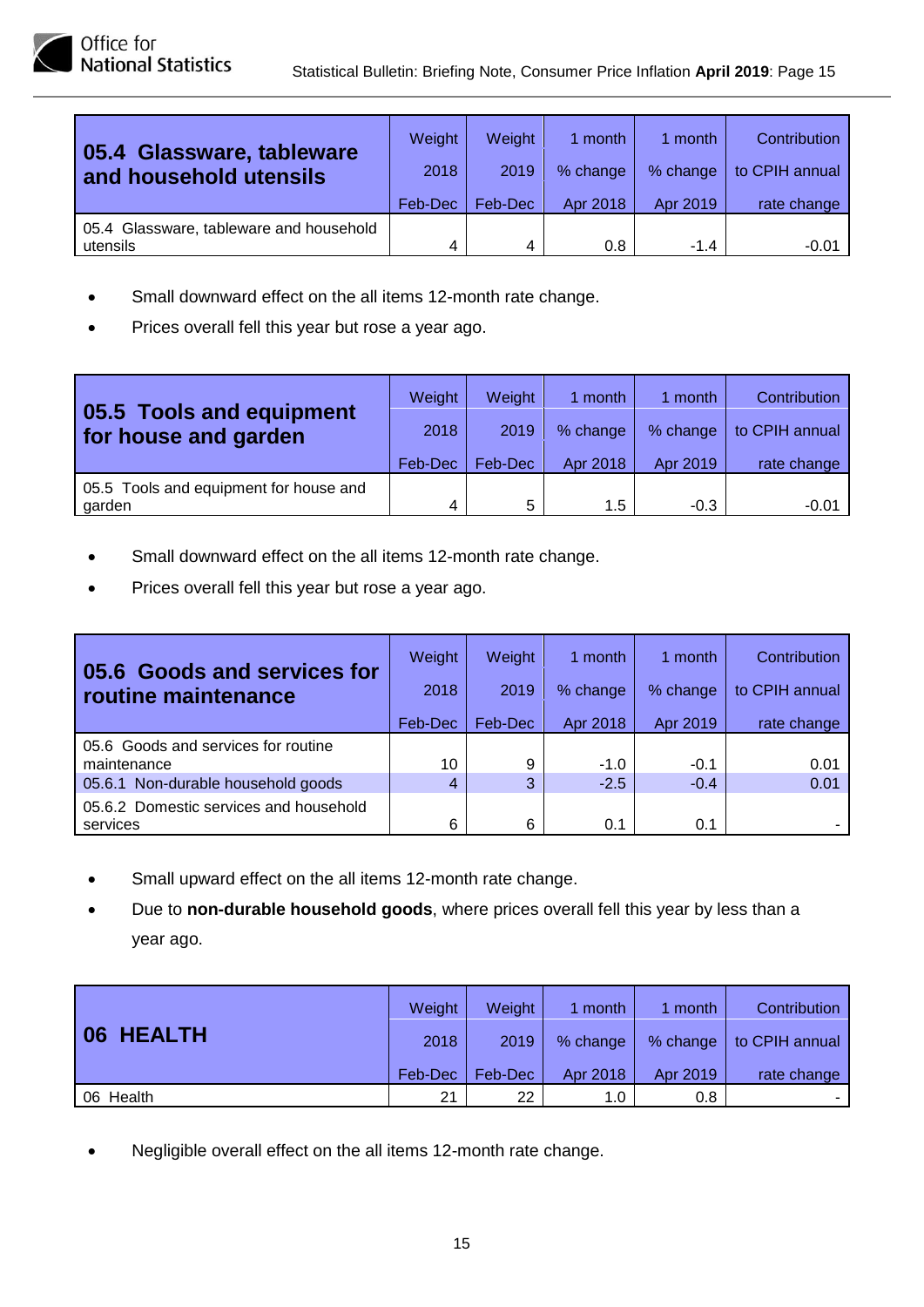| 06.1 Medical products,<br>appliances and equipment  | Weight<br>2018 | <b>Weight</b><br>2019 | 1 month<br>% change | 1 month<br>% change | Contribution<br>to CPIH annual |
|-----------------------------------------------------|----------------|-----------------------|---------------------|---------------------|--------------------------------|
|                                                     | Feb-Dec        | Feb-Dec               | Apr 2018            | Apr 2019            | rate change                    |
| 06.1 Medical products, appliances and<br>equipment  | 9              | 9                     | 0.5                 | 0.2                 |                                |
| 06.1.1 Pharmaceutical products                      | 5              | 5                     | 0.8                 | 0.5                 |                                |
| 06.1.2/3 Other medical and therapeutic<br>equipment | 4              | 4                     |                     | $-0.2$              |                                |

| 06.2 Out-patient services        | Weight<br>2018 | Weight<br>2019 | 1 month<br>% change | 1 month<br>% change | Contribution<br>to CPIH annual |
|----------------------------------|----------------|----------------|---------------------|---------------------|--------------------------------|
|                                  | Feb-Dec        | Feb-Dec        | Apr 2018            | Apr 2019            | rate change                    |
| 06.2 Out-patient services        | 7              | 8              | 1.1                 | 0.9                 |                                |
| 06.2.1/3 Medical and paramedical |                |                |                     |                     |                                |
| services                         | 4              | 5              | 0.1                 |                     |                                |
| 06.2.2 Dental services           | 3              | 3              | 2.5                 | 2.5                 |                                |

• Negligible overall effect on the all items 12-month rate change.

|                        | Weight  | Weight  | 1 month  | 1 month  | Contribution   |
|------------------------|---------|---------|----------|----------|----------------|
| 06.3 Hospital services | 2018    | 2019    | % change | % change | to CPIH annual |
|                        | Feb-Dec | Feb-Dec | Apr 2018 | Apr 2019 | rate change    |
| 06.3 Hospital Services | 5       | Б.      | 1.7      | 1.5      |                |

|                 | Weight  | <b>Weight</b> | 1 month  | 1 month  | Contribution   |
|-----------------|---------|---------------|----------|----------|----------------|
| TRANSPORT<br>07 | 2018    | 2019          | % change | % change | to CPIH annual |
|                 | Feb-Dec | Feb-Dec       | Apr 2018 | Apr 2019 | rate change    |
| 07<br>Transport | 124     | 123           | 1.0      | 2.3      | 0.16           |

- Large upward effect on the all items 12-month rate change.
- Due to **transport services** and, to a lesser extent, **operation of personal transport equipment**.
- Partially offset by **purchase of vehicles**.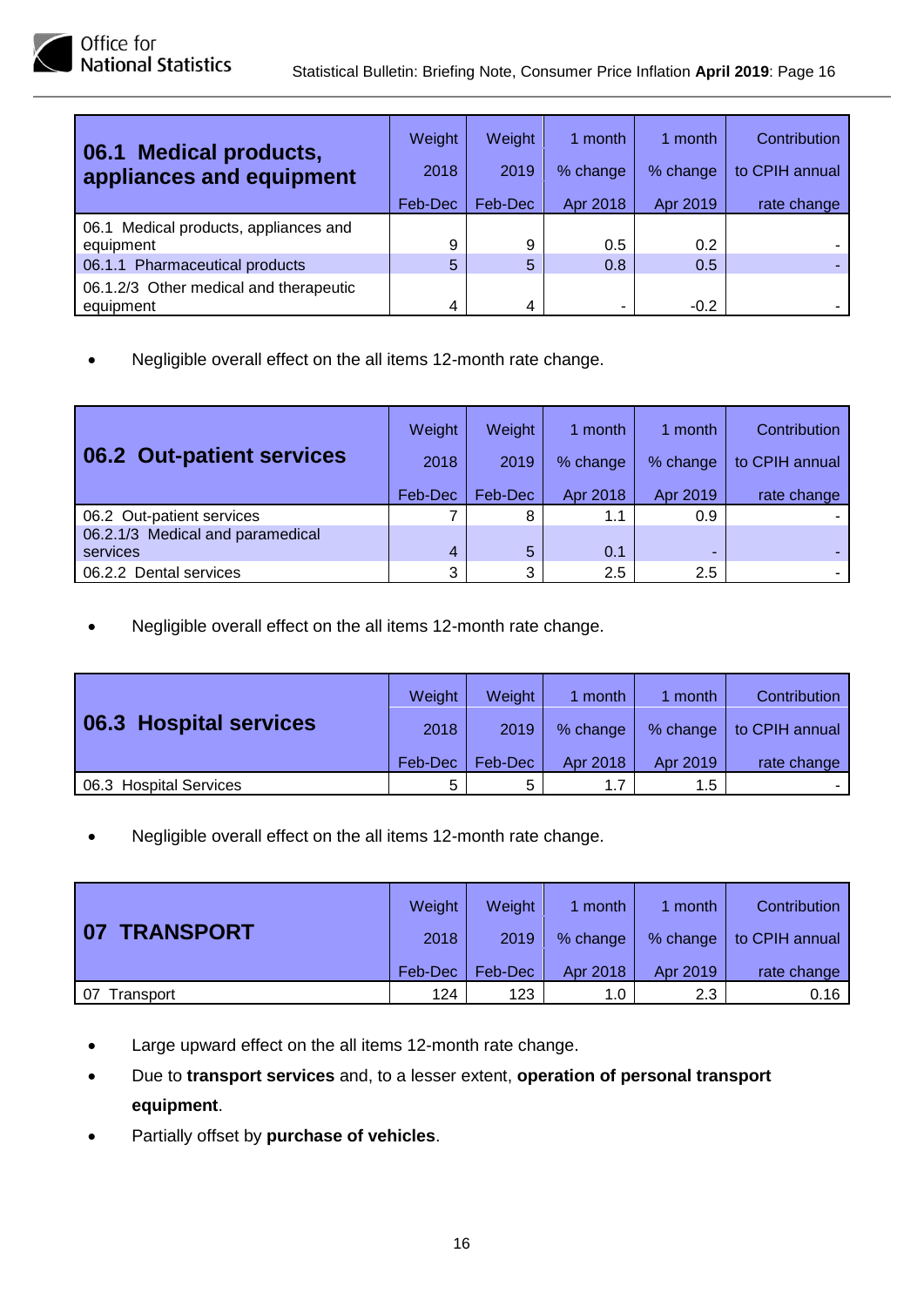| 07.1 Purchase of vehicles         | Weight<br>2018<br>Feb-Dec | Weight<br>2019<br>Feb-Dec | 1 month<br>% change<br>Apr 2018 | 1 month<br>% change<br>Apr 2019 | Contribution<br>to CPIH annual<br>rate change |
|-----------------------------------|---------------------------|---------------------------|---------------------------------|---------------------------------|-----------------------------------------------|
| 07.1 Purchase of vehicles         | 38                        | 37                        | 0.2                             | $-0.4$                          | $-0.02$                                       |
| 07.1.1A New cars                  | 22                        | 21                        | 0.3                             | 0.5                             |                                               |
| 07.1.1B Second-hand cars          | 14                        | 14                        | $-0.1$                          | $-1.6$                          | $-0.02$                                       |
| 07.1.2/3 Motorcycles and bicycles | $\overline{2}$            | 2                         | 0.2                             | $-0.3$                          |                                               |

- Small downward effect on the all items 12-month rate change.
- Due to **second-hand cars**, where prices overall fell this year by more than a year ago.

| 07.2 Operation of personal<br>transport equipment | Weight<br>2018 | Weight<br>2019 | 1 month<br>% change | 1 month<br>% change | Contribution<br>to CPIH annual |
|---------------------------------------------------|----------------|----------------|---------------------|---------------------|--------------------------------|
|                                                   | Feb-Dec        | Feb-Dec        | Apr 2018            | Apr 2019            | rate change                    |
| 07.2 Operation of personal transport              |                |                |                     |                     |                                |
| equipment                                         | 58             | 60             | 1.3                 | 1.4                 | 0.01                           |
| 07.2.1 Spare parts and accessories                | 4              | $\overline{4}$ | $-0.4$              | 0.3                 |                                |
| 07.2.2 Fuels and lubricants                       | 25             | 24             | 1.2                 | 2.6                 | 0.03                           |
| 07.2.3 Maintenance and repairs                    | 19             | 20             | 0.1                 |                     |                                |
| 07.2.4 Other services                             | 10             | 12             | 4.4                 | 1.8                 | $-0.02$                        |

- Small upward effect on the all items 12-month rate change.
- Due to **fuels and lubricants**.
- Partially offset by **other services**.

#### **Fuels and lubricants**

- Small upward effect.
- Prices overall rose this year by more than a year ago.
- The average price of petrol across the month, as recorded for the CPIH, rose by 3.8 pence per litre between March and April 2019, to stand at 124.1 pence per litre.
- Last year, the average price of petrol rose by 1.5 pence per litre between March and April 2018, to stand at 120.7 pence per litre.
- The average price of diesel rose by 2.3 pence per litre between March and April 2019 to stand at 133.0 pence per litre, compared with a rise of 1.6 pence per litre a year earlier, to stand at 124.5 pence per litre.

#### **Other services**

- Small downward effect.
- Prices overall rose this year by less than a year ago, particularly for Vehicle Excise Duty.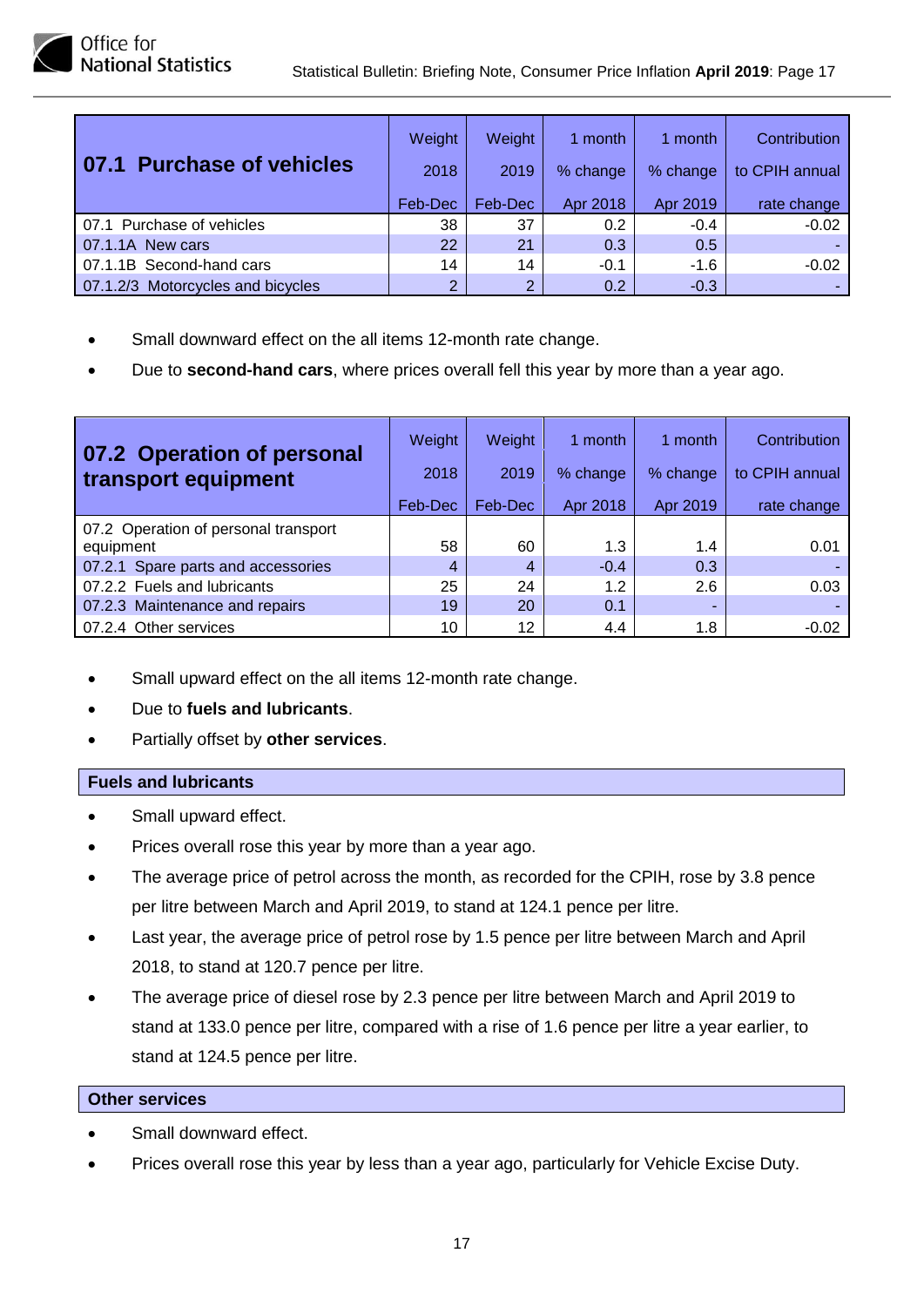

|                                       | Weight  | Weight         | 1 month  | 1 month  | Contribution   |
|---------------------------------------|---------|----------------|----------|----------|----------------|
| 07.3 Transport services               | 2018    | 2019           | % change | % change | to CPIH annual |
|                                       | Feb-Dec | Feb-Dec        | Apr 2018 | Apr 2019 | rate change    |
| 07.3 Transport services               | 28      | 26             | 1.6      | 8.1      | 0.17           |
| 07.3.1 Passenger transport by railway | 11      | 11             | $-0.1$   | 2.3      | 0.03           |
| 07.3.2 Passenger transport by road    | 10      | 9              | 1.4      | 3.9      | 0.02           |
| 07.3.3 Passenger transport by air     | 4       | $\overline{4}$ | $-0.2$   | 26.4     | 0.11           |
| 07.3.4 Passenger transport by sea and |         |                |          |          |                |
| inland waterway                       | 3       | 2              | 12.2     | 23.6     | 0.01           |

- Large upward effect on the all items 12-month rate change.
- Due to **passenger transport by air** and, to a lesser extent, **passenger transport by railway**; **passenger transport by road**; and **passenger transport by sea and inland waterway**.
- The timing of Easter, falling towards the end of April this year and at the beginning of April a year ago, contributed to this movement.

#### **Passenger transport by railway**

- Small upward effect.
- Average charges for rail journeys rose this year but fell a year ago, particularly for international travel.

#### **Passenger transport by road**

- Small upward effect.
- Average coach fares rose this year by more than a year ago.

#### **Passenger transport by air**

- Large upward effect.
- Average air fares rose this year but fell a year ago.

#### **Passenger transport by sea and inland waterway**

- Small upward effect.
- Average sea fares rose this year by more than a year ago, with the main upward contribution coming from international routes.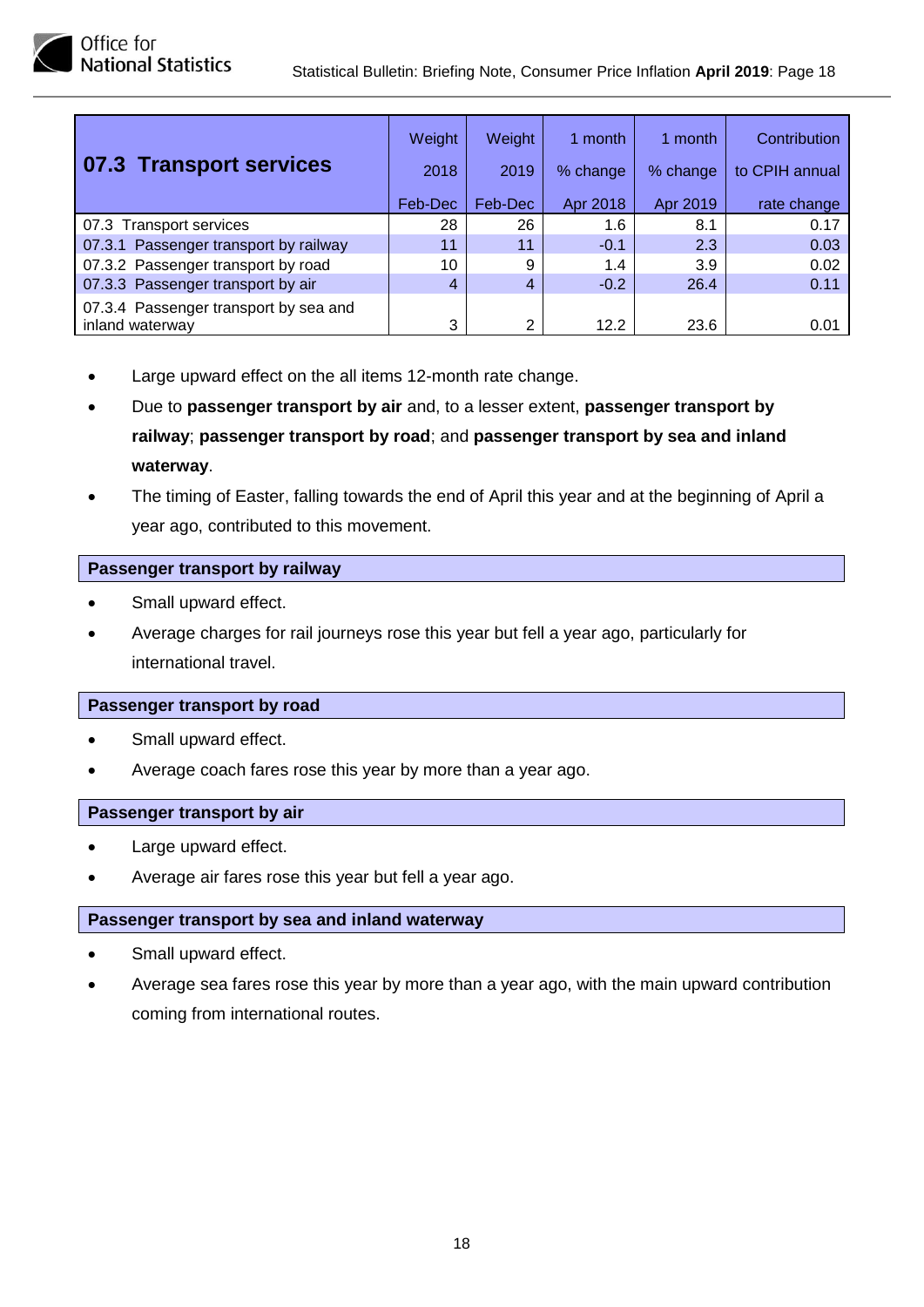|                              | Weight  | Weight  | 1 month  | 1 month  | Contribution   |
|------------------------------|---------|---------|----------|----------|----------------|
| <b>COMMUNICATION</b><br>  08 | 2018    | 2019    | % change | % change | to CPIH annual |
|                              | Feb-Dec | Feb-Dec | Apr 2018 | Apr 2019 | rate change    |
| 08 Communication             | 20      | 20      | 0.5      | 1.3      | 0.02           |

- Small upward effect on the all items 12-month rate change.
- Due to **telephone equipment and services**.

| 08.1 Postal services    | Weight  | Weight  | 1 month       | month    | Contribution   |
|-------------------------|---------|---------|---------------|----------|----------------|
|                         | 2018    | 2019    | % change      | % change | to CPIH annual |
|                         | Feb-Dec | Feb-Dec | Apr 2018      | Apr 2019 | rate change    |
| 08.1<br>Postal services |         |         | $2.4^{\circ}$ | 4.0      |                |

| 08.2/3 Telephone equipment<br>and services | Weight<br>2018<br>Feb-Dec | <b>Weight</b><br>2019<br>Feb-Dec | 1 month<br>% change<br>Apr 2018 | 1 month<br>% change<br>Apr 2019 | Contribution<br>to CPIH annual<br>rate change |
|--------------------------------------------|---------------------------|----------------------------------|---------------------------------|---------------------------------|-----------------------------------------------|
| Telephone equipment and services<br>08.2/3 | 19                        | 19                               | 0.4                             | 1.2                             | 0.02                                          |

- Small upward effect on the all items 12-month rate change.
- Prices overall rose this year by more than a year ago, particularly for mobile phone charges and bundled telecommunication services.

| <b>09 RECREATION AND</b><br><b>CULTURE</b> | Weight  | <b>Weight</b> | 1 month       | 1 month  | Contribution   |
|--------------------------------------------|---------|---------------|---------------|----------|----------------|
|                                            | 2018    | 2019          | % change      | % change | to CPIH annual |
|                                            | Feb-Dec | Feb-Dec       | Apr 2018      | Apr 2019 | rate change    |
| Recreation and culture<br>09.              | 120     | 127           | $0.4^{\circ}$ | $-0.8$   | $-0.15$        |

- Largest downward effect on the all items 12-month rate change.
- Due to **other recreational items, gardens and pets**; **audio-visual equipment and related products** and, to a lesser extent, **package holidays** and **books, newspapers and stationery**.
- Partially offset by **recreational and cultural services**.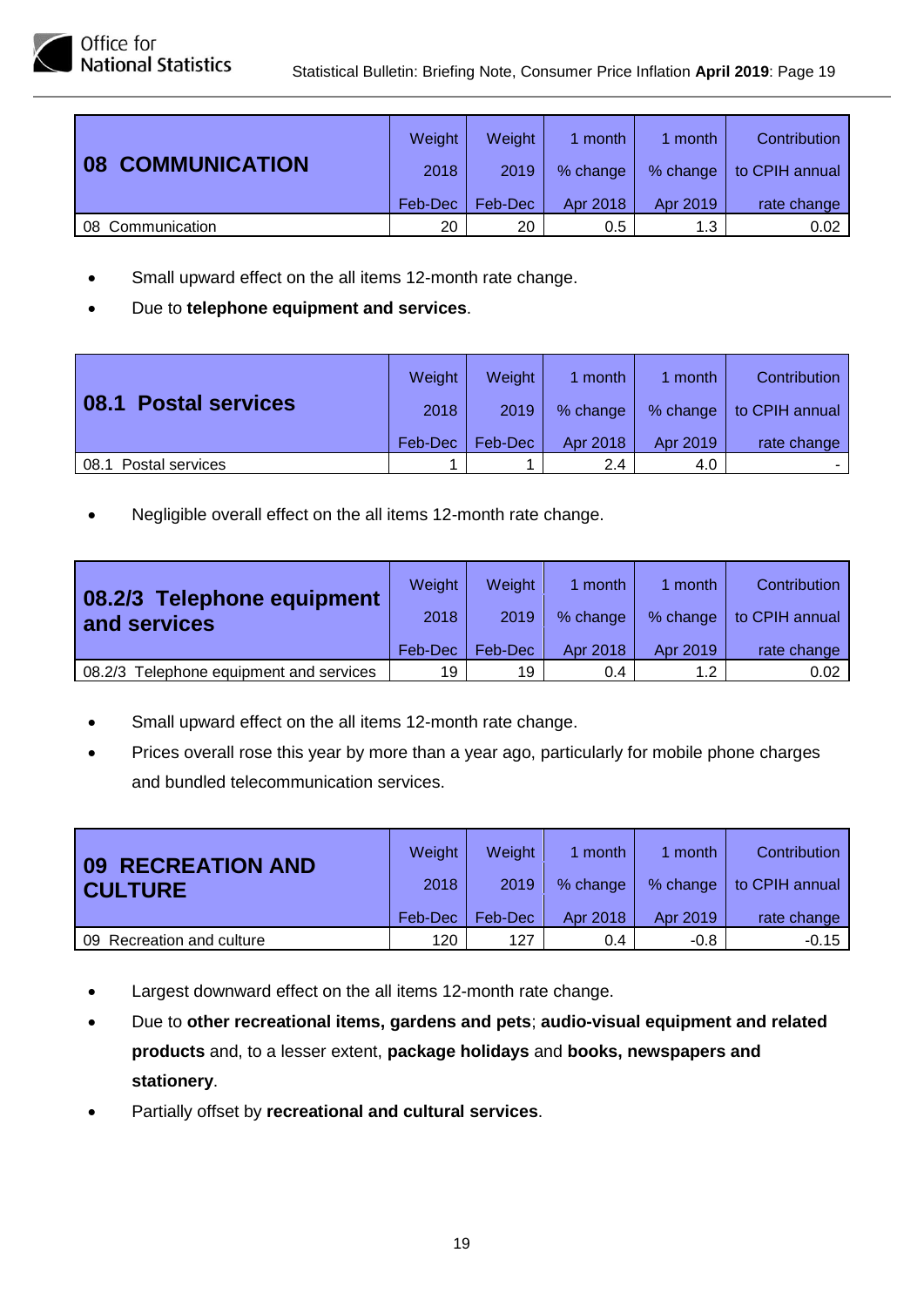| 09.1 Audio-visual<br>equipment and related<br>products                       | Weight<br>2018<br>Feb-Dec | Weight<br>2019<br>Feb-Dec | 1 month<br>% change<br>Apr 2018 | 1 month<br>% change<br>Apr 2019 | Contribution<br>to CPIH annual<br>rate change |
|------------------------------------------------------------------------------|---------------------------|---------------------------|---------------------------------|---------------------------------|-----------------------------------------------|
| 09.1 Audio-visual equipment and related<br>products                          | 14                        | 17                        | $-0.2$                          | $-2.8$                          | $-0.05$                                       |
| 09.1.1 Equipment for the reception and<br>reproduction of sound and pictures | 4                         | 4                         | 0.3                             | $-2.3$                          | $-0.01$                                       |
| 09.1.2 Photographic, cinematographic and<br>optical equipment                | 4                         | っ                         | 1.0                             | $-0.1$                          |                                               |
| 09.1.3 Data processing equipment                                             | 5                         |                           | $-2.7$                          | $-5.8$                          | $-0.03$                                       |
| 09.1.4 Recording media                                                       | 3                         | 3                         | 2.5                             | 1.1                             | $-0.01$                                       |
| 09.1.5 Repair of audio-visual equipment<br>and related products              |                           |                           | 0.5                             | $-0.1$                          |                                               |

- Large downward effect on the all items 12-month rate change.
- Due to **data processing equipment**; **equipment for the reception and reproduction of sound and pictures**; and **recording media**.

#### **Equipment for the reception and reproduction of sound and pictures**

- Small downward effect.
- Prices overall fell this year but rose a year ago.

#### **Data processing equipment**

- Small downward effect.
- Prices overall fell this year by more than a year ago, with the main downward contributions coming from computer software and PC peripherals. Partially offset by a small upward contribution coming from laptop computers, where prices rose this year by more than a year ago.

#### **Recording media**

- Small downward effect.
- Prices overall rose this year by less than a year ago, with the main downward contribution coming from music downloads.

| 09.2 Other major durables<br>for recreation and culture | Weight<br>2018 | Weight<br>2019 | 1 month<br>% change | 1 month<br>% change | Contribution<br>to CPIH annual |
|---------------------------------------------------------|----------------|----------------|---------------------|---------------------|--------------------------------|
|                                                         | Feb-Dec        | Feb-Dec        | Apr 2018            | Apr 2019            | rate change                    |
| 09.2.1/2 Major durables for in/outdoor<br>recreation    | 14             | 14             | 0.2                 | 0.5                 |                                |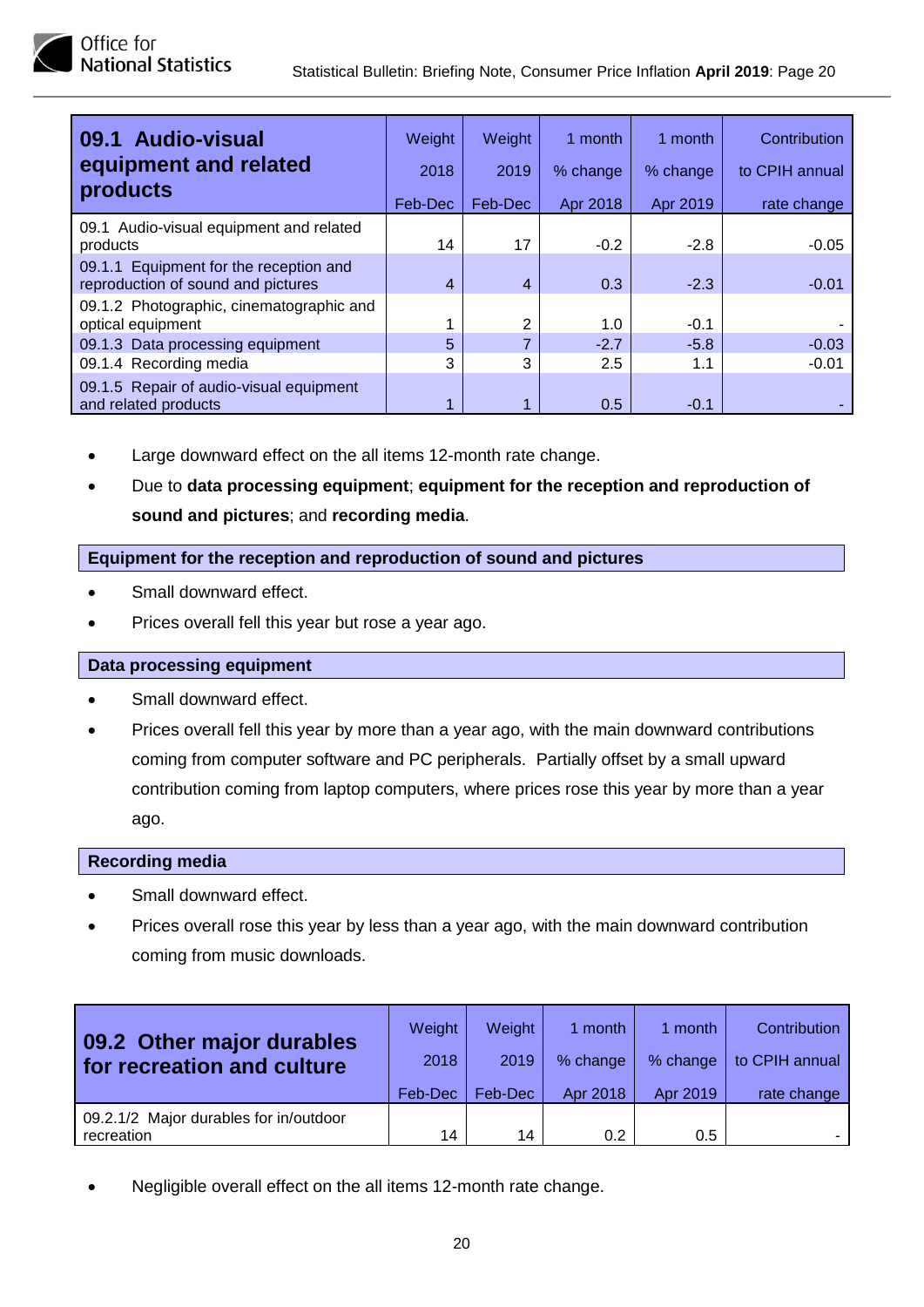| 09.3 Other recreational<br>items, gardens and pets | Weight<br>2018<br>Feb-Dec | Weight<br>2019<br>Feb-Dec | 1 month<br>% change<br>Apr 2018 | 1 month<br>% change<br>Apr 2019 | Contribution<br>to CPIH annual<br>rate change |
|----------------------------------------------------|---------------------------|---------------------------|---------------------------------|---------------------------------|-----------------------------------------------|
| 09.3 Other recreational items, gardens<br>and pets | 29                        | 30                        | $-0.9$                          | $-3.5$                          | $-0.08$                                       |
| 09.3.1 Games, toys and hobbies                     | 17                        | 18                        | $-1.6$                          | $-5.8$                          | $-0.08$                                       |
| 09.3.2 Equipment for sport and open-air            |                           |                           |                                 |                                 |                                               |
| recreation                                         | 2                         | 2                         | 0.6                             | $-1.1$                          |                                               |
| 09.3.3 Gardens, plants and flowers                 | 3                         | 3                         | $-0.3$                          |                                 |                                               |
| 09.3.4/5 Pets, related products and<br>services    | 7                         |                           |                                 | 0.3                             |                                               |

- Large downward effect on the all items 12-month rate change.
- Due to **games, toys and hobbies**, where prices overall fell this year by more than a year ago, with the main downward contributions coming from physical computer games, plastic dolls, board games and pre-school activity toys. Partially offset by a small upward contribution coming from computer game downloads, where prices overall fell this year by less than a year ago.

| 09.4 Recreational and<br>cultural services | Weight<br>2018 | Weight<br>2019 | 1 month<br>% change | 1 month<br>% change | Contribution<br>to CPIH annual |
|--------------------------------------------|----------------|----------------|---------------------|---------------------|--------------------------------|
|                                            | Feb-Dec        | Feb-Dec        | Apr 2018            | Apr 2019            | rate change                    |
| 09.4 Recreational and cultural services    | 23             | 22             | 2.3                 | 2.8                 | 0.01                           |
| 09.4.1 Recreational and sporting services  | 7              | 6              | 2.3                 | 2.6                 |                                |
| 09.4.2 Cultural services                   | 16             | 16             | 2.3                 | 2.9                 | 0.01                           |

- Small upward effect on the all items 12-month rate change.
- Due to **cultural services**, where prices overall rose this year by more than a year ago, with the main upward contribution coming from television rentals.

| 09.5 Books, newspapers<br>and stationery                        | Weight<br>2018<br>Feb-Dec | Weight<br>2019<br>Feb-Dec | 1 month<br>% change<br>Apr 2018 | 1 month<br>% change<br>Apr 2019 | Contribution<br>to CPIH annual<br>rate change |
|-----------------------------------------------------------------|---------------------------|---------------------------|---------------------------------|---------------------------------|-----------------------------------------------|
| 09.5 Books, newspapers and stationery                           | 9                         | 10                        | 1.2                             |                                 | $-0.01$                                       |
| 09.5.1 Books                                                    | 3                         | 3                         | 1.7                             | 1.4                             |                                               |
| 09.5.2 Newspapers and periodicals                               | 3                         | 3                         | 1.6                             | 0.1                             |                                               |
| 09.5.3/4 Misc. printed matter, stationery,<br>drawing materials | 3                         | $\overline{4}$            | 0.2                             | $-1.1$                          | $-0.01$                                       |

- Small downward effect on the all items 12-month rate change.
- Due to **miscellaneous printed matter, stationery and drawing materials**, where prices overall fell this year but rose a year ago.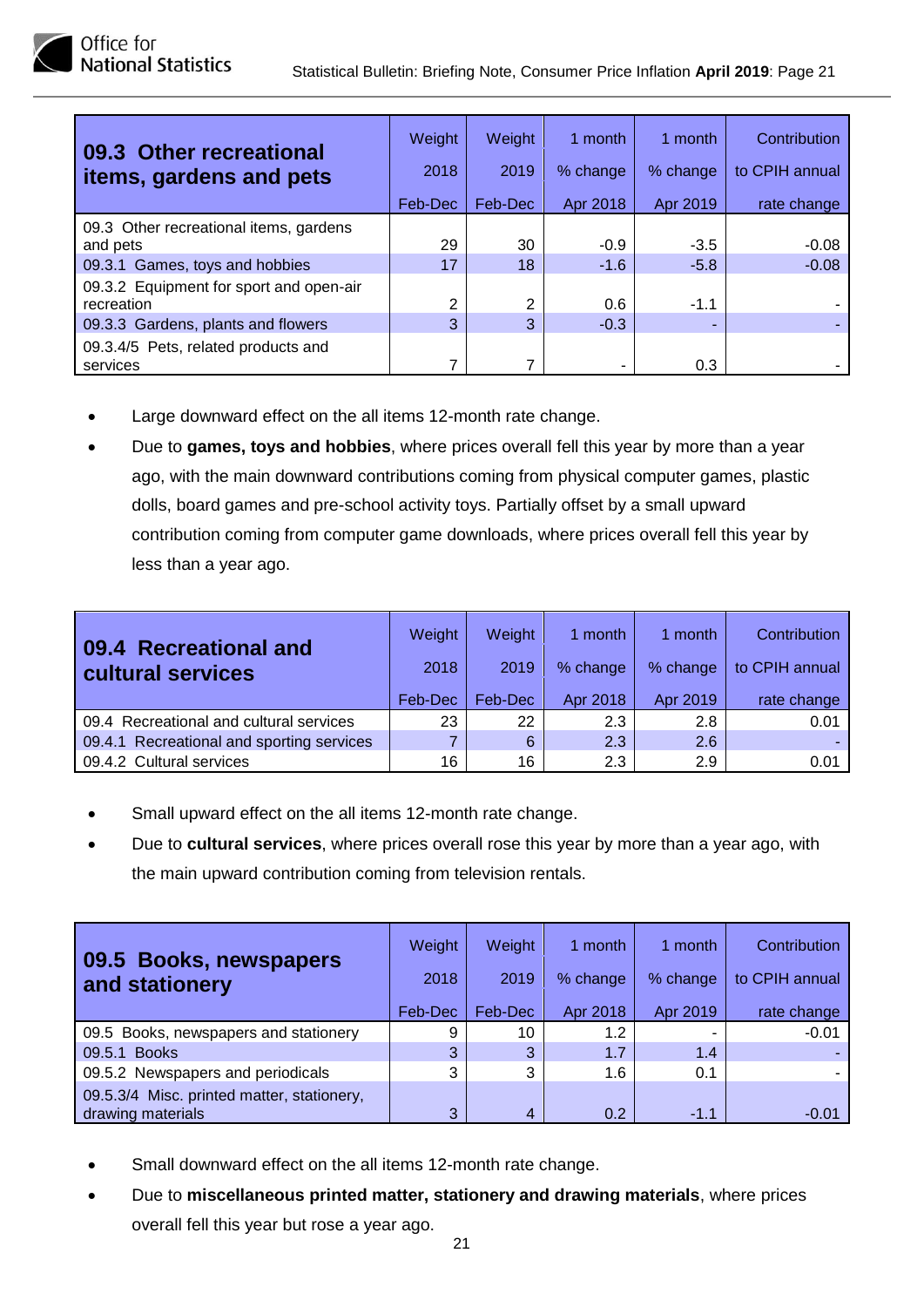

| טווונכ וטו                 |  |
|----------------------------|--|
| <b>National Statistics</b> |  |

| 09.6 Package holidays | Weight  | Weight  | 1 month  | 1 month  | Contribution   |
|-----------------------|---------|---------|----------|----------|----------------|
|                       | 2018    | 2019    | % change | % change | to CPIH annual |
|                       | Feb-Dec | Feb-Dec | Apr 2018 | Apr 2019 | rate change    |
| 09.6 Package holidays | 31      | 34      | 0.3      | $-0.4$   | $-0.02$        |

- Small downward effect on the all items 12-month rate change.
- Prices overall fell this year but rose a year ago, with the main downward contributions coming from self-catering and hotel foreign holidays, and foreign city breaks. Partially offset by a small upward contribution coming from late booked foreign holidays, where prices rose this year but fell a year ago.

| <b>10 EDUCATION</b> | Weight  | <b>Weight</b> | 1 month  | month                    | Contribution   |
|---------------------|---------|---------------|----------|--------------------------|----------------|
|                     | 2018    | 2019          | % change | % change                 | to CPIH annual |
|                     | Feb-Dec | Feb-Dec       | Apr 2018 | Apr 2019                 | rate change    |
| 10 Education        | 18      | 18            |          | $\overline{\phantom{a}}$ |                |

| 11 RESTAURANTS AND<br><b>HOTELS</b> | Weight  | Weight  | 1 month  | 1 month  | Contribution   |
|-------------------------------------|---------|---------|----------|----------|----------------|
|                                     | 2018    | 2019    | % change | % change | to CPIH annual |
|                                     | Feb-Dec | Feb-Dec | Apr 2018 | Apr 2019 | rate change    |
| Restaurants and hotels<br>11        | 97      | 97      | 0.8      | 0.4      | $-0.03$        |

- Small downward effect on the all items 12-month rate change.
- Due to **accommodation services**.

| 11.1 Catering services       | Weight<br>2018<br>Feb-Dec | Weight<br>2019<br>Feb-Dec | 1 month<br>% change<br>Apr 2018 | 1 month<br>% change<br>Apr 2019 | Contribution<br>to CPIH annual<br>rate change |
|------------------------------|---------------------------|---------------------------|---------------------------------|---------------------------------|-----------------------------------------------|
| 11.1 Catering services       | 75                        | 76                        | 0.5                             | 0.4                             |                                               |
| 11.1.1 Restaurants and cafes | 69                        | 70                        | 0.5                             | 0.4                             |                                               |
| 11.1.2 Canteens              | 6                         | 6                         | 0.6                             | 0.5                             |                                               |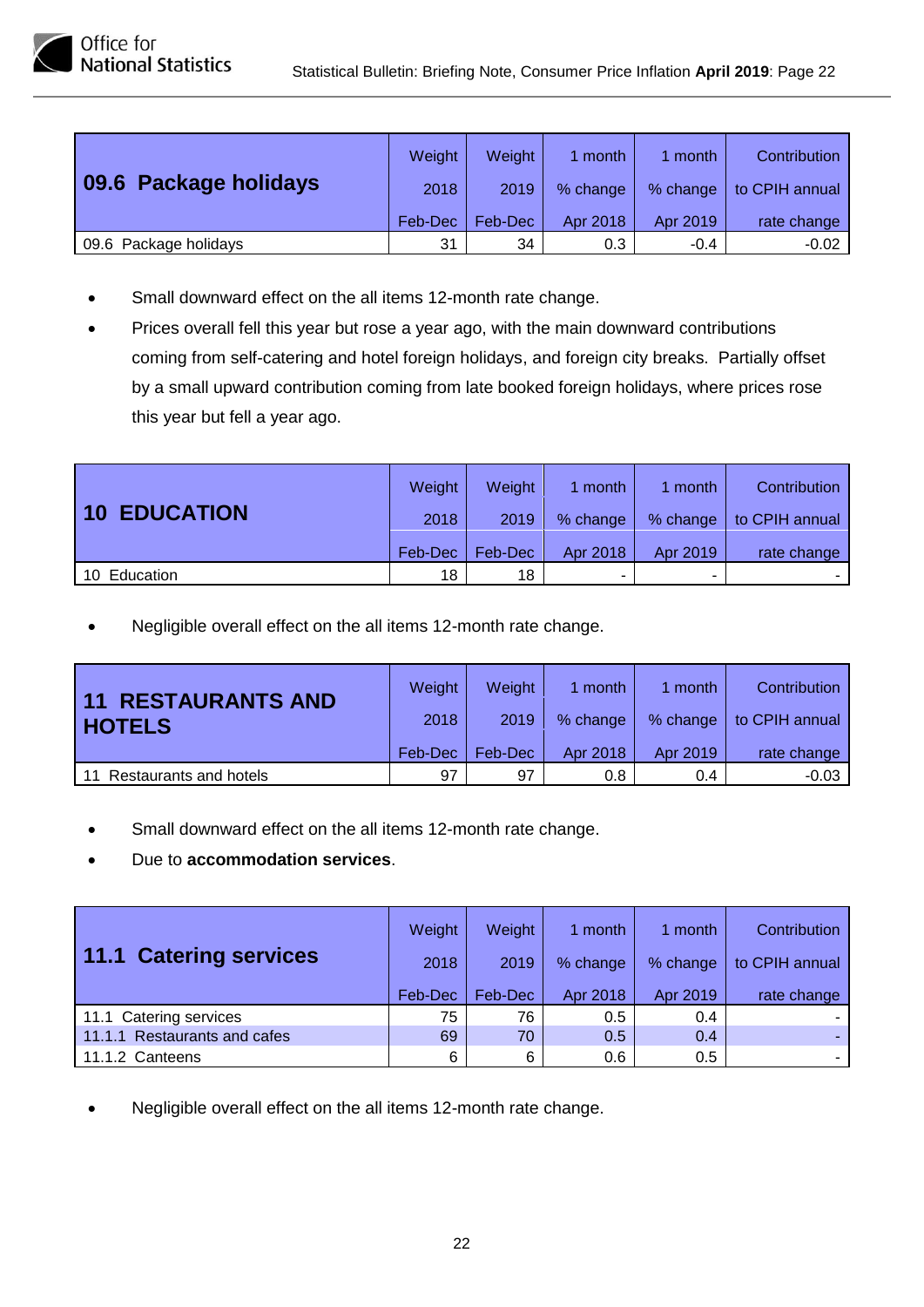Office for **National Statistics** 

| 11.2 Accommodation<br><b>services</b> | Weight  | Weight  | 1 month  | 1 month  | Contribution   |
|---------------------------------------|---------|---------|----------|----------|----------------|
|                                       | 2018    | 2019    | % change | % change | to CPIH annual |
|                                       | Feb-Dec | Feb-Dec | Apr 2018 | Apr 2019 | rate change    |
| 11.2 Accommodation services           | 22      | 21      | 1.7      | 0.3      | $-0.03$        |

- Small downward effect on the all items 12-month rate change.
- Prices overall rose this year by less than a year ago, with the main downward contribution coming from overnight hotel accommodation.

| <b>12 MISCELLANEOUS</b><br><b>GOODS AND SERVICES</b> | Weight<br>2018<br>Feb-Dec | Weight<br>2019<br>Feb-Dec | 1 month<br>% change<br>Apr 2018 | 1 month<br>% change<br>Apr 2019 | Contribution<br>to CPIH annual<br>rate change |
|------------------------------------------------------|---------------------------|---------------------------|---------------------------------|---------------------------------|-----------------------------------------------|
| 12 Misc. goods and services                          | 77                        | 74                        |                                 | 0.3                             | 0.02                                          |

- Small upward effect on the all items 12-month rate change.
- Due to **personal effects not elsewhere covered**; and **insurance**.

| 12.1 Personal care                                          | Weight<br>2018 | Weight<br>2019 | 1 month<br>% change | 1 month<br>% change | Contribution<br>to CPIH annual |
|-------------------------------------------------------------|----------------|----------------|---------------------|---------------------|--------------------------------|
|                                                             | Feb-Dec        | Feb-Dec        | Apr 2018            | Apr 2019            | rate change                    |
| 12.1 Personal care                                          | 25             | 24             | 0.1                 |                     |                                |
| 12.1.1 Hairdressing and personal<br>grooming establishments | 6              | 6              | -                   | 0.5                 |                                |
| 12.1.2/3 Appliances and products for<br>personal care       | 19             | 18             | 0.2                 | $-0.1$              | $-0.01$                        |

- Negligible overall effect on the all items 12-month rate change.
- There is a small downward contribution coming from **appliances and products for personal care**, where prices overall fell this year but rose a year ago, particularly for toothbrushes. Partially offset by a small upward contribution coming from disposable nappies, where prices overall rose this year but fell a year ago.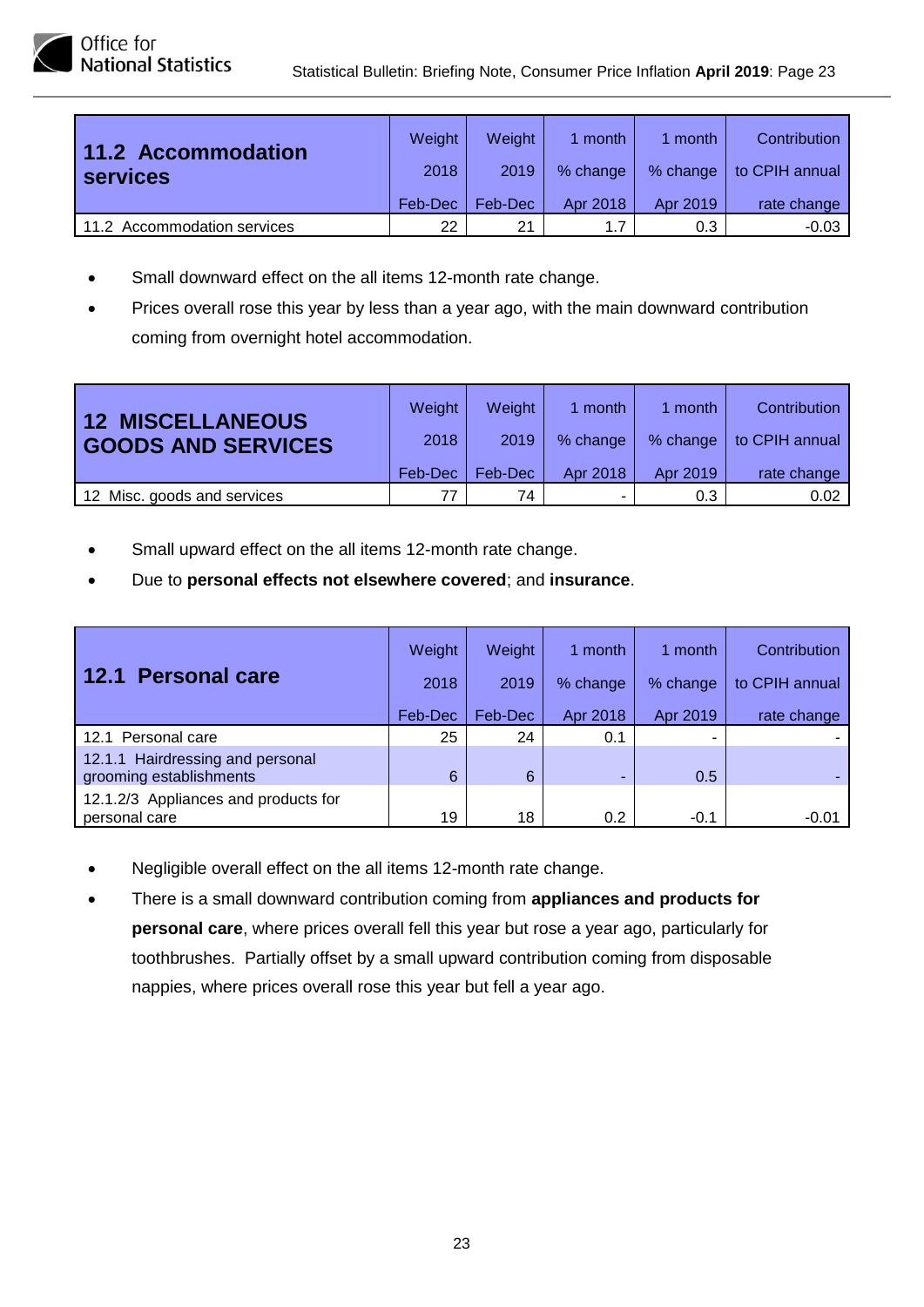| 12.3 Personal effects not<br>elsewhere covered | Weight<br>2018 | Weight<br>2019 | 1 month<br>% change | 1 month<br>% change | Contribution<br>to CPIH annual |
|------------------------------------------------|----------------|----------------|---------------------|---------------------|--------------------------------|
|                                                | Feb-Dec        | Feb-Dec        | Apr 2018            | Apr 2019            | rate change                    |
| 12.3 Personal effects not elsewhere            |                |                |                     |                     |                                |
| covered                                        | 12             | 15             | $-0.6$              | 0.2                 | 0.01                           |
| 12.3.1 Jewellery, clocks and watches           | 8              | 10             | $-0.6$              | $-0.3$              |                                |
| 12.3.2 Other personal effects                  | 4              | 5              | $-0.4$              | 1.2                 | 0.01                           |

- Small upward effect on the all items 12-month rate change.
- Due to **other personal effects**, where prices overall rose this year but fell a year ago.

| <b>12.4 Social protection</b> | Weight  | <b>Weight</b> | 1 month  | month    | Contribution   |
|-------------------------------|---------|---------------|----------|----------|----------------|
|                               | 2018    | 2019          | % change | % change | to CPIH annual |
|                               | Feb-Dec | Feb-Dec       | Apr 2018 | Apr 2019 | rate change    |
| 12.4 Social protection        | 14      | 13            | 0.4      | 0.4      |                |

| <b>12.5 Insurance</b>           | Weight<br>2018 | Weight<br>2019 | 1 month<br>% change | 1 month<br>% change | <b>Contribution</b><br>to CPIH annual |
|---------------------------------|----------------|----------------|---------------------|---------------------|---------------------------------------|
|                                 | Feb-Dec        | Feb-Dec        | Apr 2018            | Apr 2019            | rate change                           |
| 12.5 Insurance                  |                | 5              | 0.2                 | 2.0                 | 0.01                                  |
| 12.5.2 House contents insurance | 2              |                | 1.3                 | 1.8                 |                                       |
| 12.5.3 Health insurance         | 2              | 2              | 2.2                 | 2.3                 |                                       |
| 12.5.4 Transport insurance      | 3              | 2              | $-2.0$              | 1.9                 | 0.01                                  |

- Small upward effect on the all items 12-month rate change.
- Due to **transport insurance**, where average premiums for car insurance rose this year but fell a year ago.

| <b>12.6 Financial services not</b><br>elsewhere covered | Weight  | <b>Weight</b> | 1 month  | 1 month  | Contribution   |
|---------------------------------------------------------|---------|---------------|----------|----------|----------------|
|                                                         | 2018    | 2019          | % change | % change | to CPIH annual |
|                                                         | Feb-Dec | Feb-Dec       | Apr 2018 | Apr 2019 | rate change    |
| 12.6 Financial services not elsewhere                   |         |               |          |          |                |
| covered                                                 | 9       | 8             | $-0.3$   | 0.3      |                |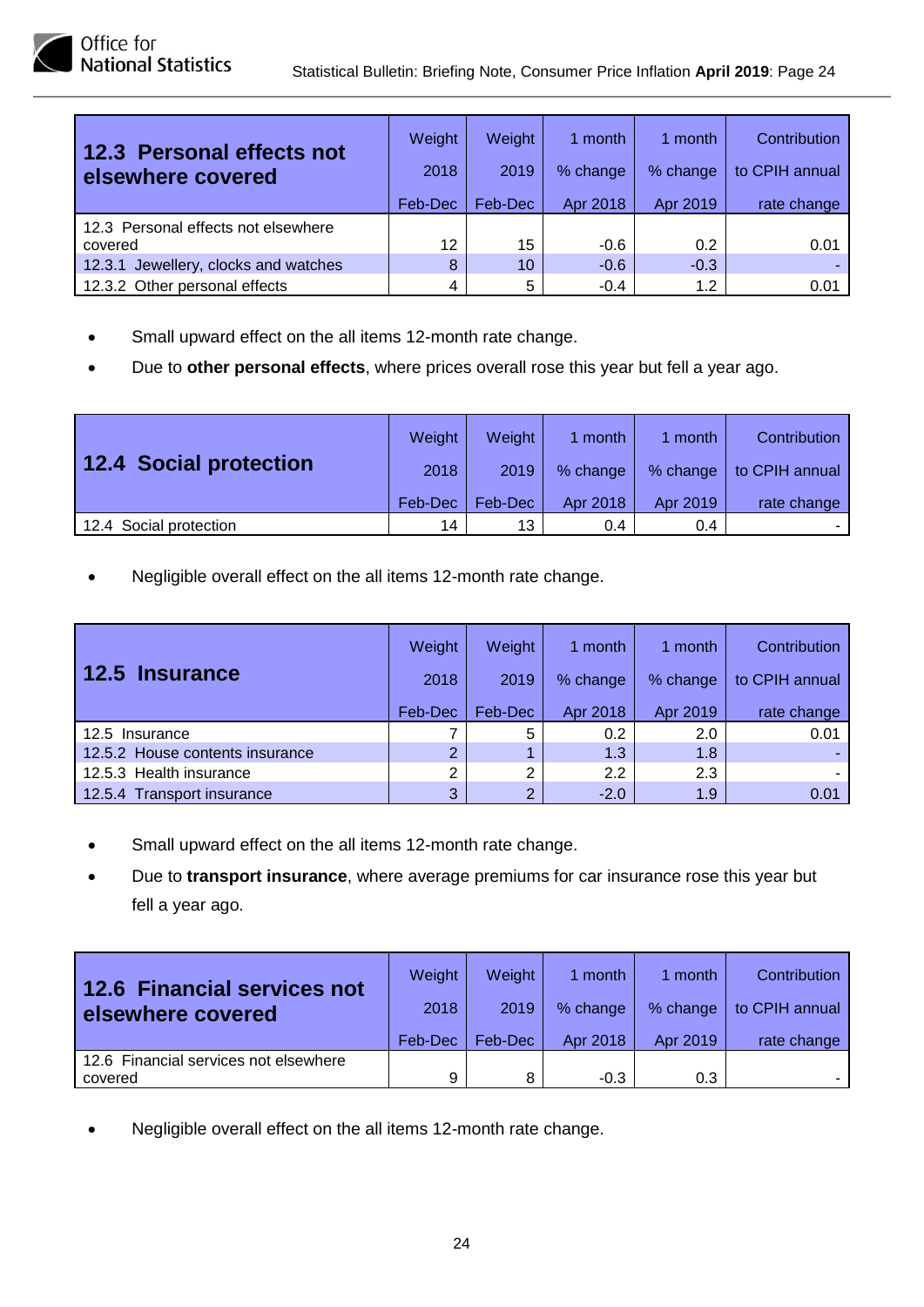| 12.7 Other services not<br>elsewhere covered | Weight  | Weight  | 1 month  | 1 month  | Contribution   |
|----------------------------------------------|---------|---------|----------|----------|----------------|
|                                              | 2018    | 2019    | % change | % change | to CPIH annual |
|                                              | Feb-Dec | Feb-Dec | Apr 2018 | Apr 2019 | rate change    |
| 12.7 Other services not elsewhere            |         |         |          |          |                |
| covered                                      | 10      | 9       | 0.1      | 0.4      |                |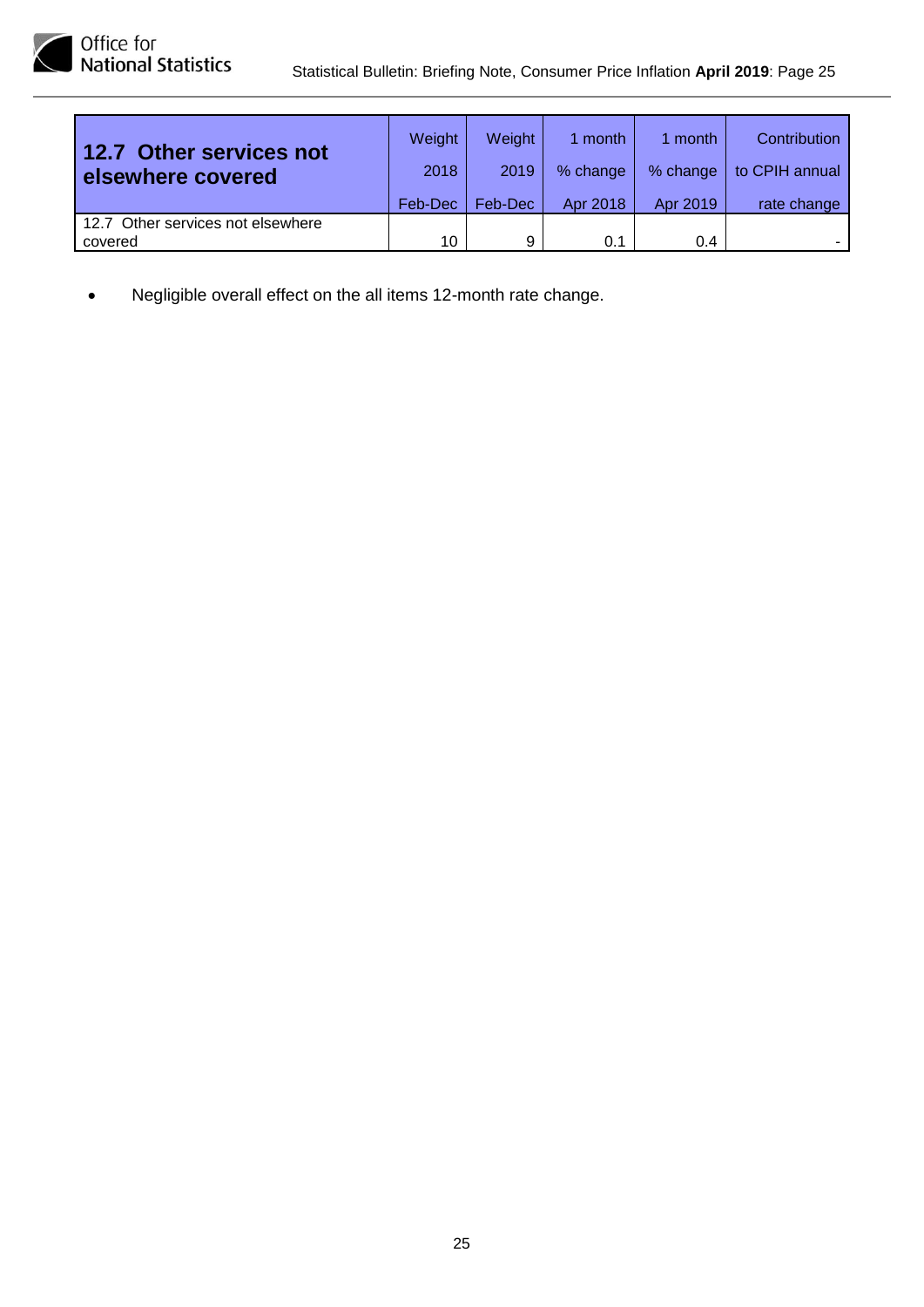### <span id="page-25-0"></span>**RPI SUMMARY**

#### **CONTRIBUTIONS TO CHANGE IN THE RPI ANNUAL RATE**

| <b>GROUPS</b>                | Weight | Weight | 1 month                  | 1 month  | Contribution  |
|------------------------------|--------|--------|--------------------------|----------|---------------|
|                              | 2018   | 2019   | % change                 | % change | to RPI annual |
|                              |        |        | Apr 2018                 | Apr 2019 | rate change   |
| <b>FOOD</b>                  | 102    | 100    | $\overline{\phantom{a}}$ | $-0.4$   | $-0.04$       |
| <b>CATERING</b>              | 50     | 49     | 0.4                      | 0.5      |               |
| <b>ALCOHOLIC DRINKS</b>      | 56     | 59     | 0.5                      | 0.3      | $-0.01$       |
| <b>TOBACCO</b>               | 23     | 21     | 1.3                      | $-0.5$   | $-0.04$       |
| <b>HOUSING</b>               | 257    | 260    | 0.9                      | 0.9      | $-0.01$       |
| <b>FUEL AND LIGHT</b>        | 37     | 38     | 0.6                      | 9.2      | 0.33          |
| <b>HOUSEHOLD GOODS</b>       | 68     | 69     | $-1.0$                   | $-1.2$   | $-0.02$       |
| <b>HOUSEHOLD SERVICES</b>    | 58     | 61     | 0.5                      | 1.0      | 0.03          |
| <b>CLOTHING AND FOOTWEAR</b> | 43     | 39     | 0.6                      | 0.7      |               |
| PERSONAL GOODS AND SERVICES  | 42     | 42     | 0.4                      | 0.5      |               |
| MOTORING EXPENDITURE         | 124    | 125    | 0.4                      | 0.7      | 0.04          |
| FARES AND OTHER TRAVEL COSTS | 25     | 28     | 0.4                      | 12.8     | 0.36          |
| LEISURE GOODS                | 30     | 24     | 0.4                      | $-1.0$   | $-0.04$       |
| LEISURE SERVICES             | 85     | 85     | 1.1                      | 0.8      | $-0.03$       |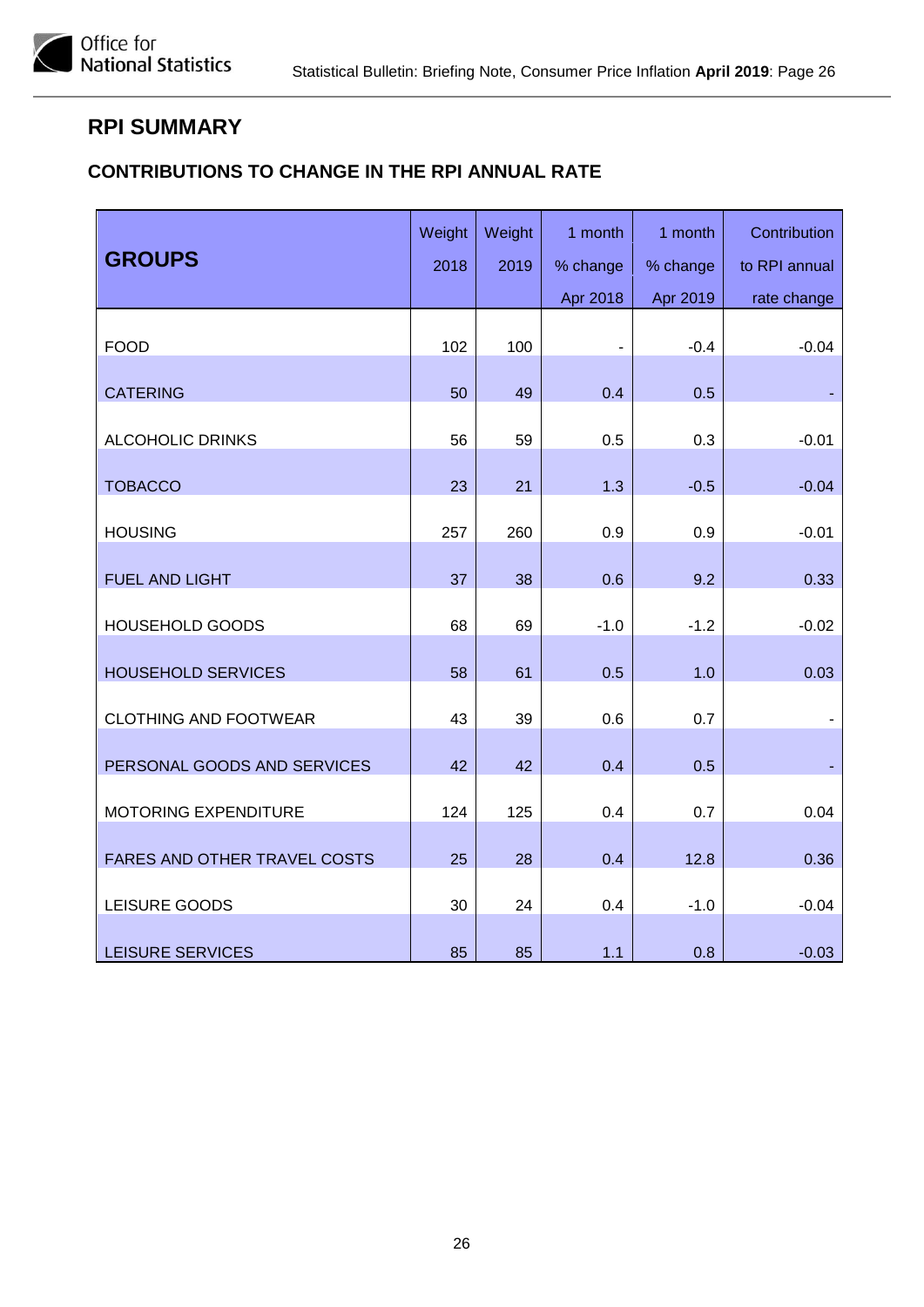# <span id="page-26-0"></span>**RPI NOTABLE MOVEMENTS**

| All items RPI                 | Annual rate +3.0%, up from +2.4% last month<br>Highest since November 2018 (+3.2%)                                                |
|-------------------------------|-----------------------------------------------------------------------------------------------------------------------------------|
| All items RPI exc MIPS (RPIX) | Annual rate +3.0%, up from +2.4% last month<br>Highest since November 2018 (+3.1%)                                                |
| Seasonal food                 | Annual rate $+0.8\%$ , down from $+1.4\%$ last month<br>Lowest since January 2017 (-0.6%)                                         |
| Housing                       | Annual rate +1.9%, down from +2.0% last month<br>Also +1.9% in September 2017 and July 2017<br>Last lower in October 2013 (+1.6%) |
| Fuel and light                | Annual rate $+10.2\%$ , up from $+1.6\%$ last month<br>Highest since July 2012 (+10.5%)                                           |
| <b>Household services</b>     | Annual rate +4.1%, up from +3.5% last month<br>Highest since September 2013 (+6.7%)                                               |
| Personal goods and services   | Annual rate +2.4%, up from +2.3% last month<br>Also +2.4% in February 2019<br>Last higher in March 2014 (+2.6%)                   |
| Fares and other travel costs  | Annual rate +16.0%, up from +3.3% last month<br>Highest since March 1983 (+21.6%)                                                 |
| Leisure goods                 | Annual rate +0.6%, down from +2.1% last month<br>Lowest since October 2016 (+0.1%)                                                |
| All goods                     | Annual rate +1.9%, down from +2.3% last month<br>Lowest since November 2016 (+1.7%)                                               |
| All services                  | Annual rate +4.5%, up from +2.7% last month<br>Highest since January 2012 (+5.0%)                                                 |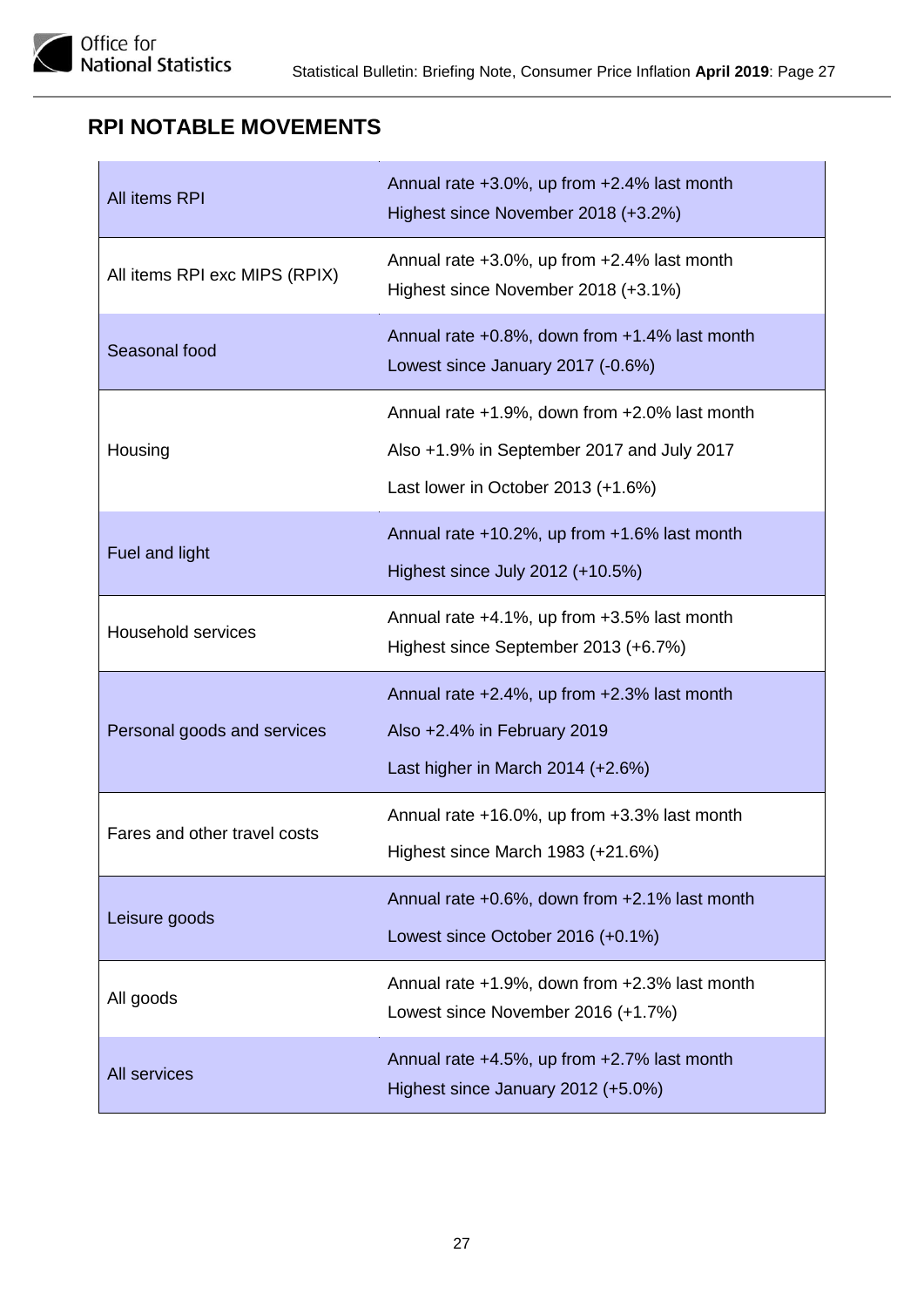# <span id="page-27-0"></span>**RPI DETAILED BRIEFING**

Office for<br>National Statistics

In accordance with the Statistics and Registration Service Act 2007, the Retail Prices Index and its derivatives have been assessed against the Code of Practice for Official Statistics and found not to meet the required standard for designation as National Statistics. A consultation was carried out in March 2013 on whether to maintain this detailed RPI briefing and, based on views received, it was decided to continue with its publication.

• Weights are specified as parts per 1000 in the RPI.

|             | Weight | Weight | l month  | 1 month  | Contribution  |
|-------------|--------|--------|----------|----------|---------------|
| <b>FOOD</b> | 2018   | 2019   | % change | % change | to RPI annual |
|             |        |        | Apr 2018 | Apr 2019 | rate change   |
| <b>FOOD</b> | 102    | 100    | ۰        | $-0.4$   | $-0.04$       |

- Largest downward effect on the all items 12-month rate change.
- Due to **seasonal food** and **non-seasonal food**.

| <b>Seasonal Food</b>   | Weight<br>2018 | Weight<br>2019 | 1 month<br>% change | 1 month<br>% change | Contribution<br>to RPI annual |
|------------------------|----------------|----------------|---------------------|---------------------|-------------------------------|
|                        |                |                | Apr 2018            | Apr 2019            | rate change                   |
| <b>SEASONAL FOOD</b>   | 18             | 18             | -                   | $-0.5$              | $-0.01$                       |
| Home killed lamb       |                |                | 4.9                 | 1.5                 |                               |
| Fresh fish             | 2              | ົ              | 1.8                 | $-0.8$              |                               |
| Eggs                   |                |                | $-0.5$              | $-0.5$              |                               |
| Unprocessed potatoes   |                |                | 0.4                 | $-2.4$              |                               |
| Other fresh vegetables | 6              | 6              | $-0.1$              | $-0.6$              |                               |
| Fresh fruit            |                |                | $-1.0$              | $-0.3$              |                               |

- Small downward effect on the all items 12-month rate change.
- Prices overall fell this year but were little changed a year ago.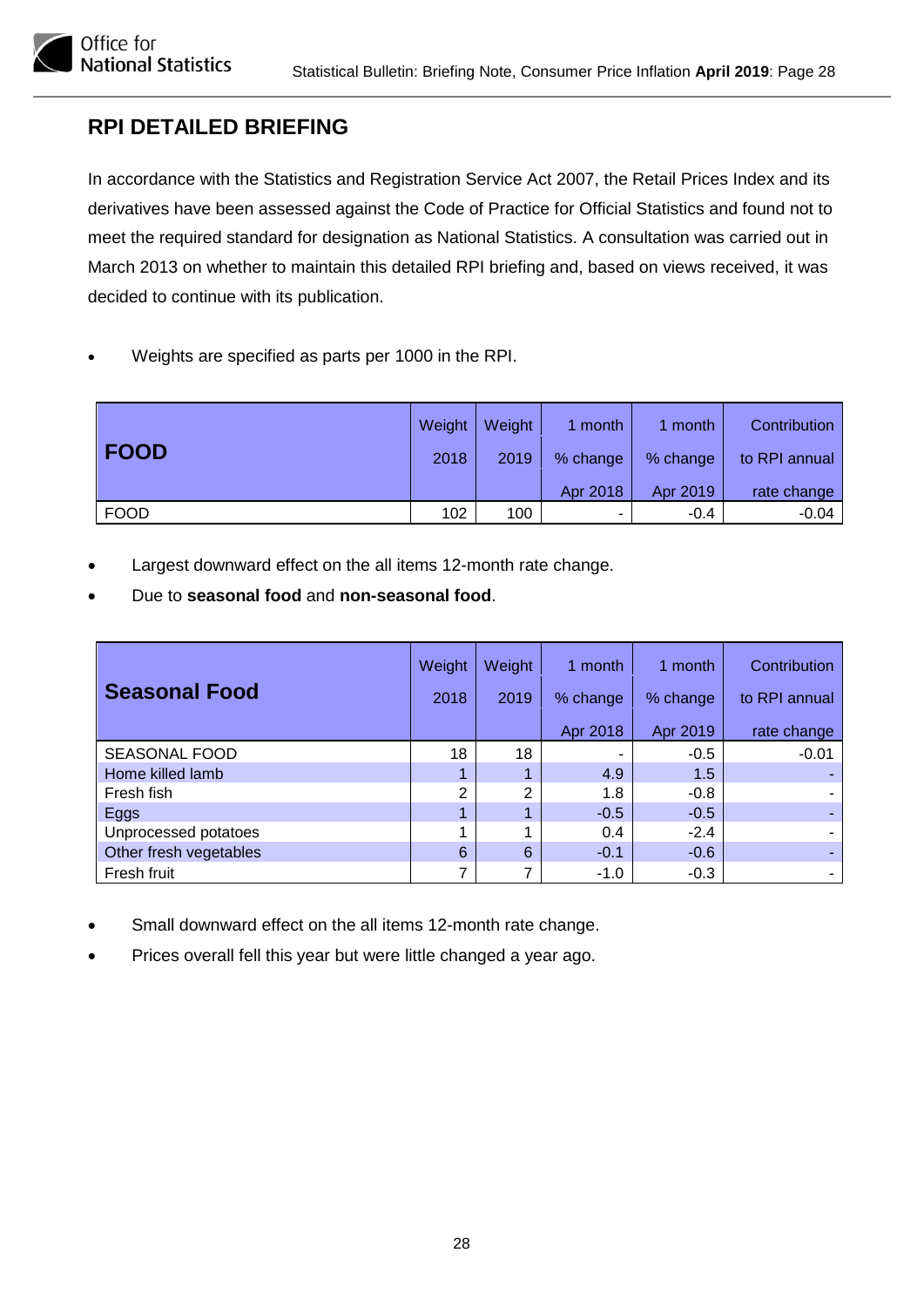

|                             | Weight          | Weight          | 1 month  | 1 month  | Contribution  |
|-----------------------------|-----------------|-----------------|----------|----------|---------------|
| <b>Non-Seasonal Food</b>    | 2018            | 2019            | % change | % change | to RPI annual |
|                             |                 |                 | Apr 2018 | Apr 2019 | rate change   |
| NON-SEASONAL FOOD           | 84              | 82              |          | $-0.4$   | $-0.03$       |
| <b>Bread</b>                | $\overline{4}$  | 3               | 0.7      | $-0.4$   |               |
| Cereals                     | 3               | 3               | $-0.4$   | 1.5      | 0.01          |
| <b>Biscuits and cakes</b>   | $6\phantom{1}6$ | $6\phantom{1}6$ | $-0.7$   | 2.0      | 0.02          |
| <b>Beef</b>                 | 3               | 3               | 1.4      | $-1.2$   | $-0.01$       |
| Imported lamb               | 1               | $\overline{1}$  | $-2.3$   | $-1.6$   |               |
| Pork                        | 1               | 1               | 0.9      | $-0.6$   |               |
| Bacon                       | 1               | $\overline{1}$  | $-0.8$   | $-1.9$   |               |
| Poultry                     | 4               | 4               | 0.4      | $-0.5$   |               |
| Other meat                  | $6\phantom{1}6$ | $6\phantom{1}6$ | $-0.8$   | 0.2      | 0.01          |
| Processed fish              | $\overline{2}$  | $\overline{2}$  | $-2.7$   | $-2.2$   |               |
| <b>Butter</b>               | 1               | $\overline{1}$  | $-0.9$   | 0.2      |               |
| Oils and fats               | 1               | 1               | $-2.2$   | 7.4      | 0.01          |
| <b>Cheese</b>               | 3               | 3               | $-0.6$   | 2.6      | 0.01          |
| Milk, fresh                 | 3               | 3               |          | 0.1      |               |
| Milk products               | $\overline{4}$  | $\overline{4}$  | $-4.1$   | $-4.0$   |               |
| Tea                         | 1               | 1               | 0.5      | $-1.7$   |               |
| Soft drinks                 | 8               | 9               | 2.9      | 0.6      | $-0.02$       |
| Sugar and preserves         | 1               | 1               | $-0.4$   | $-1.9$   |               |
| Sweets and chocolates       | 11              | 11              | 0.2      | 0.2      |               |
| Potato products             | 3               | 3               | $-3.3$   | $-1.0$   | 0.01          |
| Processed vegetables        | $\overline{2}$  | $\overline{1}$  | 3.1      | $-2.0$   | $-0.01$       |
| Processed fruit             | $\overline{2}$  | 1               | $-1.6$   | 3.4      | 0.01          |
| Other foods                 | 11              | 11              | 0.7      | $-2.8$   | $-0.04$       |
| Coffee and other hot drinks | $\overline{2}$  | $\overline{2}$  | 0.7      | $-2.2$   | $-0.01$       |

- Small downward effect on the all items 12-month rate change.
- Due to:
	- **Other foods** and, to a lesser extent, **beef**, **processed vegetables** and **coffee and other hot drinks**, where prices overall fell this year but rose a year ago, with the main downward contributions coming from jars of cook-in sauces, dried potted snacks, chilled pizza, canned tomatoes and beef joints; and
	- **Soft drinks**, where prices overall rose this year by less than a year ago, with the main downward contribution coming from bottled cola flavoured drinks.
- Partially offset by:
	- **Biscuits and cakes**, **oils and fats**, **cheese**, **processed fruit**, **other meat** and **cereals**, where prices overall rose this year but fell a year ago, with the main upward contributions coming from packs of individual cakes, whole sponge cakes, tubs of cheese spread and margarine/low fat spread; and
	- **Potato products**, where prices overall fell this year by less than a year ago.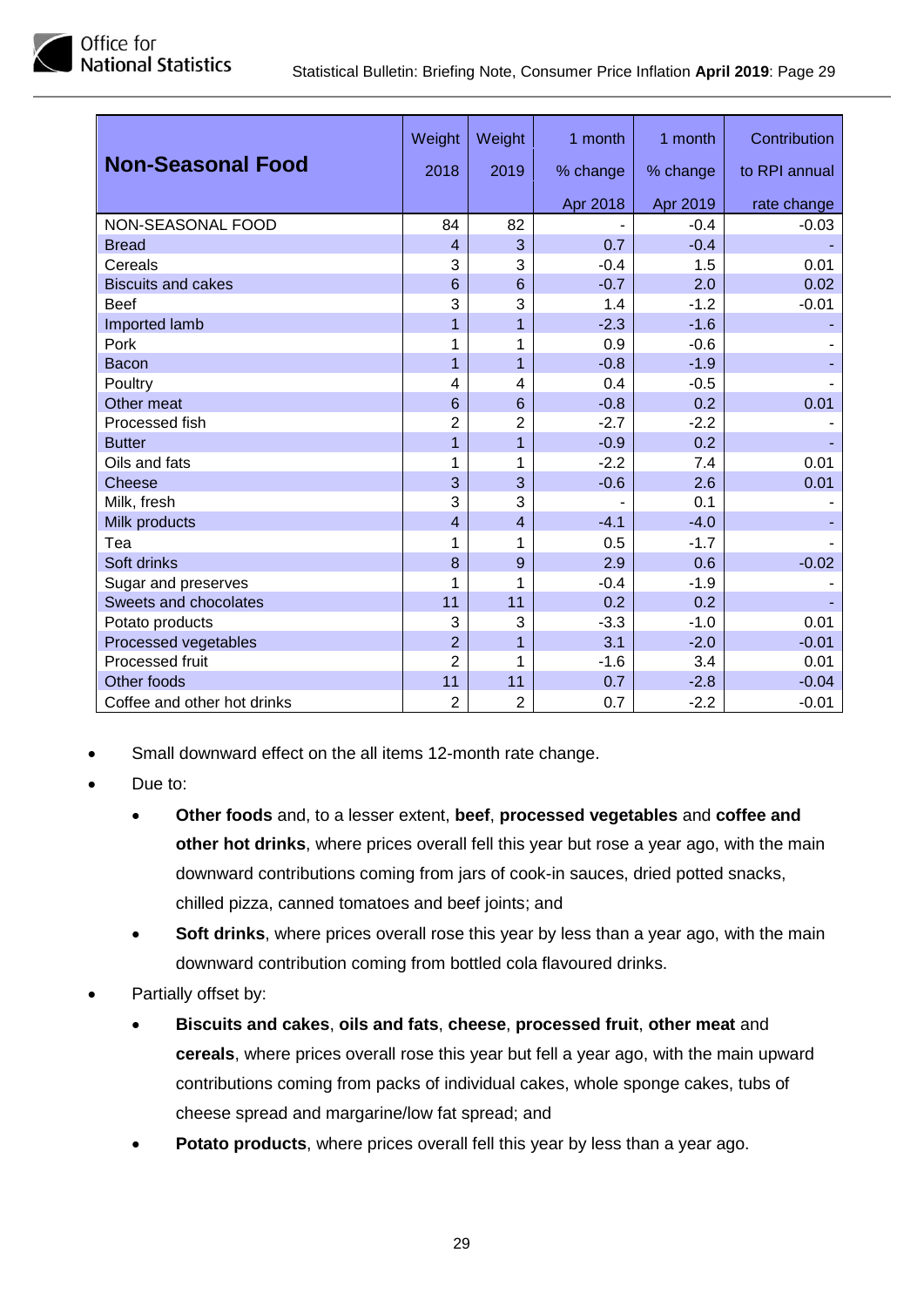

|                            | Weight | Weight | 1 month  | 1 month  | Contribution  |
|----------------------------|--------|--------|----------|----------|---------------|
| <b>CATERING</b>            | 2018   | 2019   | % change | % change | to RPI annual |
|                            |        |        | Apr 2018 | Apr 2019 | rate change   |
| <b>CATERING</b>            | 50     | 49     | 0.4      | 0.5      |               |
| <b>Restaurant meals</b>    | 30     | 29     | 0.4      | 0.5      |               |
| Canteen meals              | 3      | 3      | 0.5      | 0.5      |               |
| Take-away meals and snacks | 17     | 17     | 0.4      | 0.4      |               |

Office for<br>National Statistics

|                             | Weight | Weight | month    | 1 month  | Contribution  |
|-----------------------------|--------|--------|----------|----------|---------------|
| <b>ALCOHOLIC DRINKS</b>     | 2018   | 2019   | % change | % change | to RPI annual |
|                             |        |        | Apr 2018 | Apr 2019 | rate change   |
| <b>ALCOHOLIC DRINKS</b>     | 56     | 59     | 0.5      | 0.3      | $-0.01$       |
| Beer on sales               | 18     | 19     | 0.6      | 0.5      |               |
| Beer off sales              | 5      | 6      | 0.2      | $-2.8$   | $-0.02$       |
| Wines and spirits on sales  | 19     | 19     | 0.5      | 0.4      |               |
| Wines and spirits off sales | 14     | 15     | 0.3      | 1.0      | 0.01          |

- Small downward effect on the all items 12-month rate change.
- Due to **beer off sales**, where prices overall fell this year but rose a year ago, with the main downward contribution coming from larger packs of canned lager.
- Partially offset by **wines and spirits off sales**, where prices overall rose this year by more than a year ago.

| <b>TOBACCO</b>         | Weight<br>2018 | Weight<br>2019 | 1 month<br>% change<br>Apr 2018 | 1 month<br>% change<br>Apr 2019 | Contribution<br>to RPI annual<br>rate change |
|------------------------|----------------|----------------|---------------------------------|---------------------------------|----------------------------------------------|
| <b>TOBACCO</b>         | 23             | 21             | 1.3                             | $-0.5$                          | $-0.04$                                      |
| Cigarettes             | 19             | 17             | 1.4                             | $-0.6$                          | $-0.04$                                      |
| Other tobacco products | 4              | 4              | 1.2                             | 0.2                             |                                              |

- Largest downward effect on the all items 12-month rate change.
- Due to **cigarettes**, where prices overall fell this year but rose a year ago.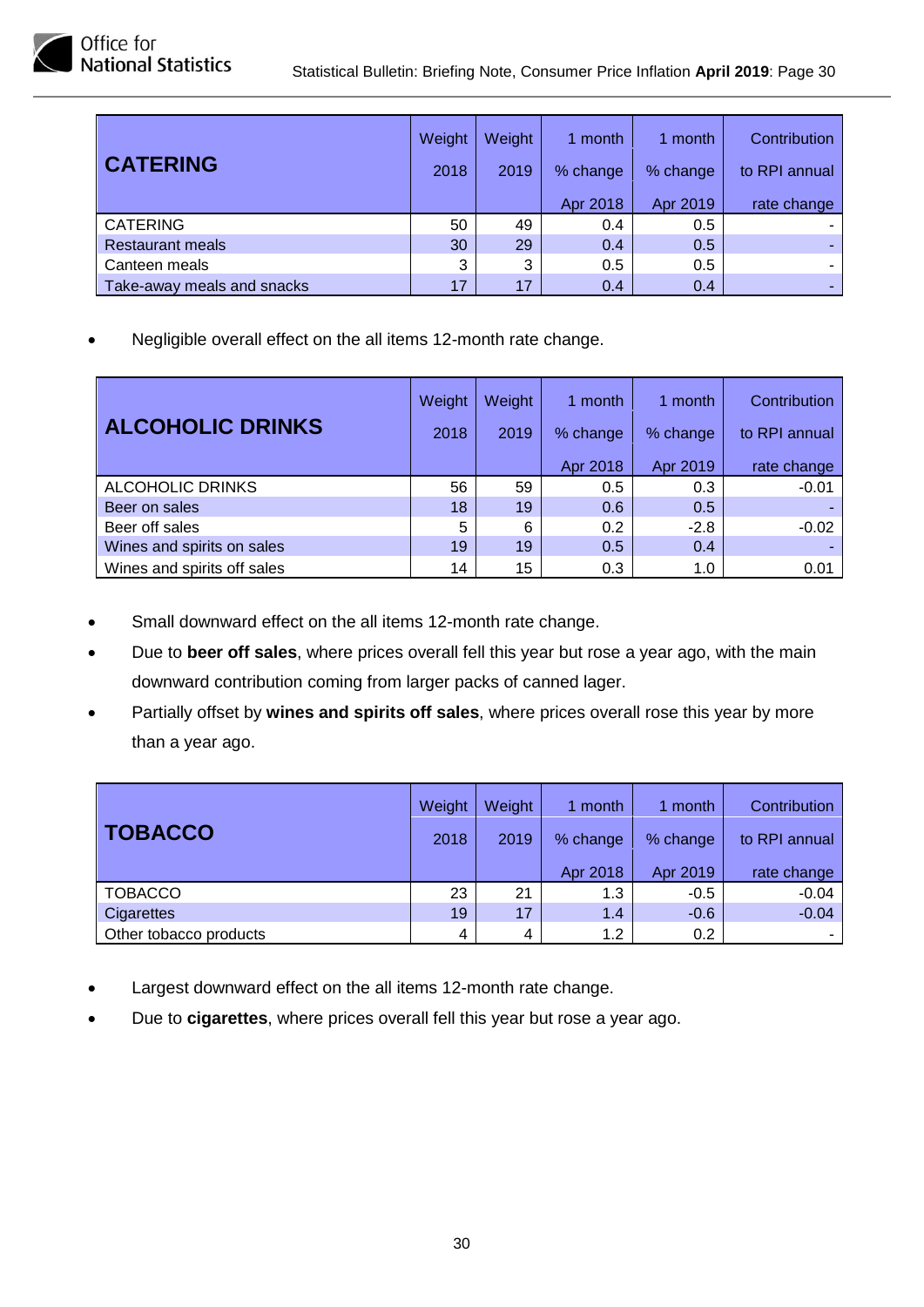

| <b>HOUSING</b>                     | Weight<br>2018 | Weight<br>2019 | 1 month<br>% change | 1 month<br>% change | Contribution<br>to RPI annual |
|------------------------------------|----------------|----------------|---------------------|---------------------|-------------------------------|
|                                    |                |                | Apr 2018            | Apr 2019            | rate change                   |
| <b>HOUSING</b>                     | 257            | 260            | 0.9                 | 0.9                 | $-0.01$                       |
| Rent                               | 76             | 77             | $-0.1$              |                     | 0.01                          |
| Mortgage interest payments         | 24             | 25             | 0.2                 | $-0.2$              | $-0.01$                       |
| <b>Council Tax and rates</b>       | 38             | 39             | 4.9                 | 4.7                 |                               |
| Water and other charges            | 12             | 12             | 2.6                 | 3.1                 | 0.01                          |
| Repairs and maintenance charges    | 9              | 10             | 0.1                 | 0.1                 |                               |
| DIY materials                      | 8              |                | 2.3                 | 0.2                 | $-0.02$                       |
| Dwelling insurance and ground rent |                | 6              | 0.8                 | 1.4                 |                               |
| House depreciation                 | 83             | 84             | ۰                   | $-0.1$              | $-0.01$                       |

- Small downward effect on the all items 12-month rate change.
- Due to:
	- **DIY materials**, where prices overall rose this year by less than a year ago, particularly for screwdrivers;
	- **Mortgage interest payments**, where charges overall fell this year but rose a year ago; and
	- **House depreciation**, with the smoothed house price index used to calculate this component falling this year but little changed a year ago.
- Partially offset by:
	- **Rent**, where charges were little changed this year but fell a year ago, with the main upward contribution coming from Registered Social Landlord (RSL) rents; and
	- **Water and other charges**, where average costs rose this year by more than a year ago.

| <b>FUEL AND LIGHT</b> | Weight<br>2018 | Weight<br>2019 | month<br>% change | 1 month<br>% change | Contribution<br>to RPI annual |
|-----------------------|----------------|----------------|-------------------|---------------------|-------------------------------|
|                       |                |                | Apr 2018          | Apr 2019            | rate change                   |
| <b>FUEL AND LIGHT</b> | 37             | 38             | 0.6               | 9.2                 | 0.33                          |
| Coal and solid fuels  |                |                | $-0.1$            | $-1.6$              |                               |
| Electricity           | 20             | 19             | 0.9               | 10.8                | 0.19                          |
| Gas                   | 15             | 15             | 0.4               | 9.4                 | 0.14                          |
| Oil and other fuels   |                | 3              | 0.3               | 1.1                 |                               |

- Large upward effect on the all items 12-month rate change.
- Due to **electricity** and **gas**, where charges overall rose this year by more than a year ago. The upward movement partially reflected the response from energy providers to Ofgem's sixmonth energy price cap which came into effect from 1 April 2019.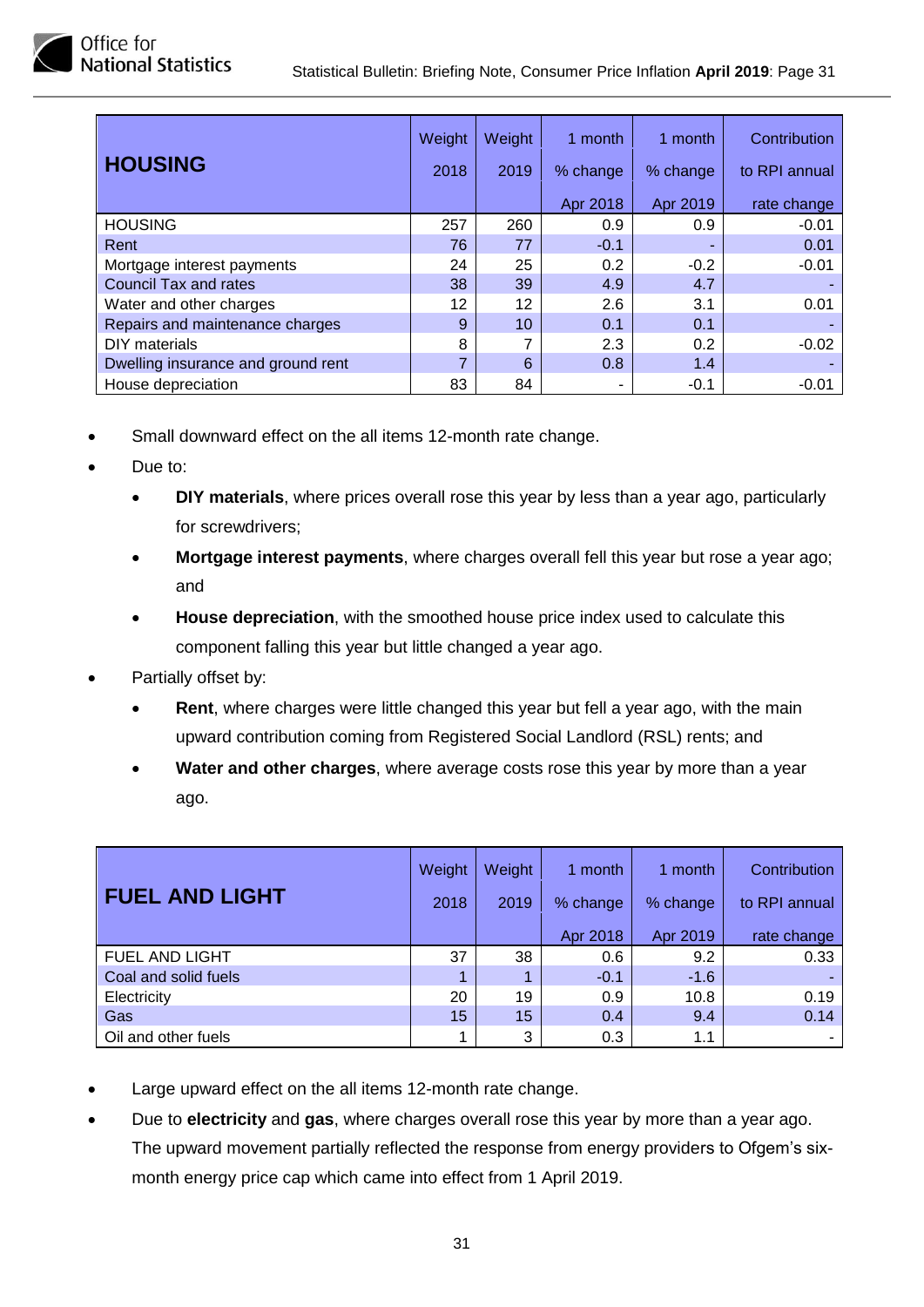| <b>HOUSEHOLD GOODS</b>       | Weight<br>2018 | Weight<br>2019 | 1 month<br>% change | 1 month<br>% change | Contribution<br>to RPI annual |
|------------------------------|----------------|----------------|---------------------|---------------------|-------------------------------|
|                              |                |                | Apr 2018            | Apr 2019            | rate change                   |
| <b>HOUSEHOLD GOODS</b>       | 68             | 69             | $-1.0$              | $-1.2$              | $-0.02$                       |
| <b>Furniture</b>             | 28             | 27             | $-1.2$              | $-2.0$              | $-0.02$                       |
| <b>Furnishings</b>           | 9              | 10             | $-0.8$              | $-1.2$              | $-0.01$                       |
| <b>Electrical appliances</b> | ⇁              |                | $-2.2$              | $-1.0$              | 0.01                          |
| Other household equipment    | 4              | 5              | 1.0                 | $-1.9$              | $-0.01$                       |
| Household consumables        | 11             | 11             | $-1.0$              | $-0.1$              | 0.01                          |
| Pet care                     | 9              | 9              | $-0.4$              | 0.2                 | 0.01                          |

- Small downward effect on the all items 12-month rate change.
- Due to:
	- **Furniture** and **furnishings**, where prices overall fell this year by more than a year ago, with the main downward contributions coming from settees, armchairs and chests of drawers. Partially offset by small upward contributions coming from patio tables and chairs, single beds, kitchen units and carpets; and
	- **Other household equipment**, where prices overall fell this year but rose a year ago.
- Partially offset by:
	- **Electrical appliances** and **household consumables**, where prices overall fell this year by less than a year ago, particularly for vacuum cleaners; and
	- Pet care, where prices overall rose this year but fell a year ago.

|                           | Weight | Weight | month    | 1 month  | Contribution  |
|---------------------------|--------|--------|----------|----------|---------------|
| <b>HOUSEHOLD SERVICES</b> | 2018   | 2019   | % change | % change | to RPI annual |
|                           |        |        | Apr 2018 | Apr 2019 | rate change   |
| <b>HOUSEHOLD SERVICES</b> | 58     | 61     | 0.5      | 1.0      | 0.03          |
| Domestic services         | 13     | 14     | 0.2      | 0.4      |               |
| Fees and subscriptions    | 19     | 22     | 0.6      | 0.8      | 0.01          |
| Postage                   |        |        | 2.4      | 4.0      |               |
| Telephone charges         | 25     | 24     | 0.5      | 1.5      | 0.03          |

- Small upward effect on the all items 12-month rate change.
- Due to:
	- **Telephone charges**, which rose this year by more than a year ago, particularly for land line charges, mobile charges, bundled telecommunication services and mobile phone applications; and
	- **Fees and subscriptions**, where average charges rose this year by more than a year ago.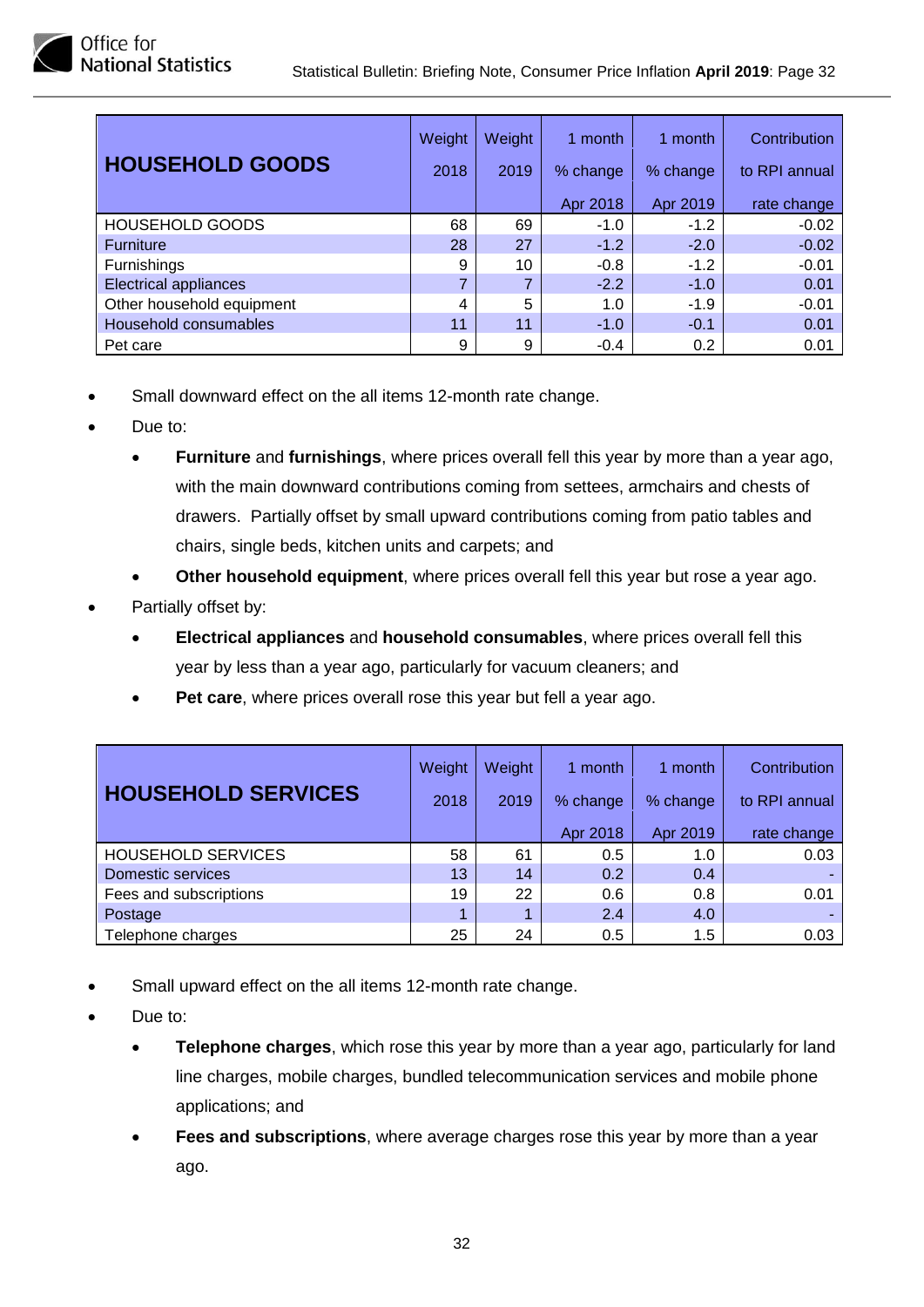

| <b>CLOTHING AND</b><br><b>FOOTWEAR</b> | Weight<br>2018 | Weight<br>2019 | 1 month<br>% change | 1 month<br>% change | Contribution<br>to RPI annual |
|----------------------------------------|----------------|----------------|---------------------|---------------------|-------------------------------|
|                                        |                |                | Apr 2018            | Apr 2019            | rate change                   |
| <b>CLOTHING AND FOOTWEAR</b>           | 43             | 39             | 0.6                 | 0.7                 |                               |
| Men's outerwear                        | 9              | 8              | 0.5                 | 0.8                 |                               |
| Women's outerwear                      | 16             | 14             | 0.7                 | 1.7                 | 0.01                          |
| Children's outerwear                   | 5              | 4              | 0.5                 | 0.3                 |                               |
| Other clothing                         | 5              | 5              | 0.1                 | $-0.4$              |                               |
| Footwear                               | 8              | 8              | 1.1                 | $-0.3$              | $-0.01$                       |

- Negligible overall effect on the all items 12-month rate change.
- There is a small upward contribution coming from **women's outerwear**, where prices overall rose this year by more than a year ago.
- Offset by a small downward contribution coming from **footwear**, where prices overall fell this year but rose a year ago.

| <b>PERSONAL GOODS AND</b><br><b>SERVICES</b> | Weight<br>2018 | Weight<br>2019 | 1 month<br>% change<br>Apr 2018 | 1 month<br>% change<br>Apr 2019 | Contribution<br>to RPI annual<br>rate change |
|----------------------------------------------|----------------|----------------|---------------------------------|---------------------------------|----------------------------------------------|
| PERSONAL GOODS AND SERVICES                  | 42             | 42             | 0.4                             | 0.5                             |                                              |
| <b>Personal articles</b>                     | 11             | 10             | -                               |                                 |                                              |
| Chemists' goods                              | 15             | 16             | $-0.1$                          | $-0.1$                          | $\sim$                                       |
| <b>Personal services</b>                     | 16             | 16             | 1.1                             | 1.2                             |                                              |

|                               | Weight | Weight | 1 month  | 1 month  | Contribution  |
|-------------------------------|--------|--------|----------|----------|---------------|
| <b>MOTORING EXPENDITURE</b>   | 2018   | 2019   | % change | % change | to RPI annual |
|                               |        |        | Apr 2018 | Apr 2019 | rate change   |
| <b>MOTORING EXPENDITURE</b>   | 124    | 125    | 0.4      | 0.7      | 0.04          |
| Purchase of motor vehicles    | 50     | 51     | 0.1      | $-0.5$   | $-0.03$       |
| Maintenance of motor vehicles | 16     | 17     | 0.1      | 0.1      |               |
| Petrol and oil                | 34     | 35     | 1.1      | 1.7      | 0.02          |
| Vehicle tax and insurance     | 24     | 22     | 0.5      | 2.7      | 0.05          |

- Large upward effect on the all items 12-month rate change.
- Due to:
	- **Vehicle tax and insurance**, where average charges rose this year by more than a year ago, with the main upward contribution coming from premiums for car insurance. Partially offset by a small downward contribution from Vehicle Excise Duty where charges rose this year by less and a year ago; and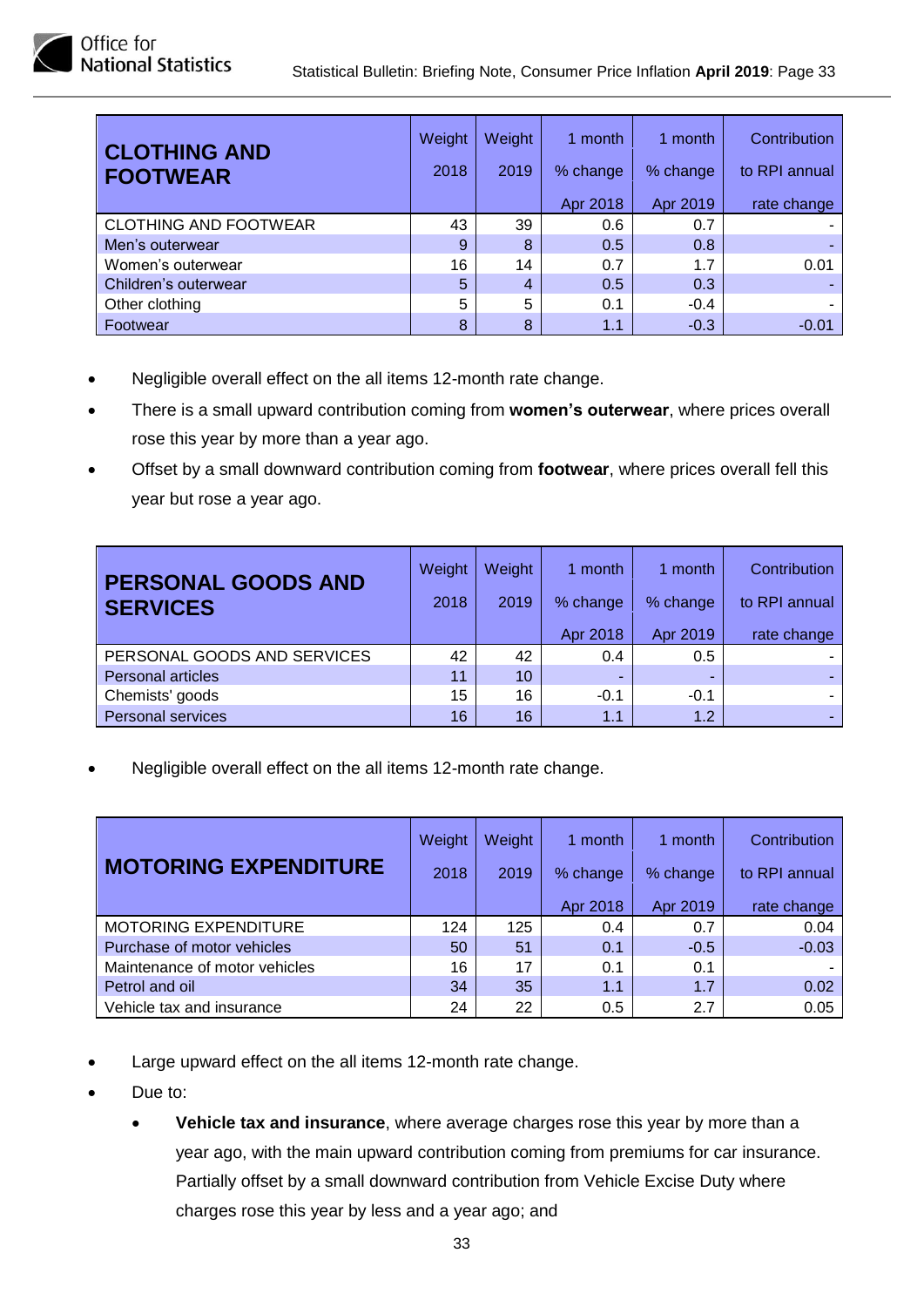

- **Petrol and oil**, where prices overall rose this year by more than a year ago. The price of petrol, as recorded for the RPI, rose by 2.6 pence per litre between March and April 2019, to stand at 122.7 pence per litre, compared with a rise of 1.5 pence per litre last year, to stand at 120.6 pence per litre. Diesel prices rose by 1.5 pence per litre, to stand at 132.1 pence per litre in April 2019, compared with a rise of 1.3 pence per litre last year, to stand at 124.3 pence per litre.
- Partially offset by **purchase of motor vehicles**, where prices overall fell this year but rose a year ago, with the main downward contributions coming from the purchase of second-hand cars.

| <b>FARES AND OTHER</b><br><b>TRAVEL COSTS</b> | Weight<br>2018 | Weight<br>2019 | month<br>% change<br>Apr 2018 | 1 month<br>% change<br>Apr 2019 | Contribution<br>to RPI annual<br>rate change |
|-----------------------------------------------|----------------|----------------|-------------------------------|---------------------------------|----------------------------------------------|
| <b>FARES AND OTHER TRAVEL COSTS</b>           | 25             | 28             | 0.4                           | 12.8                            | 0.36                                         |
| <b>Rail fares</b>                             | 6              |                | $-0.1$                        | 2.3                             | 0.02                                         |
| Bus and coach fares                           | 3              | 3              | 3.1                           | 9.1                             | 0.02                                         |
| Other travel costs                            | 16             | 18             | ٠                             | 17.4                            | 0.32                                         |

- Largest upward effect on the all items 12-month rate change.
- Due to:
	- **Other travel costs**, where average charges rose this year but were little changed a year ago, with the main upward contributions coming from air fares and sea fares;
	- **Bus and coach fares**, where average coach fares rose this year by more than a year ago; and
	- **Rail fares**, where average charges for international journeys rose this year but fell a year ago.
	- The timing of Easter, falling towards the end of April this year and at the beginning of April a year ago, contributed to this movement.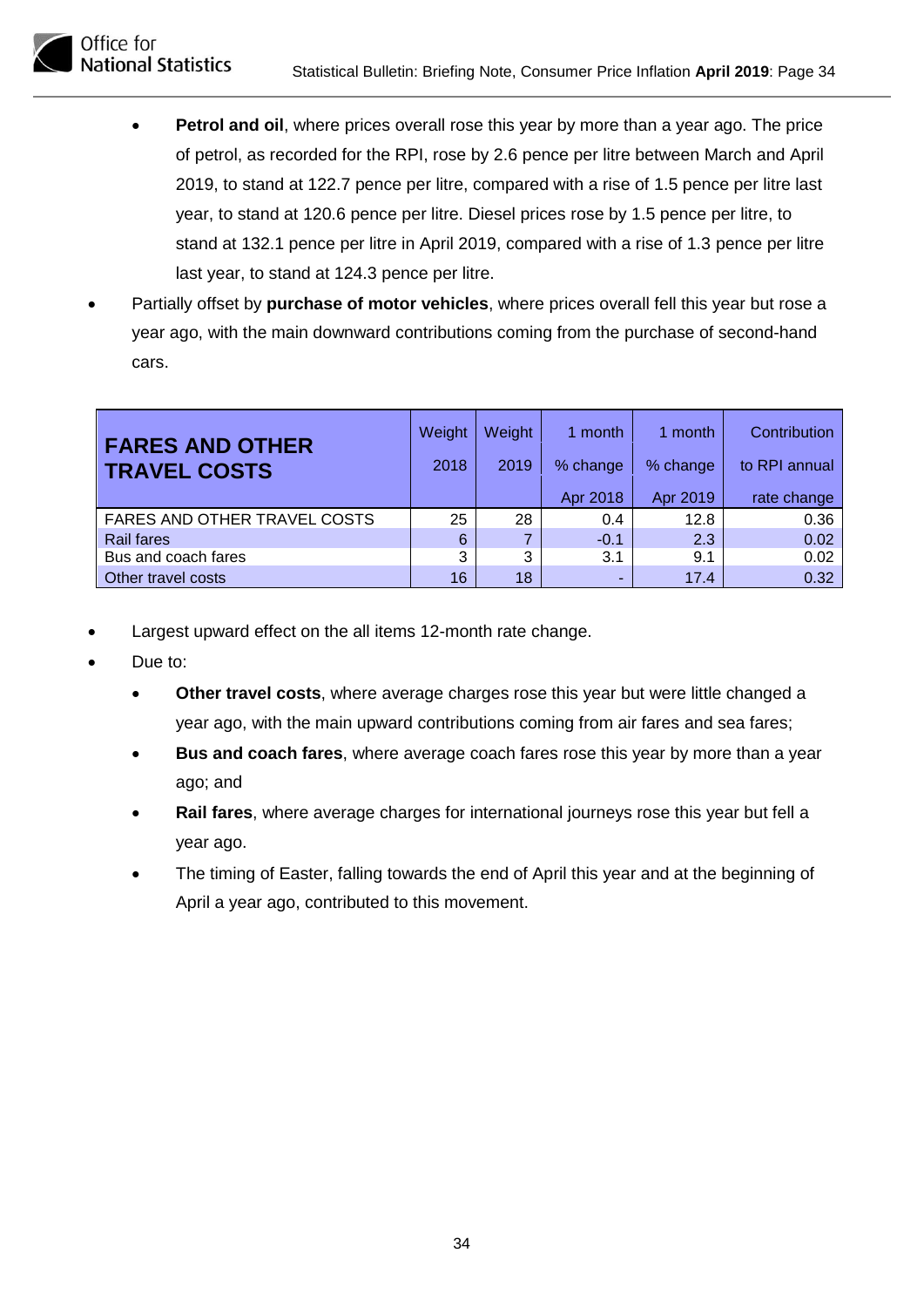| <b>LEISURE GOODS</b>                | Weight<br>2018 | Weight<br>2019 | 1 month<br>% change | 1 month<br>% change | Contribution<br>to RPI annual |
|-------------------------------------|----------------|----------------|---------------------|---------------------|-------------------------------|
|                                     |                |                | Apr 2018            | Apr 2019            | rate change                   |
| <b>LEISURE GOODS</b>                | 30             | 24             | 0.4                 | $-1.0$              | $-0.04$                       |
| Audio-visual equipment              | 6              | 4              | -                   | $-1.4$              | $-0.01$                       |
| CDs and tapes                       | 2              |                | 0.8                 | $-1.1$              |                               |
| Toys, photographic and sports goods | 10             | 9              | 0.2                 | $-2.7$              | $-0.03$                       |
| Books and newspapers                | 6              | 5              | 1.7                 | 1.3                 |                               |
| Gardening products                  | 6              | 5              |                     | 0.2                 |                               |

- Large downward effect on the all items 12-month rate change.
- Due to:
	- **Toys, photographic and sports goods**, where prices overall fell this year but rose a year ago, with the main downward contribution coming from shop bought computer games; and
	- **Audio-visual equipment**, where prices overall fell this year but were little changed a year ago.

|                                    | Weight | <b>Weight</b> | 1 month  | 1 month  | Contribution  |
|------------------------------------|--------|---------------|----------|----------|---------------|
| <b>LEISURE SERVICES</b>            | 2018   | 2019          | % change | % change | to RPI annual |
|                                    |        |               | Apr 2018 | Apr 2019 | rate change   |
| LEISURE SERVICES                   | 85     | 85            | 1.1      | 0.8      | $-0.03$       |
| TV licence and rentals             | 11     | 10            | 2.6      | 4.4      | 0.02          |
| Entertainment and other recreation | 16     | 16            | 1.9      | 2.0      |               |
| Foreign holidays                   | 47     | 46            | 0.4      | $-0.4$   | $-0.04$       |
| UK holidays                        | 11     | 13            | 1.3      | 0.4      | $-0.01$       |

- Small downward effect on the all items 12-month rate change.
- Due to:
	- **Foreign holidays**, where prices overall fell this year but rose a year ago, with the main downward contributions coming from self-catering and hotel foreign holidays, and foreign city breaks. Partially offset by late booked foreign holidays, where prices rose this year but fell a year ago; and
	- **UK holidays**, where prices overall rose this year by less than a year ago, with the main downward contribution coming from self-catering UK holidays.
- Partially offset by **TV licence and rentals**, where prices overall rose this year by more than a year ago, with the main upward contributions coming from satellite TV subscriptions and TV rentals.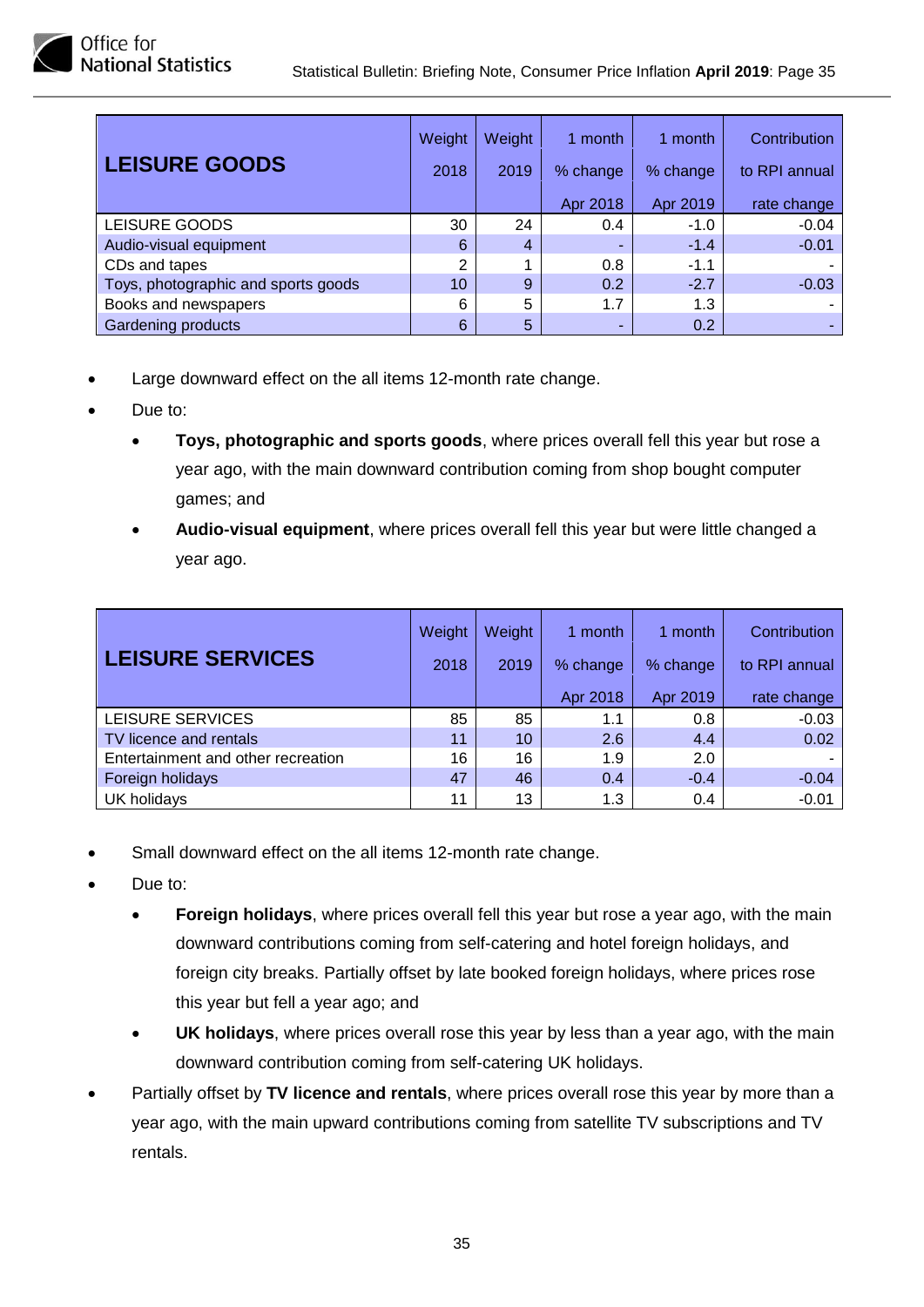# <span id="page-35-0"></span>**RECONCILIATION OF CPIH AND RPI**

#### **(Table 5a of the Consumer Price Inflation Dataset)**

This table identifies the main factors contributing to the differences between the unrounded inflation rates for the CPIH and the RPI. These differences are broken down into: mortgage interest payments, other housing components excluded from the CPIH, imputed rents (included in CPIH and excluded from RPI), other differences in the coverage of goods and services, and the formula effect. The final component titled 'other differences including weights' is derived as a residual.

The corresponding figures for the Consumer Prices Index (CPI) can be found in Table 5b of the [Consumer price inflation dataset.](https://www.ons.gov.uk/economy/inflationandpriceindices/datasets/consumerpriceinflation)

The difference between the CPIH and RPI unrounded annual rates in April 2019 was -1.04 percentage points, widening from -0.63 percentage points in March 2019.

The main factors contributing to the widening were:

- **Other differences including weights,** which increased the RPI 12-month rate relative to the CPIH 12-month rate by 0.41 percentage points between March and April 2019. The effect came mainly from air fares; insurance; games, toys and hobbies and equipment for sport and open-air recreation; and from electricity and gas. This was partially offset by small narrowing effects from food and non-alcoholic beverages; and second-hand cars.
- **The formula effect,** which increased the RPI 12-month rate relative to the CPIH 12-month rate by 0.02 percentage points.

There were no offsetting factors.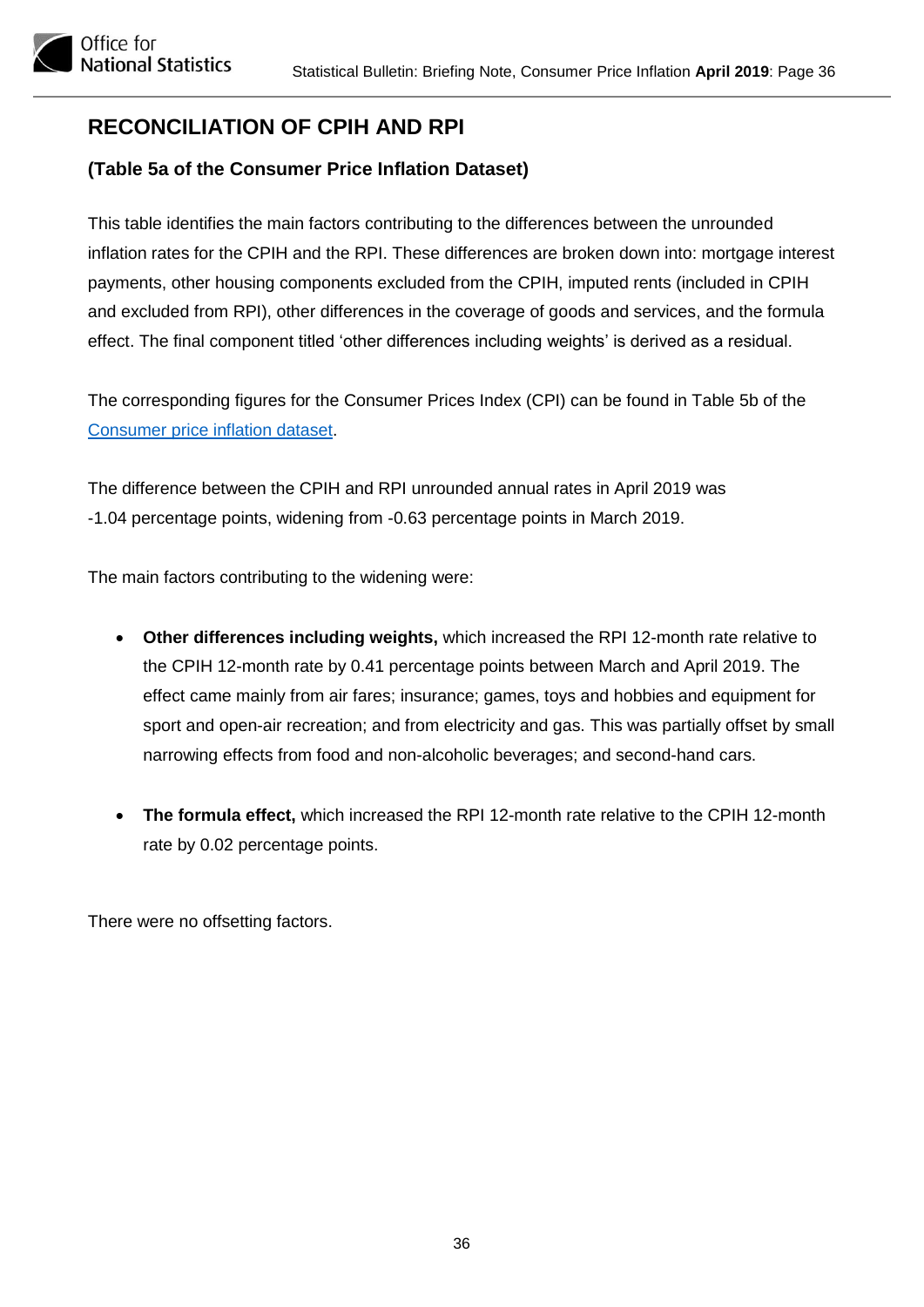# <span id="page-36-0"></span>**RPI MISCELLANEOUS DATA**

| <b>Selected Average Prices</b> |                       |                         |                      |                      |
|--------------------------------|-----------------------|-------------------------|----------------------|----------------------|
| <b>Description</b>             |                       | <b>February</b><br>2019 | <b>March</b><br>2019 | <b>April</b><br>2019 |
|                                | <b>Diesel</b>         | £1.29                   | £1.31                | £1.32                |
| Fuel per litre                 | Petrol                | £1.19                   | £1.20                | £1.23                |
| Alcohol pub<br>prices          | Draught bitter (pint) | £3.05                   | £3.06                | £3.08                |
|                                | Draught lager (pint)  | £3.66                   | £3.67                | £3.69                |
|                                | Whisky (per nip)      | £2.91                   | £2.93                | £2.94                |
| Cigarettes                     | Per 20 king size      | £10.76                  | £10.83               | £10.77               |

Average prices are as recorded for the RPI.

#### **Changes in Mortgage Interest Rates**

This table gives an estimate of the contribution that changes in the average mortgage interest rate (MI) make to the 1-month percentage change in the RPI.

| <b>Month</b>      | 1-month $%$<br>change in<br>the RPI | Approx. change in<br>average MI rate | <b>Approx. contribution to</b><br>the 1-month % change in<br>the RPI |
|-------------------|-------------------------------------|--------------------------------------|----------------------------------------------------------------------|
| April 2018        | $+0.5$                              | Down -0.01% points                   | $-0.01\%$ points                                                     |
| May 2018          | $+0.4$                              | Down -0.02% points                   | $-0.02%$ points                                                      |
| <b>June 2018</b>  | $+0.3$                              | Down -0.01% points                   | $-0.01\%$ points                                                     |
| <b>July 2018</b>  | $+0.1$                              | Negligible                           |                                                                      |
| August 2018       | $+0.9$                              | Up $+0.06\%$ points                  | $+0.06\%$ points                                                     |
| September 2018    | 0.0                                 | Down -0.06% points                   | $-0.06%$ points                                                      |
| October 2018      | $+0.1$                              | Up +0.07% points                     | $+0.07%$ points                                                      |
| November 2018     | 0.0                                 | Down -0.02% points                   | $-0.02%$ points                                                      |
| December 2018     | $+0.4$                              | Down -0.01% points                   | $-0.01\%$ points                                                     |
| January 2019      | $-0.9$                              | Negligible                           |                                                                      |
| February 2019     | $+0.7$                              | Negligible                           |                                                                      |
| <b>March 2019</b> | 0.0                                 | Down -0.01% points                   | $-0.01\%$ points                                                     |
| April 2019        | $+1.1$                              | Down -0.01% points                   | $-0.01\%$ points                                                     |

**NB:** A one percentage point change in the average mortgage interest rate contributes approx. 1.0 percentage points to the 1-month percentage change in the RPI.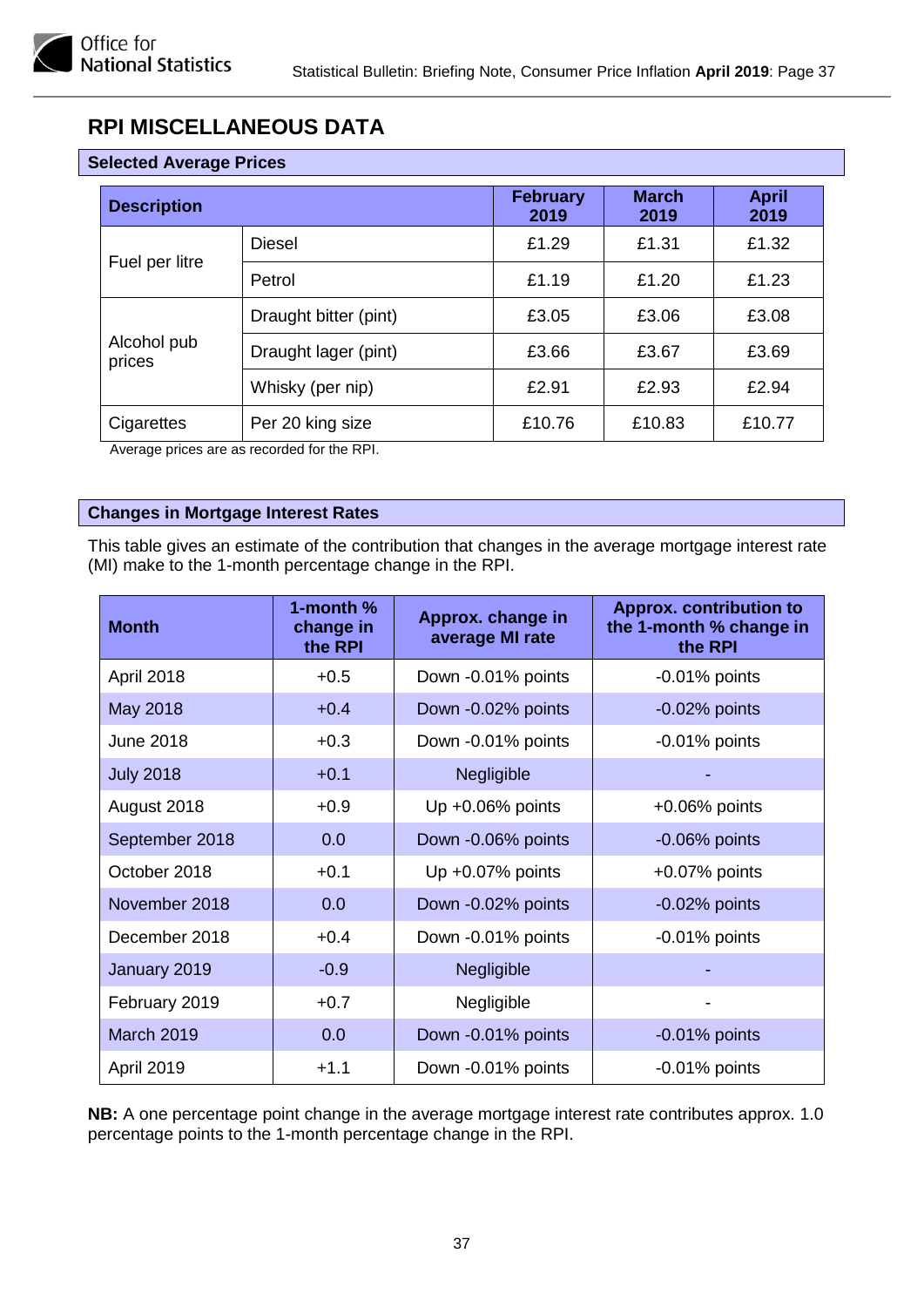

## <span id="page-37-0"></span>**OUTLOOK**

The outlook is a summary of seasonal trends, selected news cuttings and other sources of information. It gives some indication of expected changes to the annual rate of the CPIH and RPI in the next few months.

#### **FOOD**

#### **Seasonal Food**

• Seasonal food prices have shown a mixed pattern of rises and falls in May of recent years, but are typically dependent on weather conditions both in the UK and around the world.

| Monthly % change for CPIH seasonal food index |              |              |            |  |
|-----------------------------------------------|--------------|--------------|------------|--|
| Year                                          | <b>March</b> | <b>April</b> | <b>May</b> |  |
| 2013                                          | $-0.7$       | 0.6          | $-0.4$     |  |
| 2014                                          | $-0.5$       | $-1.7$       | $-1.6$     |  |
| 2015                                          | $-0.4$       | $-0.7$       | 0.1        |  |
| 2016                                          | $-0.9$       | $-0.8$       | $-0.7$     |  |
| 2017                                          | 0.6          | $-0.2$       | $-0.5$     |  |
| 2018                                          | $-0.5$       | $-0.8$       | 0.5        |  |
| 2019                                          | $-0.5$       | $-0.8$       |            |  |

Seasonal food prices in the RPI tend to show a similar movement.

#### **CLOTHING AND FOOTWEAR**

• Clothing and footwear prices have shown a mixed pattern of rises and falls in May of recent years.

| Monthly % change for CPIH clothing and footwear index |              |              |            |  |  |
|-------------------------------------------------------|--------------|--------------|------------|--|--|
| Year                                                  | <b>March</b> | <b>April</b> | <b>May</b> |  |  |
| 2013                                                  | 2.3          |              | 1.2        |  |  |
| 2014                                                  | 1.8          | 1.0          | $-0.1$     |  |  |
| 2015                                                  | $-0.1$       | 0.7          | 0.5        |  |  |
| 2016                                                  | 1.0          | $-0.3$       | $-0.2$     |  |  |
| 2017                                                  | 2.0          | 1.1          | 0.5        |  |  |
| 2018                                                  | 0.7          | 0.4          | 0.2        |  |  |
| 2019                                                  | 1 በ          | በ 2          |            |  |  |

The clothing and footwear group in the RPI exhibits a similar seasonal pattern.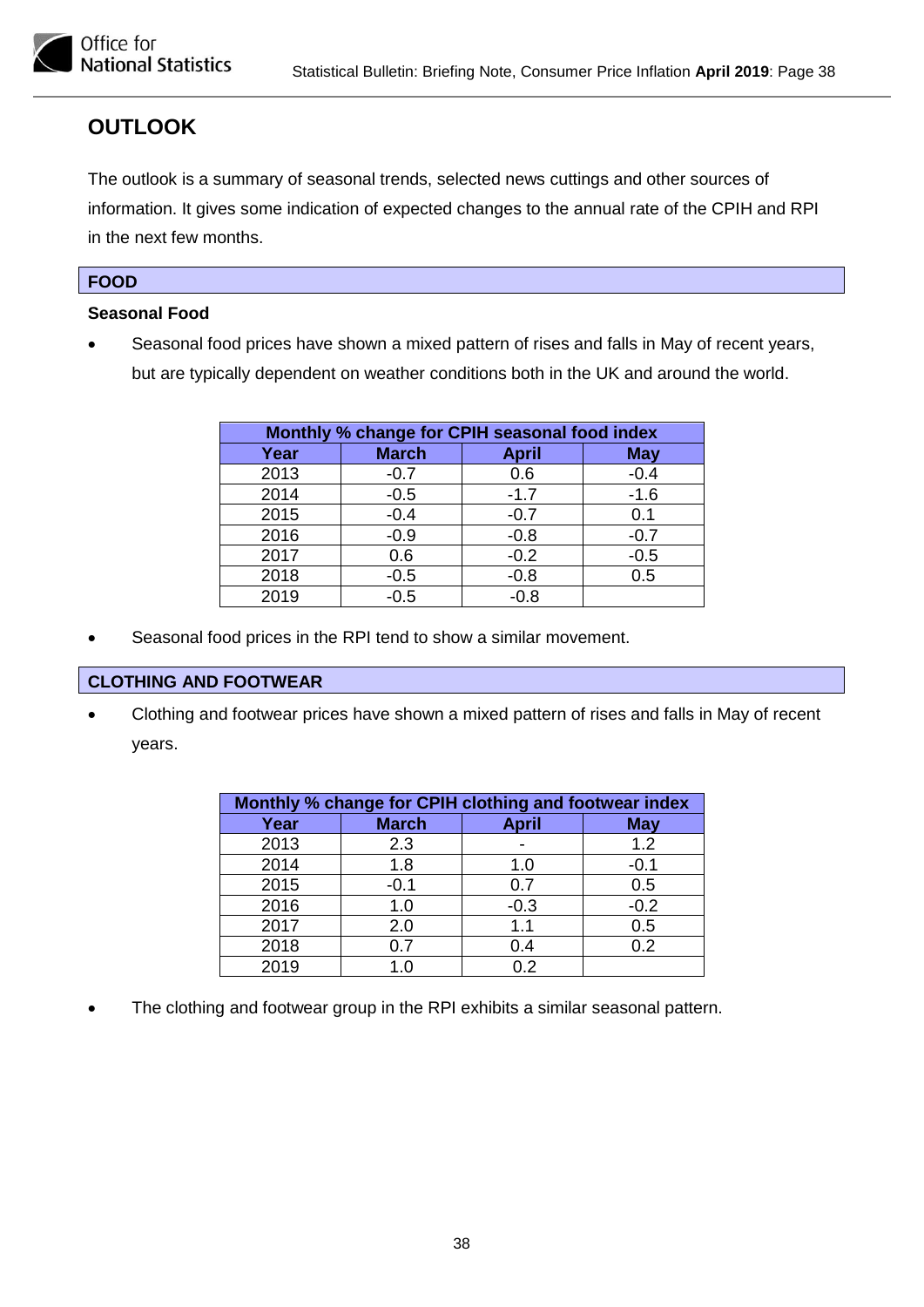#### **FURNITURE, HOUSEHOLD EQUIPMENT AND MAINTENANCE**

Prices tend to rise in May.

| Monthly % change for CPIH furniture, household<br>equipment and maintenance index |              |              |            |  |
|-----------------------------------------------------------------------------------|--------------|--------------|------------|--|
| Year                                                                              | <b>March</b> | <b>April</b> | <b>May</b> |  |
| 2013                                                                              | 0.8          | $-1.3$       | 1.0        |  |
| 2014                                                                              | 0.3          | $-0.9$       | 0.5        |  |
| 2015                                                                              | 0.4          | $-1.2$       | 0.6        |  |
| 2016                                                                              | 0.7          | $-1.5$       | 0.4        |  |
| 2017                                                                              | 0.7          | $-1.0$       | 1.2        |  |
| 2018                                                                              | $-0.1$       | $-0.8$       | 0.6        |  |
| 2019                                                                              |              | $-1.2$       |            |  |

The household goods group in the RPI exhibits a similar seasonal pattern.

#### **TRANSPORT**

#### **Fuels and Lubricants**

• Oil prices rallied this morning after Saudi Arabia said it would recommend Opec maintain production cuts.

Saudi Energy Minister Khalid al-Falih said that there was consensus among Opec members to maintain production cuts to "gently" reduce inventories.

Both US crude and Brent crude jumped more than 1.4% following the minister's comments, with West Texas Intermediate fetching \$63.66 a barrel and Brent crude at \$73.27 per barrel. (www.bbc.co.uk 20 May 2019)

- When considering the price of petrol between April and May 2019, it may be useful to note that the average price of petrol rose by 4.6 pence per litre between April and May 2018, to stand at 125.3 pence per litre as measured in the CPIH.
- A 1 pence change on average in the cost of a litre of motor fuel contributes approximately 0.02 percentage points to the 1-month change in the CPIH.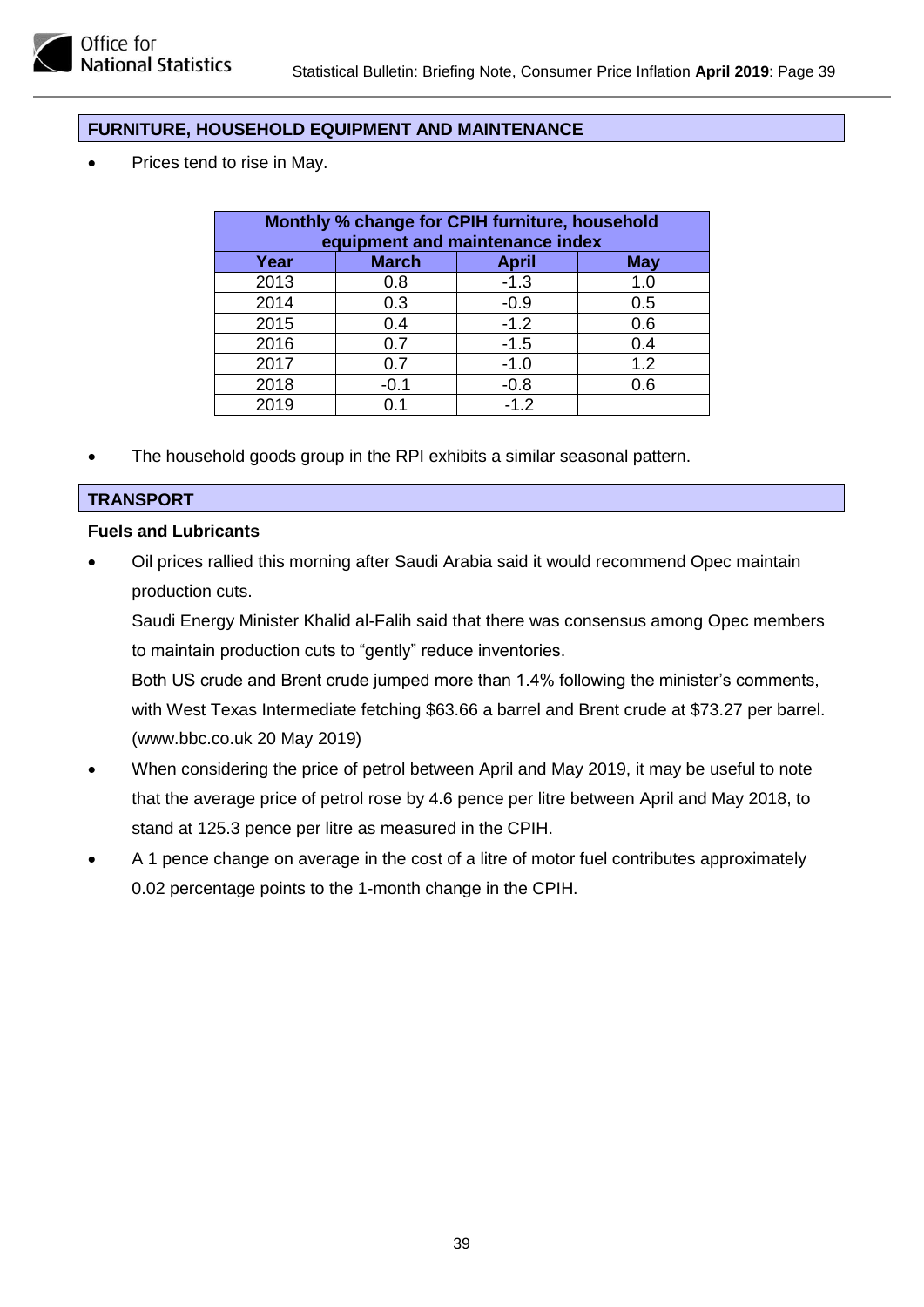#### **Passenger Transport by Air**

• Air fares tend to rise in May, but this can depend on the position of Easter.

| Monthly % change for CPIH air fares index |              |              |            |  |
|-------------------------------------------|--------------|--------------|------------|--|
| Year                                      | <b>March</b> | <b>April</b> | <b>May</b> |  |
| 2013                                      | 5.3          | $-6.4$       | 22.0       |  |
| 2014                                      | 1.9          | 17.9         | $-3.2$     |  |
| 2015                                      | 2.7          | 4.5          | 10.4       |  |
| 2016                                      | 22.9         | $-14.2$      | 3.8        |  |
| 2017                                      | $-3.9$       | 18.6         | $-6.4$     |  |
| 2018                                      | $-2.1$       | $-0.2$       | 10.0       |  |
| 2019                                      | $-5.7$       | 26.4         |            |  |

• The air fares index used in the RPI is the same as that used in the CPIH, and is included in the **other travel costs** section.

#### **HOUSING (RPI)**

#### **Mortgage interest payments (MIPs)**

- The Bank of England Bank Rate remained unchanged at 0.75% on Thursday 2 May 2019. The next announcement and minutes from the Bank of England's Monetary Policy Committee are scheduled to be published on 20 June 2019.
- The change in average mortgage interest rates recorded in the RPI was -0.02 percentage points between April and May 2018. The Bank of England Bank Rate remained unchanged at 0.5% in April 2018.
- A one percentage point change in the average mortgage interest rate contributes approximately 1.0 percentage points to the 1-month percentage change in the RPI.